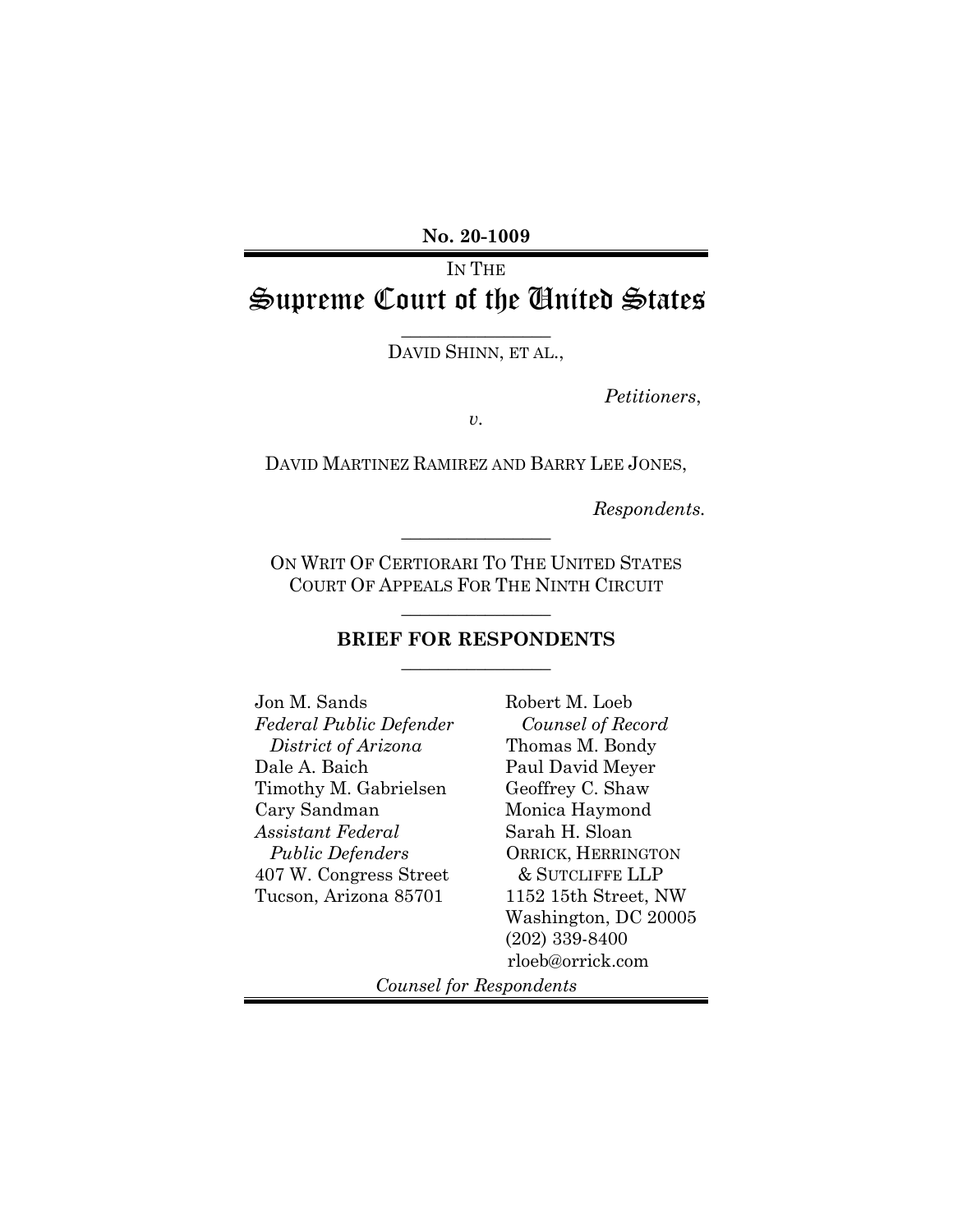#### **QUESTIONS PRESENTED**

The Antiterrorism and Effective Death Penalty Act of 1996 (AEDPA) bars a federal court from "hold[ing] an evidentiary hearing on the claim" when "the applicant has failed to develop the factual basis of [the] claim in State court proceedings," unless the applicant can fulfill two statutory requirements not at issue here. 28 U.S.C. § 2254(e)(2). A habeas claimant has "failed to develop" the basis of his claim in state court only when he is deemed "at fault" for that failure. *Williams v. Taylor*, 529 U.S. 420, 433 (2000).

The questions presented are:

1. Does 28 U.S.C. § 2254(e)(2) restrict factual development of a claim in federal court once a claimant has established cause and prejudice to excuse the failure to properly raise that claim in state court, pursuant to *Martinez v. Ryan*, 566 U.S. 1 (2012)?

2. Does § 2254(e)(2)'s limitation on a federal court's ability to "hold an evidentiary hearing on the claim" restrict a federal habeas court's power to consider evidence already properly admitted and considered by the federal court during the hearing to determine whether cause and prejudice exist to excuse the default of the claim?

3. Should this Court consider the State's arguments as to Respondent David Ramirez, where the State waived those arguments by failing to timely assert them in the court of appeals?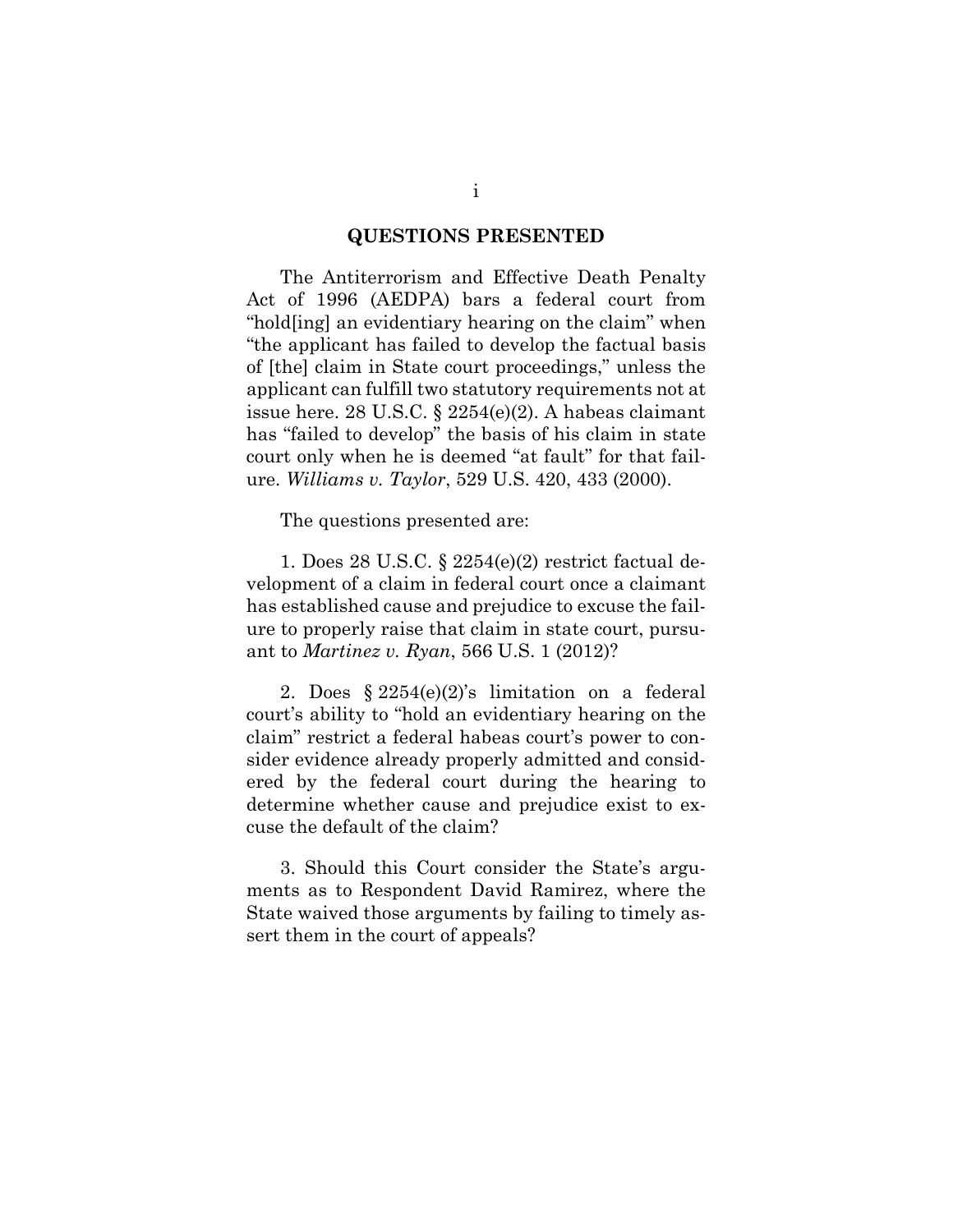# **TABLE OF CONTENTS**

# **Page**

| STATUTORY PROVISIONS INVOLVED  5                                                                                                        |  |
|-----------------------------------------------------------------------------------------------------------------------------------------|--|
|                                                                                                                                         |  |
|                                                                                                                                         |  |
| $\mathbf{1}$                                                                                                                            |  |
| $2^{\circ}$                                                                                                                             |  |
| 3.                                                                                                                                      |  |
| 4.                                                                                                                                      |  |
|                                                                                                                                         |  |
| 1.                                                                                                                                      |  |
| 2.<br>State Postconviction Review  18                                                                                                   |  |
| $\mathcal{S}_{\mathcal{S}}$                                                                                                             |  |
|                                                                                                                                         |  |
| SUMMARY OF THE ARGUMENT 22                                                                                                              |  |
|                                                                                                                                         |  |
| Where A Federal Court Finds Cause To<br>I.<br>Excuse The Procedural Default Of A<br>Claim Pursuant To <i>Martinez</i> , $\S 2254(e)(2)$ |  |
| Does Not Restrict Development Of That                                                                                                   |  |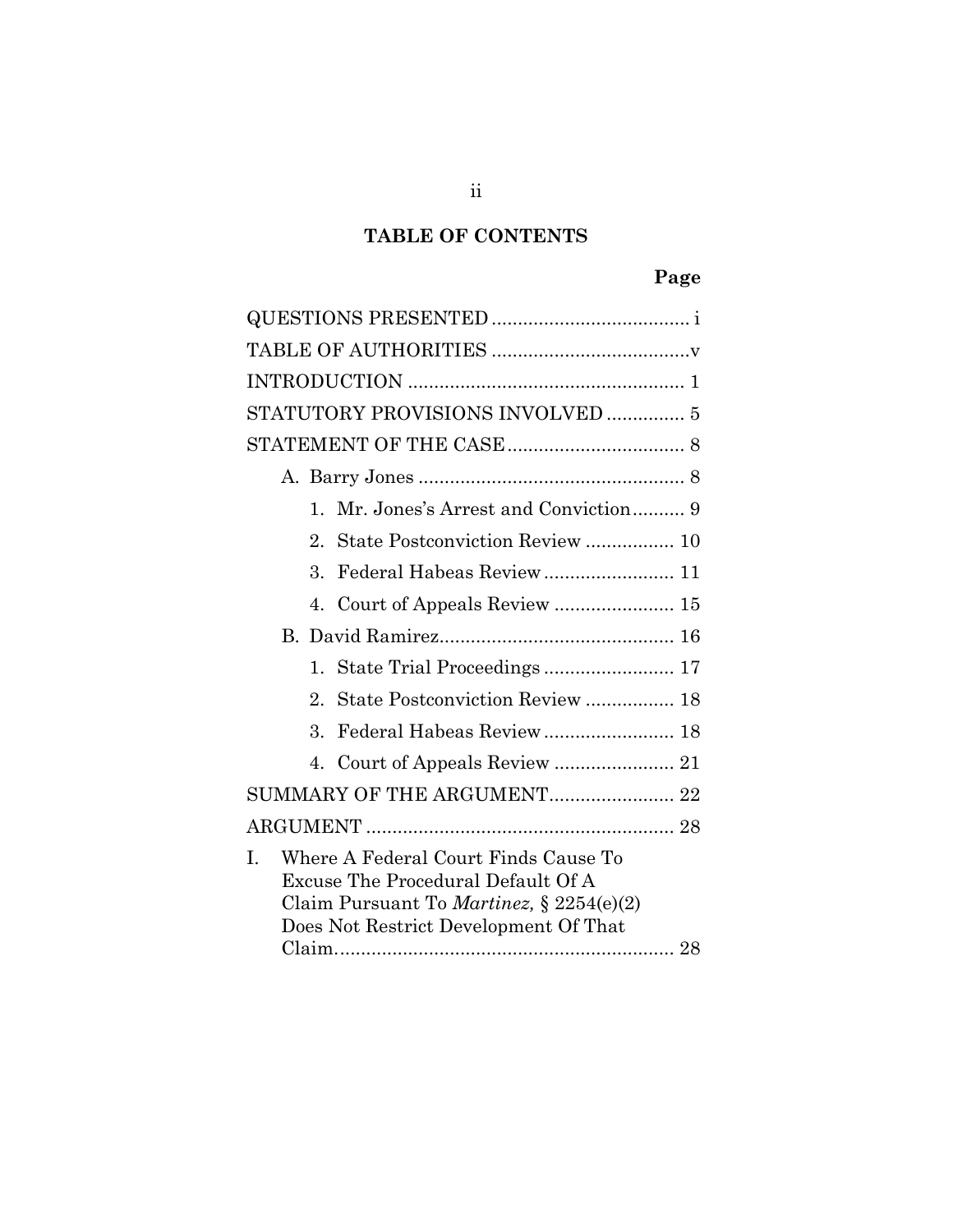|  | A. Section 2254(e)(2) restricts federal<br>evidentiary hearings only for claimants<br>who are at fault for failing to develop                                                                                                          |  |
|--|----------------------------------------------------------------------------------------------------------------------------------------------------------------------------------------------------------------------------------------|--|
|  | B. A finding that a claimant was not at<br>fault under Martinez for his counsel's<br>failure to raise a claim also means the<br>claimant is not at fault under                                                                         |  |
|  | 1. A finding of cause under Martinez<br>means the claimant was not at fault<br>for his counsel's failure to raise an<br>ineffective assistance of trial                                                                                |  |
|  | 2. A finding that a claimant is not at<br>fault under Martinez for his<br>counsel's failure to raise a claim<br>means the claimant is not at fault<br>under $\S 2254(e)(2)$ for his counsel's<br>failure to develop that same claim 35 |  |
|  | C. Arizona's position is inconsistent with<br>AEDPA's design and undermines the                                                                                                                                                        |  |
|  | 1. Arizona's position contravenes                                                                                                                                                                                                      |  |
|  | 2. Arizona's position would under-<br>mine the Sixth Amendment right to                                                                                                                                                                |  |
|  | D. Arizona's policy arguments are<br>unsupported and unavailing 47                                                                                                                                                                     |  |

iii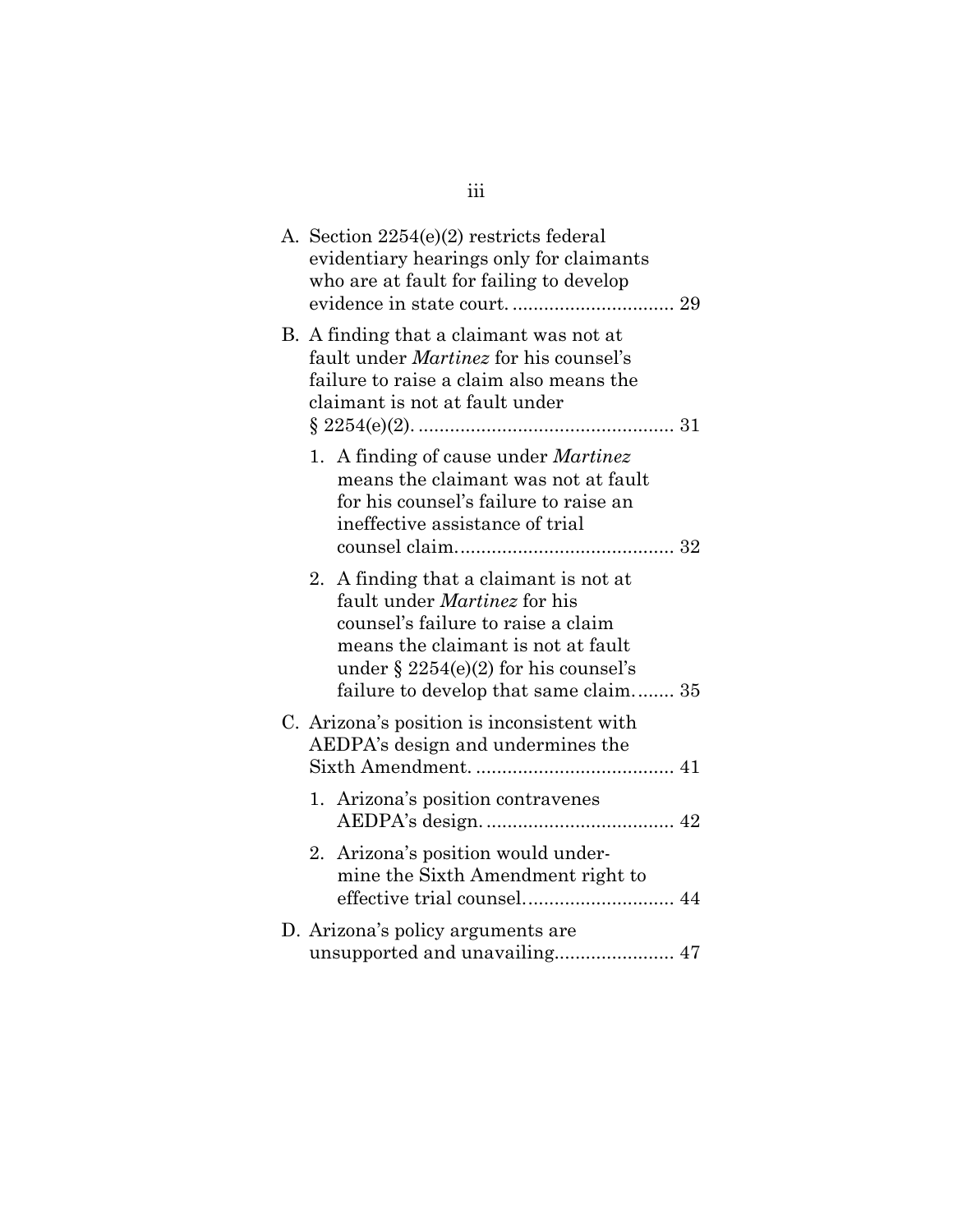|    | E. These cases highlight the wrongness<br>and recklessness of Arizona's position 50                                 |  |
|----|---------------------------------------------------------------------------------------------------------------------|--|
| Н. | Section 2254(e)(2) Does Not Limit<br><b>Consideration Of Evidence Previously</b><br>Admitted To Establish Cause and |  |
|    | A. Section $2254(e)(2)$ does not bar<br>consideration of evidence admitted at a                                     |  |
|    | B. Arizona's atextual reading would<br>wrongly bar consideration of properly<br>admitted evidence of unlawful       |  |
|    | III. Arizona Has Waived Its Argument In Mr.                                                                         |  |
|    | A. Arizona waived its $\S 2254(e)(2)$                                                                               |  |
|    | B. This Court must respect Arizona's<br>decision not to raise an objection under                                    |  |
|    |                                                                                                                     |  |
|    |                                                                                                                     |  |

# iv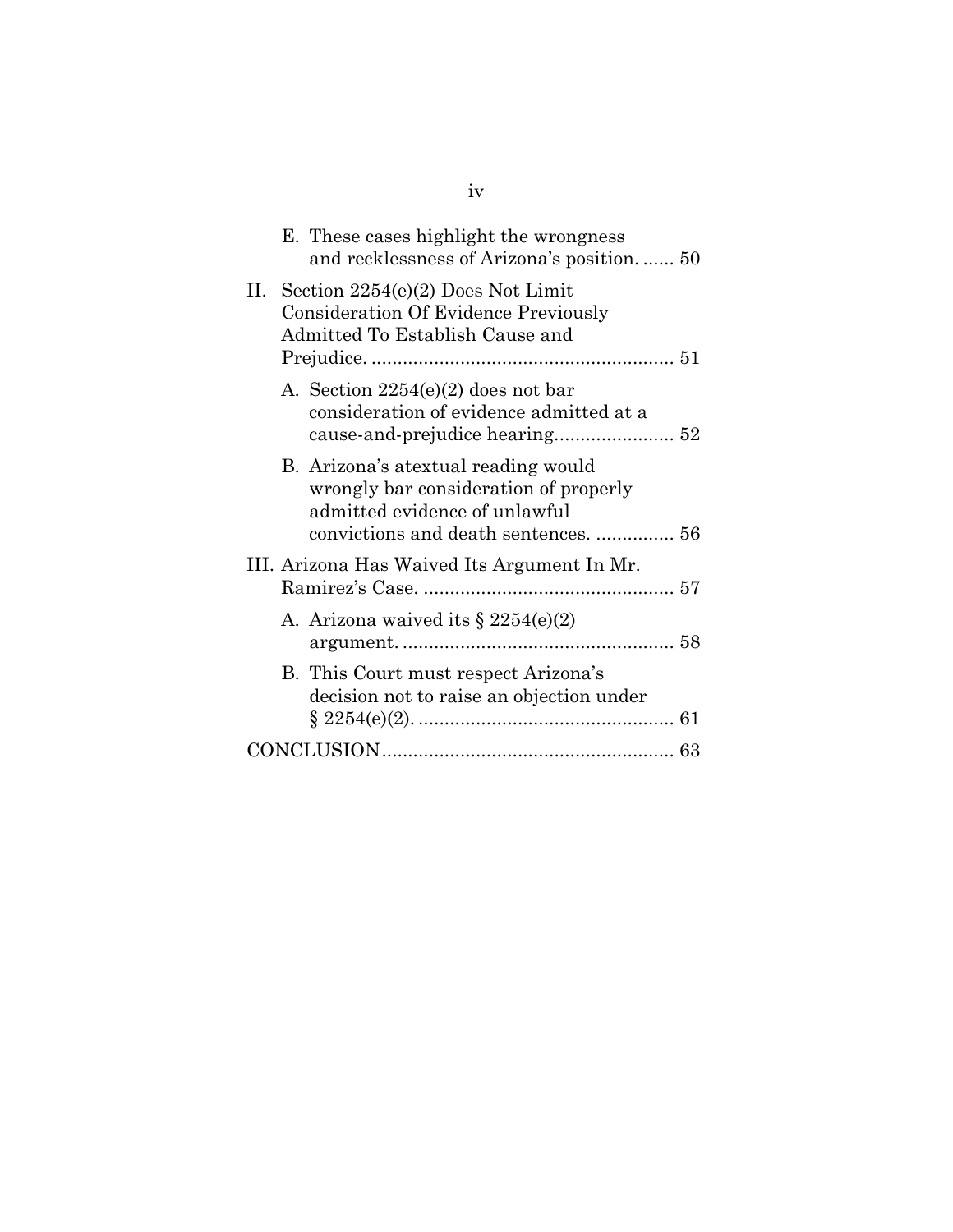# **TABLE OF AUTHORITIES**

# **Cases**

| Allison v. State,                                            |
|--------------------------------------------------------------|
| Amadeo v. Zant,                                              |
| Ayestas v. Davis,                                            |
| Barrientes v. Johnson,<br>221 F.3d 741 (5th Cir. 2000)37, 41 |
| Boardman v. Estelle,                                         |
| Boyko v. Parke,                                              |
| Brown v. Brown,                                              |
| Brumfield v. Cain,                                           |
| Cargle v. Mullin,                                            |
| Clem v. Lomeli,                                              |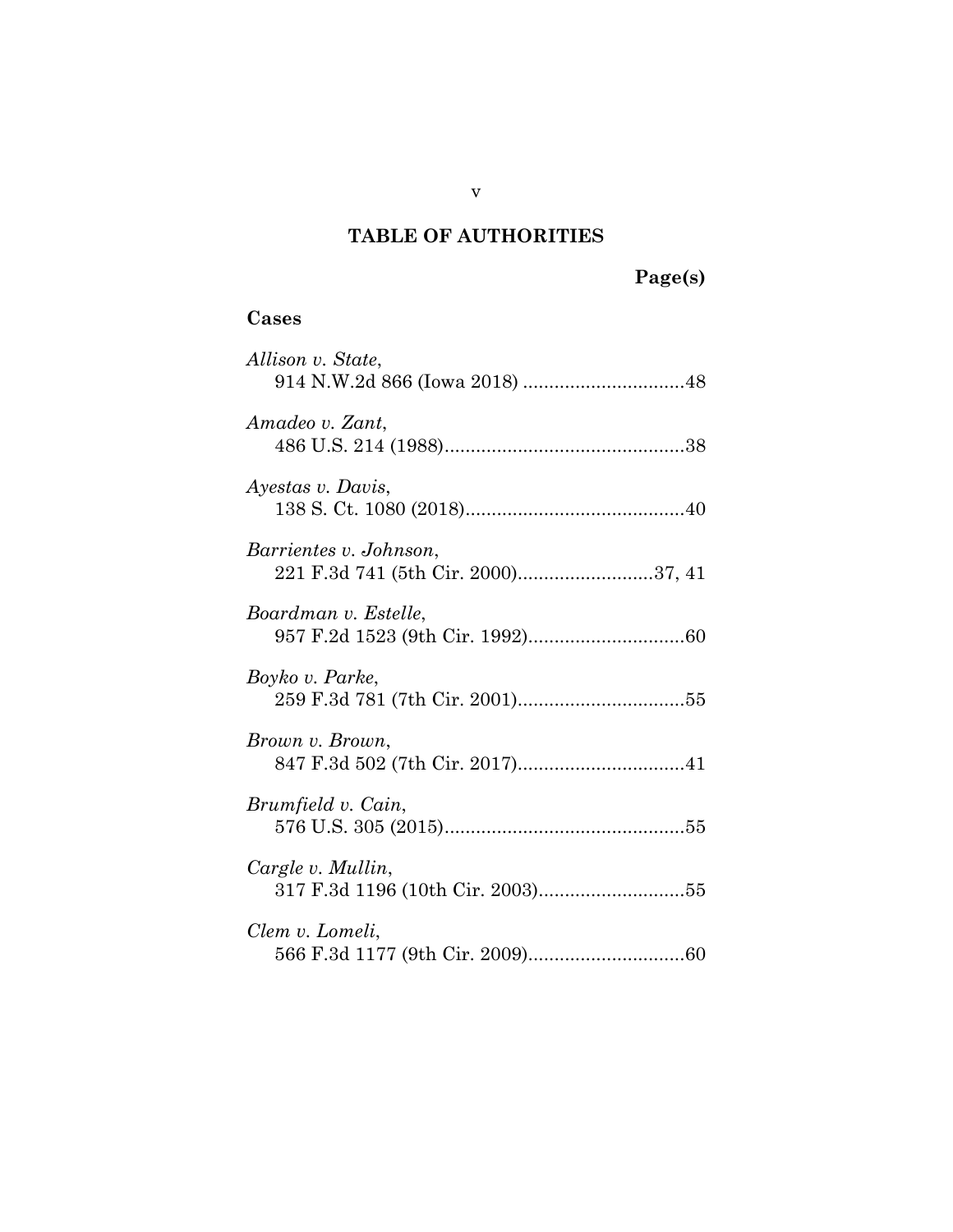| Coleman v. Thompson,<br>501 U.S. 722 (1991)23, 32, 33, 35, 36 |
|---------------------------------------------------------------|
| Cristin v. Brennan,                                           |
| Cullen v. Pinholster,                                         |
| Davila v. Davis,                                              |
| Davis v. Ayala,                                               |
| Day v. McDonough,                                             |
| Dickens v. Ryan,                                              |
| Dolan v. United States,                                       |
| Dretke v. Haley,                                              |
| Duncan v. Walker,                                             |
| Gallegos v. Shinn,<br>No. CV-01-01909, 2020 WL 7230698        |
| Gonzalez v. Thaler,                                           |

vi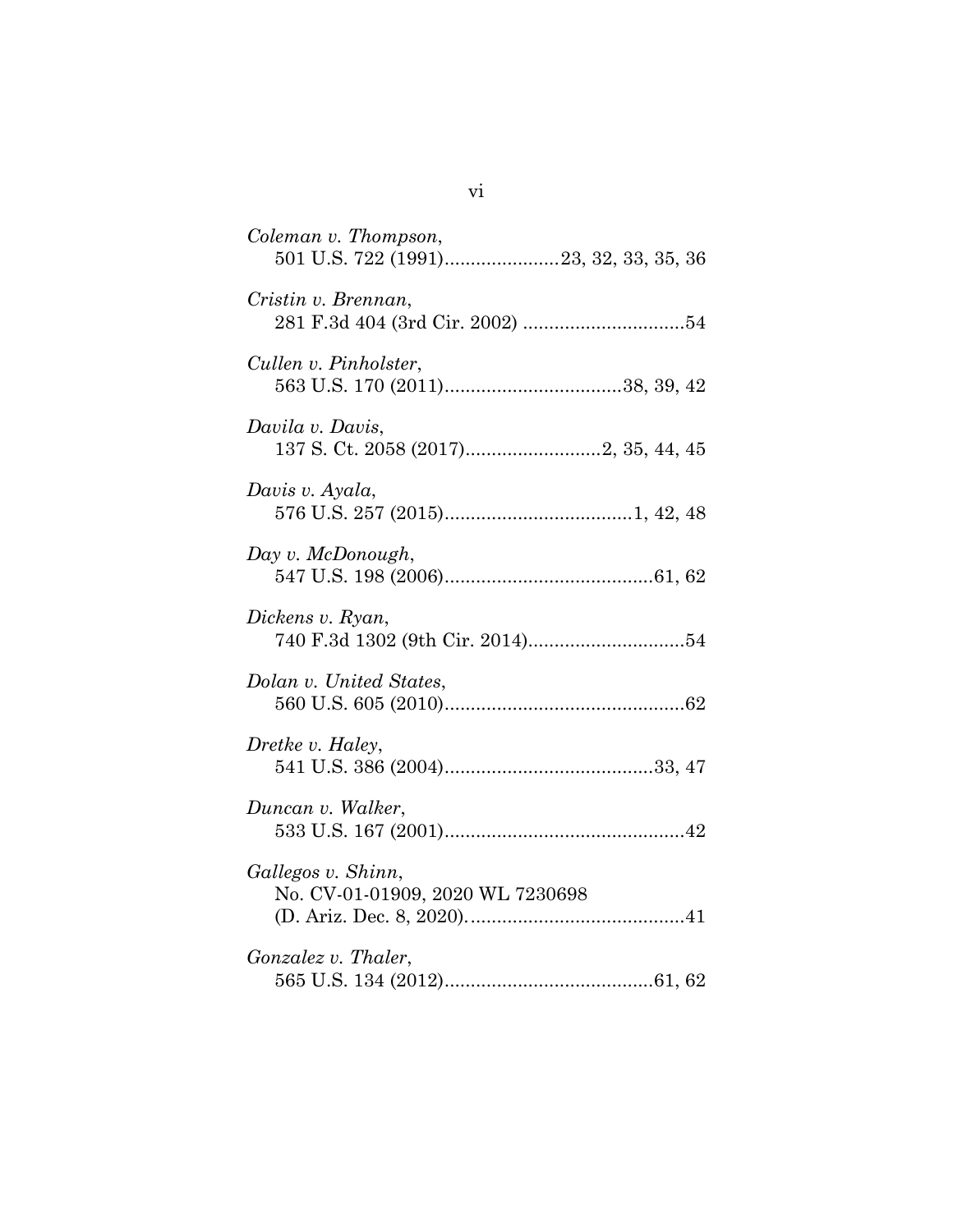| Hamer v. Neighborhood Hous. Servs. of<br>Chi. |
|-----------------------------------------------|
| Henry v. Warden,                              |
| Holland v. Florida,                           |
| Holland v. Jackson,                           |
| House v. Bell,                                |
| Keeney v. Tamayo-Reyes,                       |
| Kimmelman v. Morrison,                        |
| Maples v. Thomas,                             |
| Martinez v. Ryan,                             |
| Mathews v. Eldridge,                          |
| McCleskey v. Zant,                            |
| McQuiggin v. Perkins,                         |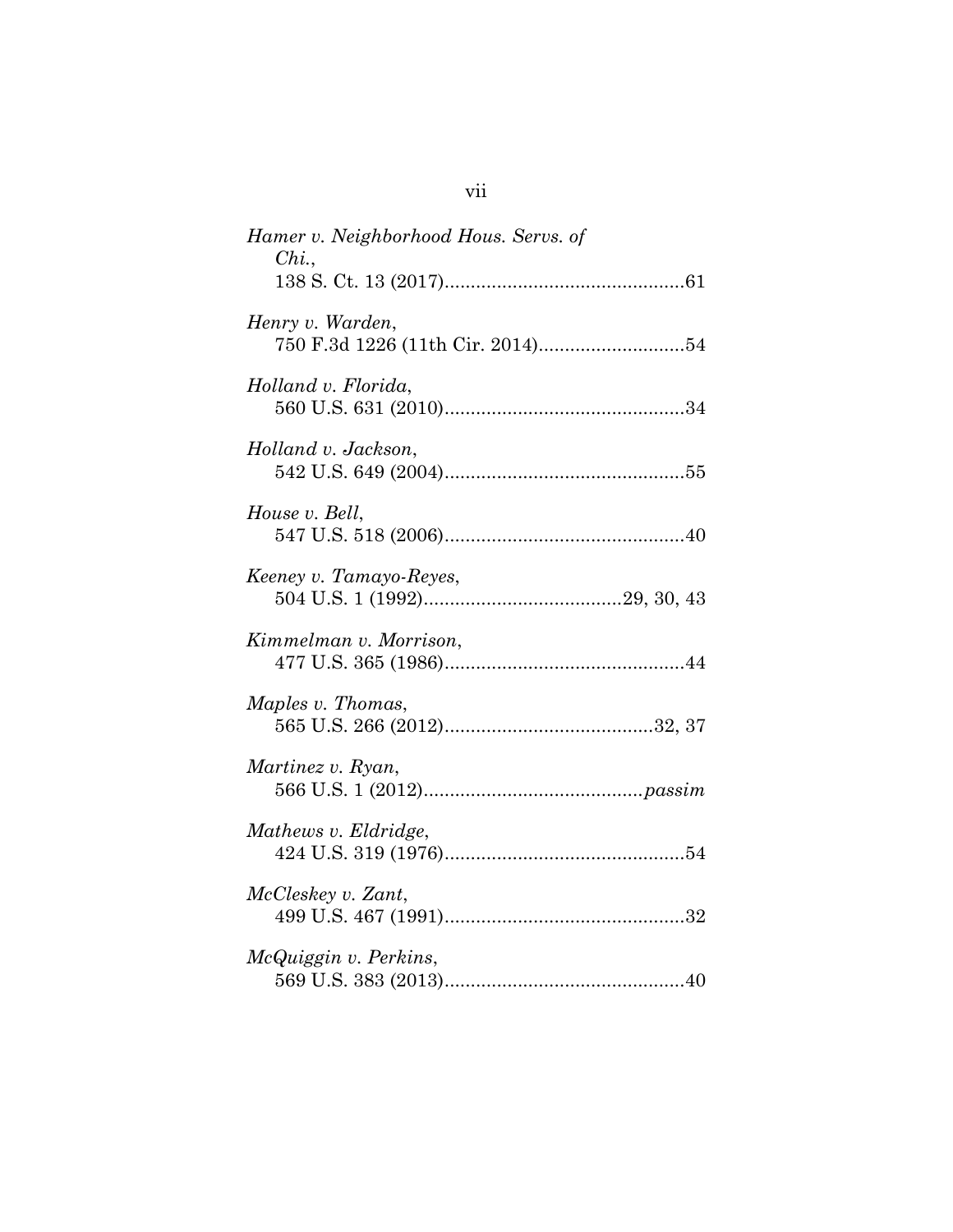| Puckett v. United States,                        |
|--------------------------------------------------|
| Ross v. Moffitt,                                 |
| Sasser v. Hobbs,                                 |
| Schlup v. Delo,                                  |
| Schriro v. Landrigan,                            |
| Sigmon v. Stirling,                              |
| Slack v. McDaniel,                               |
| State v. Quixal,                                 |
| Stokes v. Stirling,<br>No. 18-6, 2021 WL 3669570 |
| Strickland v. Washington,                        |
| Teleguz v. Pearson,                              |
| Trevino v. Thaler,                               |

# viii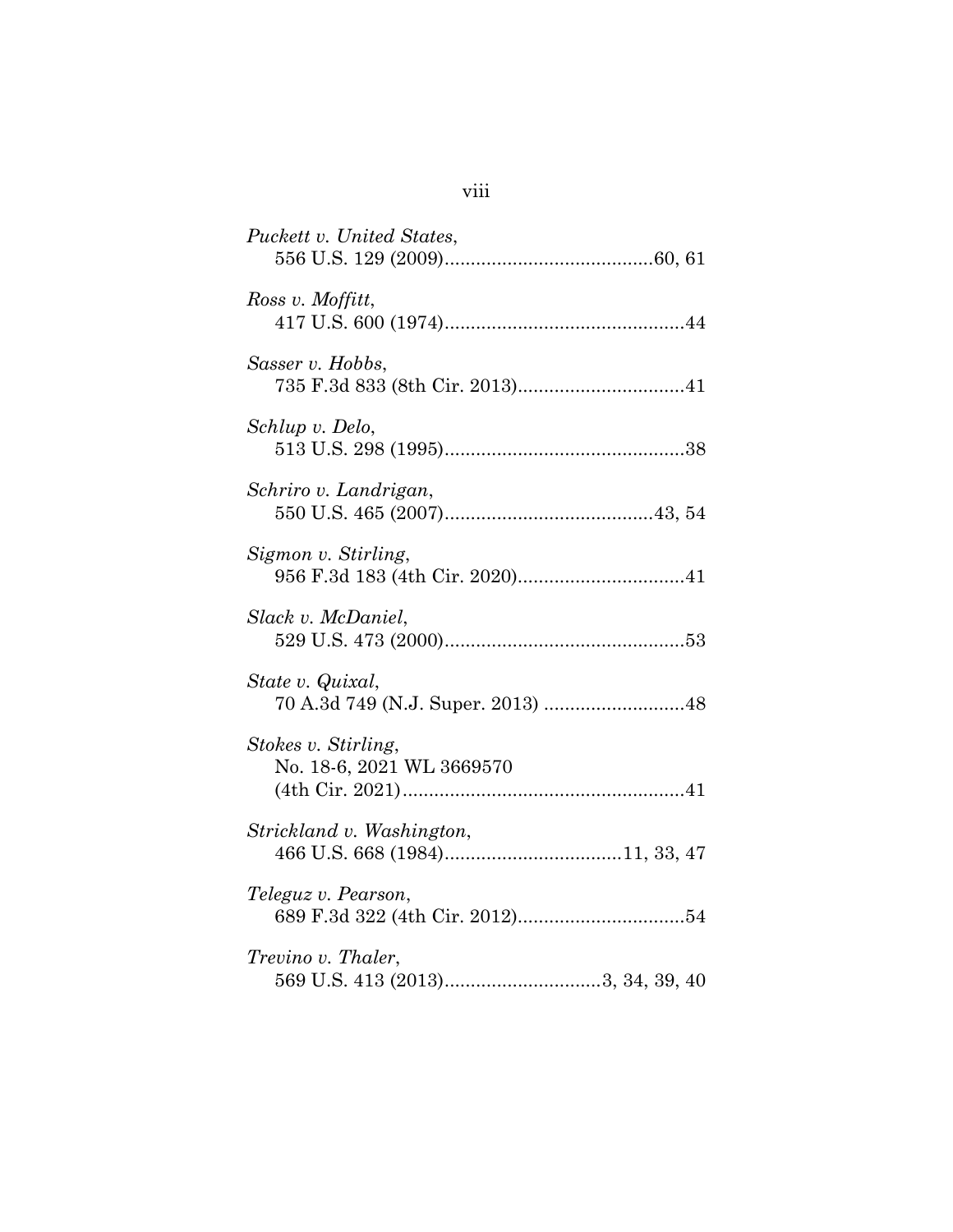| Turner v. Rogers,                                         |
|-----------------------------------------------------------|
| Vineyard v. Dretke,                                       |
| Wainwright v. Sykes,                                      |
| White v. Warden, Ross Corr. Inst.,                        |
| Williams v. Taylor,                                       |
| <b>Statutes &amp; Rules</b>                               |
|                                                           |
| Antiterrorism and Effective Death<br>Penalty Act of 1996, |
|                                                           |
|                                                           |
| 28 U.S.C. § 2254(d) 1, 6, 42, 49, 53, 54, 55, 60          |
|                                                           |
|                                                           |
|                                                           |
|                                                           |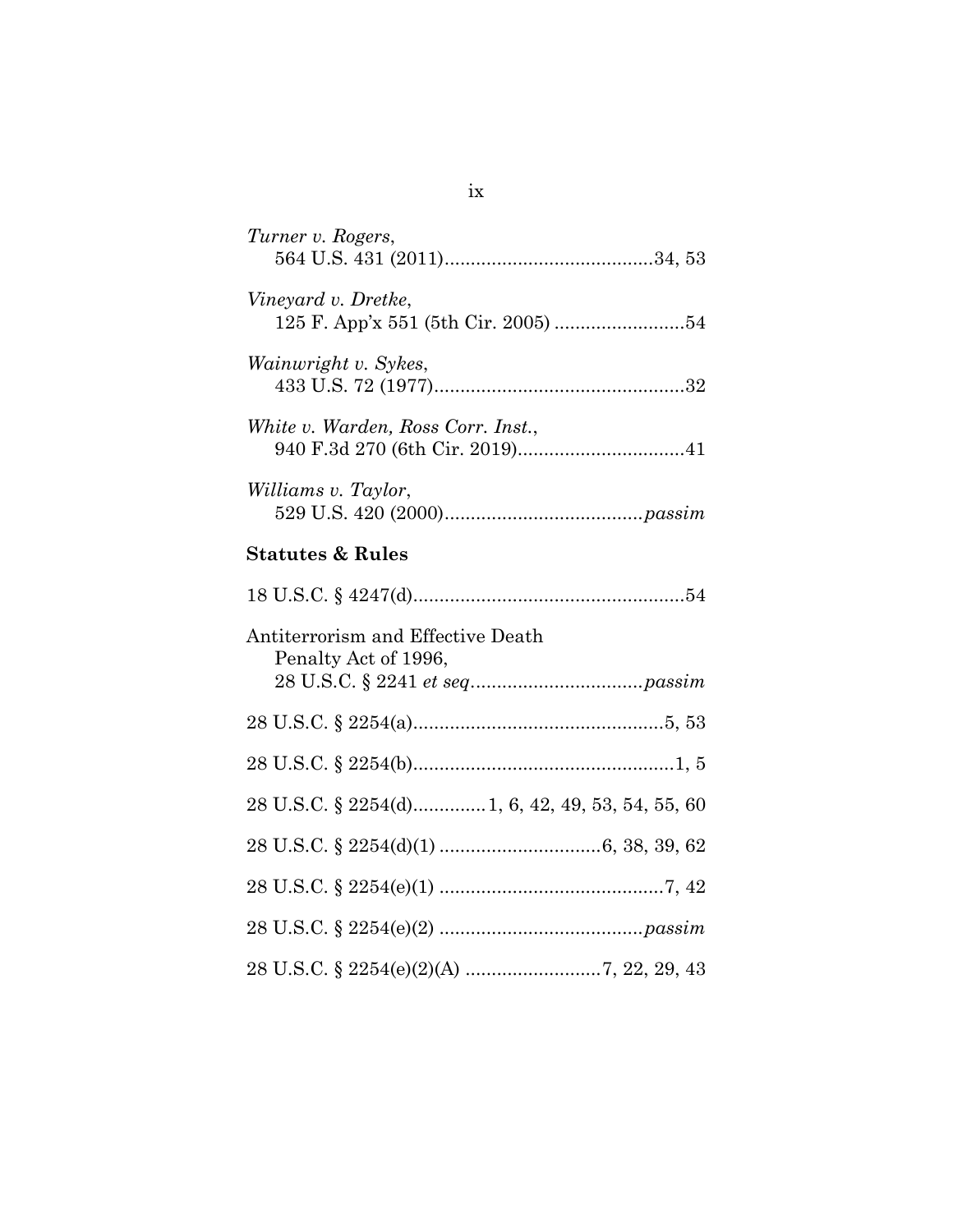| Ariz. Sup. Ct. R. 42, Rules of Prof. |  |
|--------------------------------------|--|
|                                      |  |
| Rules Governing Section 2254 Cases,  |  |
| Rules Governing Section 2254 Cases,  |  |

# **Other Authorities**

| ABA, Comments of the American Bar               |
|-------------------------------------------------|
| Association to Office of Legal Policy           |
| Docket No. OLP 166 (Feb. 26, 2018),             |
|                                                 |
| Paul Bator, Finality in Criminal Law            |
| and Federal Habeas Corpus for State             |
| <i>Prisoners, 76 Harv. L. Rev. 441</i>          |
|                                                 |
| BLACK'S LAW DICTIONARY (6th ed. 1990)29, 53, 54 |
| E.R., Jones v. Shinn,                           |
| No. 18-99006 (9th Cir. Nov. 14,                 |
|                                                 |
| Answering Br., Ramirez v. Ryan,                 |
| No. 10-99023 (9th Cir. Mar. 9, 2018),           |
|                                                 |

## x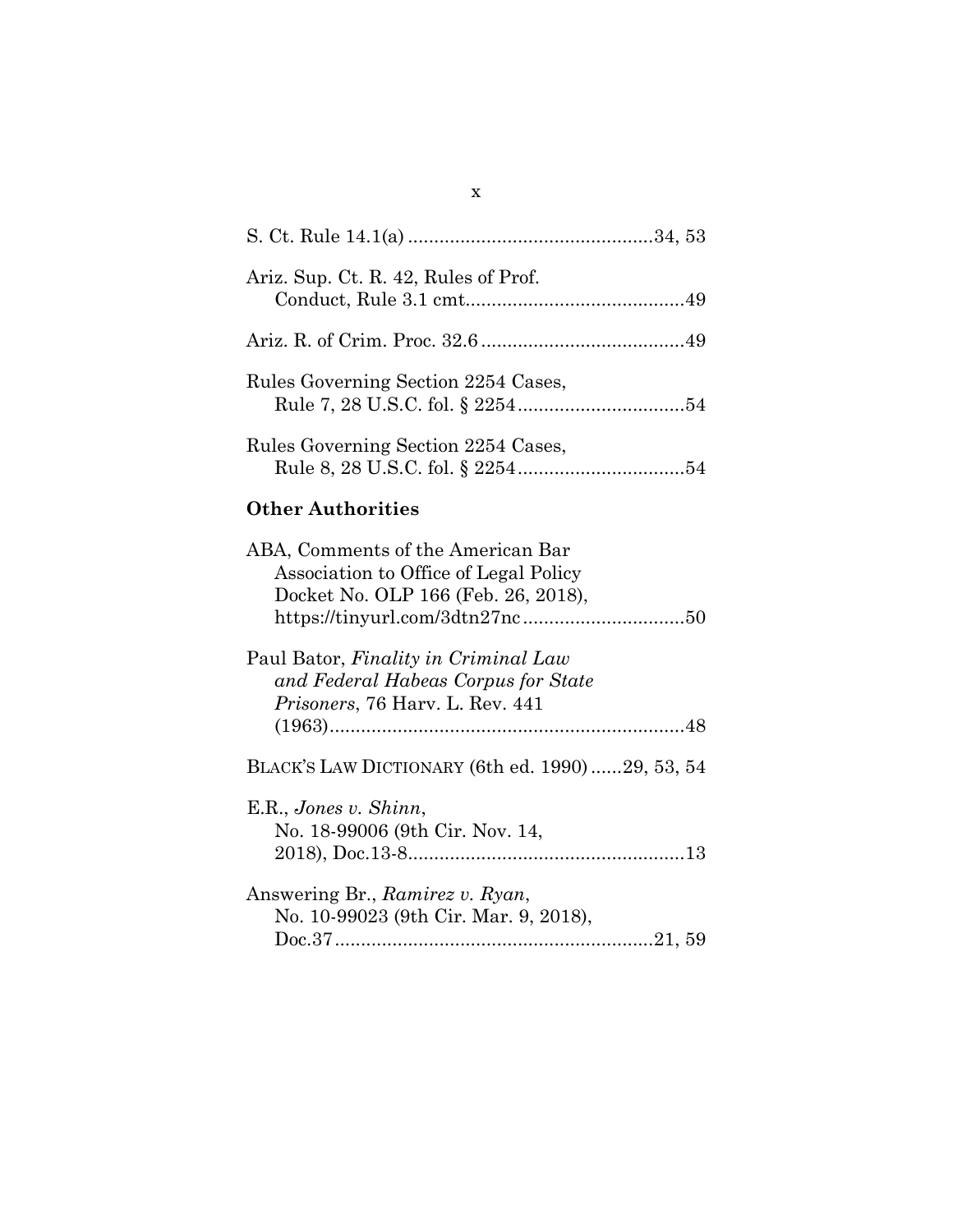| Opening Br., Ramirez v. Ryan,<br>No. 10-99023 (9th Cir. Nov. 9, 2017),     |  |
|----------------------------------------------------------------------------|--|
| Opp. to Supp. Br., Ramirez v. Ryan,<br>No. 2:97-CV-01331 (D. Ariz. July 6, |  |
| Oral Arg., Ramirez v. Ryan, No. 10-<br>99023, 2019 WL 1405619 (9th Cir.    |  |
| Pet., Ramirez v. Ryan, No. 10-99023                                        |  |
| Pet. Supp. Br., Ramirez v. Ryan,<br>No. 2:97-CV-01331 (D. Ariz. May 4,     |  |
| <b>WEBSTER'S NEW INTERNATIONAL</b>                                         |  |
| <b>WEBSTER'S NEW INTERNATIONAL</b>                                         |  |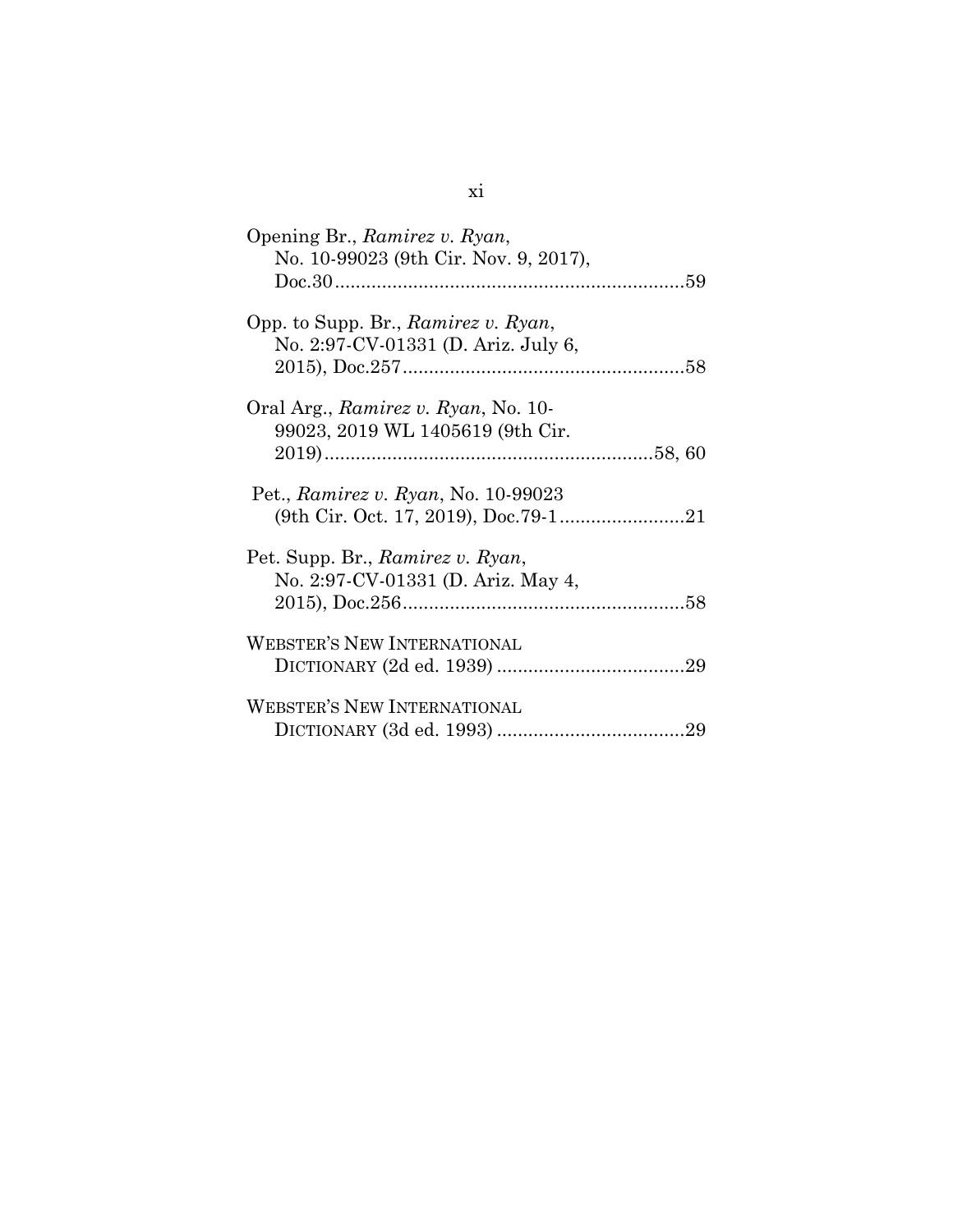#### **INTRODUCTION**

As Arizona notes at the outset: "The role of a federal habeas court is to guard against extreme malfunctions in the state criminal justice systems." Pet. Br. 3 (quoting *Davis v. Ayala*, 576 U.S. 257, 276 (2015)). That is why AEDPA provides that state courts generally should have the first opportunity to address a prisoner's claims, 28 U.S.C. § 2254(b), and that state-court decisions on the merits must be upheld unless they violate clearly established federal law or are based on an unreasonable determination of the facts, 28 U.S.C. § 2254(d). And that is why a procedural default—a state-court denial of a claim on state procedural grounds—is generally considered an adequate and independent ground barring federal relief.

That principle also underlies the statutory provision at issue here, 28 U.S.C.  $\S$  2254(e)(2): If a habeas claimant "failed to develop the factual basis of a claim in State court proceedings," he generally may not obtain a federal evidentiary hearing on the merits of that claim. "Failed to develop," this Court has held, means the claimant was at fault for that failure. By contrast, a claimant is not at fault if the failure to develop the factual basis of the claim is not fairly attributable to him.

This case concerns an example of where a failure to develop the facts supporting a claim is not fairly attributable to a claimant. Here, both Respondents received ineffective assistance of state-appointed trial counsel, in violation of their Sixth Amendment rights. Both also received ineffective assistance of state-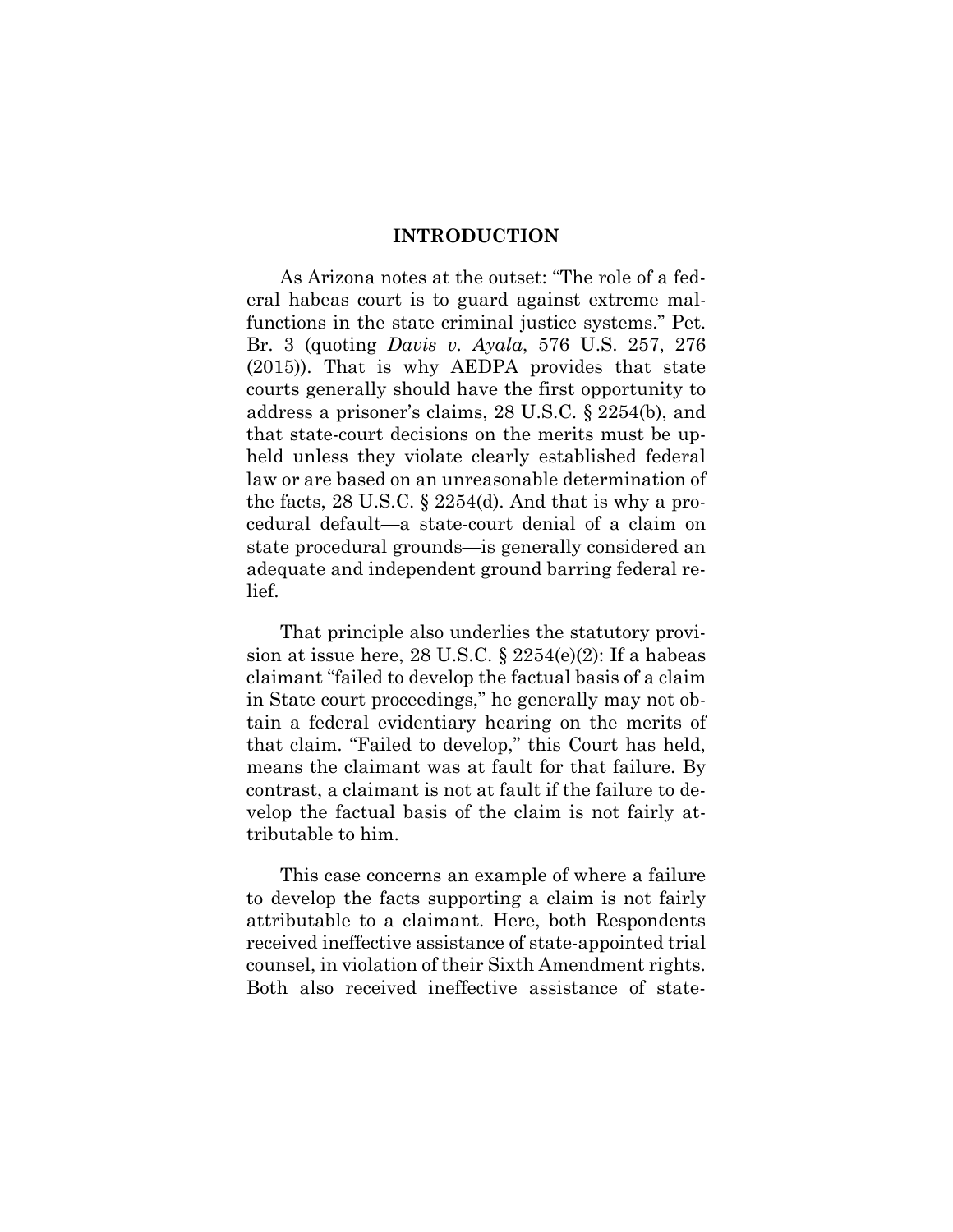appointed postconviction counsel, who failed to properly raise and develop those Sixth Amendment claims at the first opportunity to do so in state court. In that context, there has been a systemic failure to protect "a defendant's trial rights," which are of "unique importance." *Davila v. Davis*, 137 S. Ct. 2058, 2066-67 (2017). The right to effective assistance of trial counsel is "a bedrock principle in our justice system" and a claim of a violation of that right must "receive review by at least one state or federal court." *Id.* at 2067. On that basis, the courts below, applying *Martinez v. Ryan*, 566 U.S. 1 (2012), found Respondents *not* at fault for failing to properly raise those claims in state court, and held they could raise the claims in federal habeas review.

Arizona argues that even though a federal court has deemed Respondents not at fault for failing to raise their ineffective assistance of trial counsel claims in state court, they should still be considered at fault under  $\S 2254(e)(2)$  for failing to factually develop those same claims. No court of appeals has adopted the State's interpretation. And not once, before or after AEDPA, has this Court suggested that a federal court may find cause permitting a habeas claimant to raise a claim not properly raised in state court, but then must bar the claimant from developing the needed factual support for that claim.

That is hardly surprising. If you are not at fault for failing to raise a claim, how can you be at fault for failing to develop that claim? Permitting evidentiary development in that circumstance does not "engraft" an "equitable exception" on the text of  $\S 2254(e)(2)$ . Pet. Br. 32. Rather, it is a straightforward application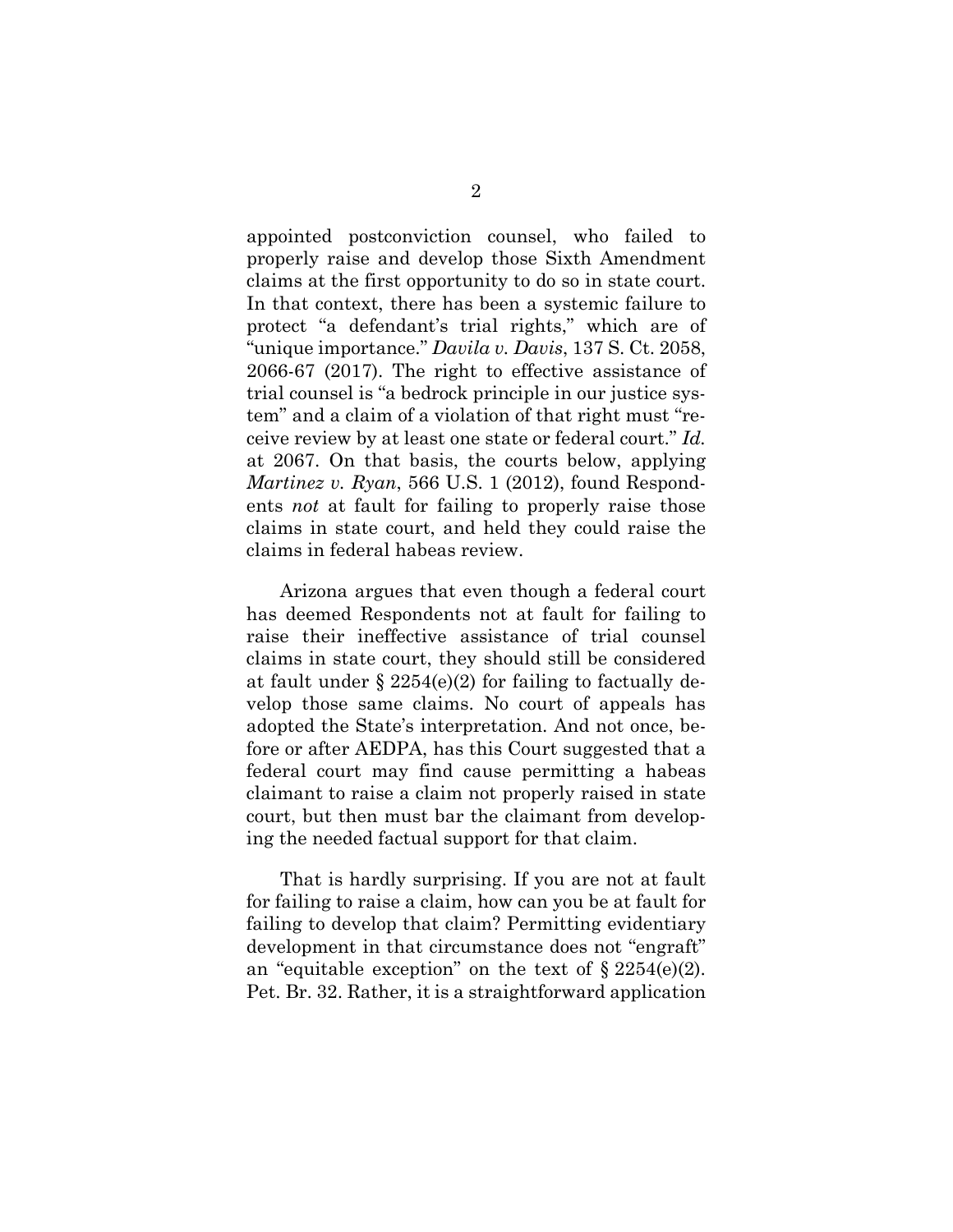of the statutory language, "failed to develop," to the circumstances here.

Arizona's contrary argument relies on the generic rule that attorneys act as the agents of their clients, such that habeas claimants ordinarily must bear the consequences of their attorneys' errors. But as *Martinez* held, that rule does not apply to the circumstance where postconviction counsel performs ineffectively in a state where, as here, the postconviction proceeding is a prisoner's first opportunity to present an ineffective assistance of trial counsel challenge to his conviction and sentence. This Court held that such an extreme malfunction in the state proceeding renders the claimant not at fault for failing to raise the claim in state court.

Neither the *Martinez* majority nor the dissent suggested that  $\S 2254(e)(2)$  would bar evidentiary development of the claim that the Court held could proceed in federal habeas review, even though the claim at issue required such development. That is because both the majority and dissent understood that allowing a claimant to bring a defaulted ineffective assistance of trial counsel claim in federal court meant that he could factually develop that claim. And that is why the follow-on case, *Trevino v. Thaler*, 569 U.S. 413 (2013), likewise does not mention the statute, and why it expressly contemplated that the claims there would require evidentiary development.

Arizona thus misreads  $\S 2254(e)(2)$ 's plain text, and misconstrues its context, in arguing that Respondents here should be deemed at fault for failing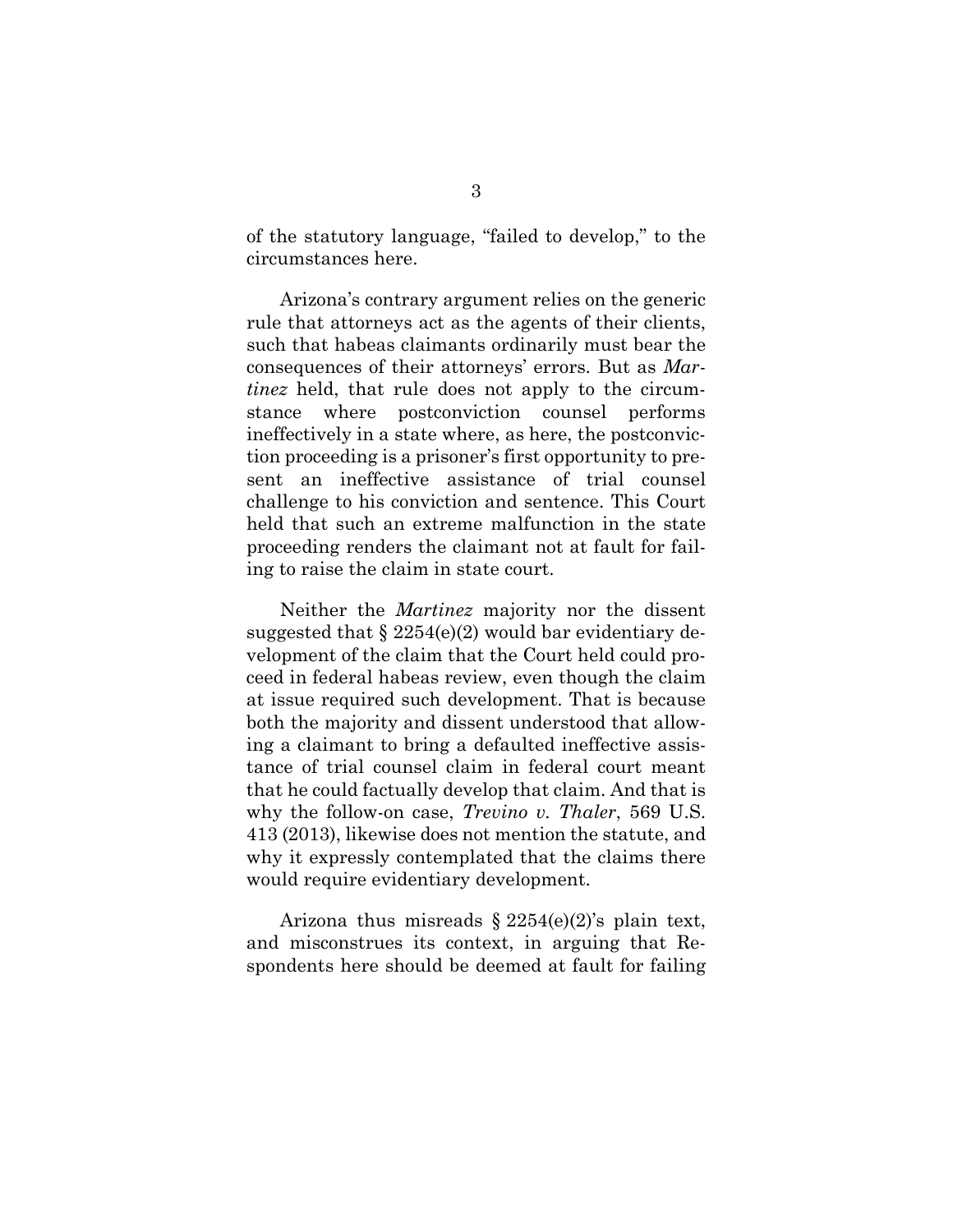to develop their ineffective assistance of trial counsel claims.

Arizona also misreads the statute in a second way. Where it applies,  $\S 2254(e)(2)$  restricts only "an evidentiary *hearing on the claim*." That does not bar a court from consulting evidence already properly developed at a *Martinez* cause-and-prejudice hearing. Arizona's contrary argument would tell federal courts that although they can examine additional facts during the cause-and-prejudice determination that show that ineffective assistance of trial counsel produced a wrongful conviction or sentence, they must close their eyes to that evidence when adjudicating the merits of the underlying habeas claim. The statutory text does not support that nonsensical suggestion.

Finally, the wrongness and recklessness of Arizona's arguments come into sharp focus when considered in the cases at hand. Arizona seeks to put Mr. Jones to death, notwithstanding that he never received a fair trial to present evidence that he did not commit murder. On the basis of that evidence, a district judge has ordered Mr. Jones released or retried a decision affirmed by a unanimous court of appeals panel. That evidence was not developed in state court because of ineffective trial and postconviction counsel. That is exactly the narrow circumstance that the Court intended *Martinez* to capture.

Trial counsel for David Ramirez, meanwhile, failed to investigate and raise powerful mitigating evidence demonstrating that Mr. Ramirez has suffered from intellectual disability since childhood, and experienced severe physical abuse and neglect. State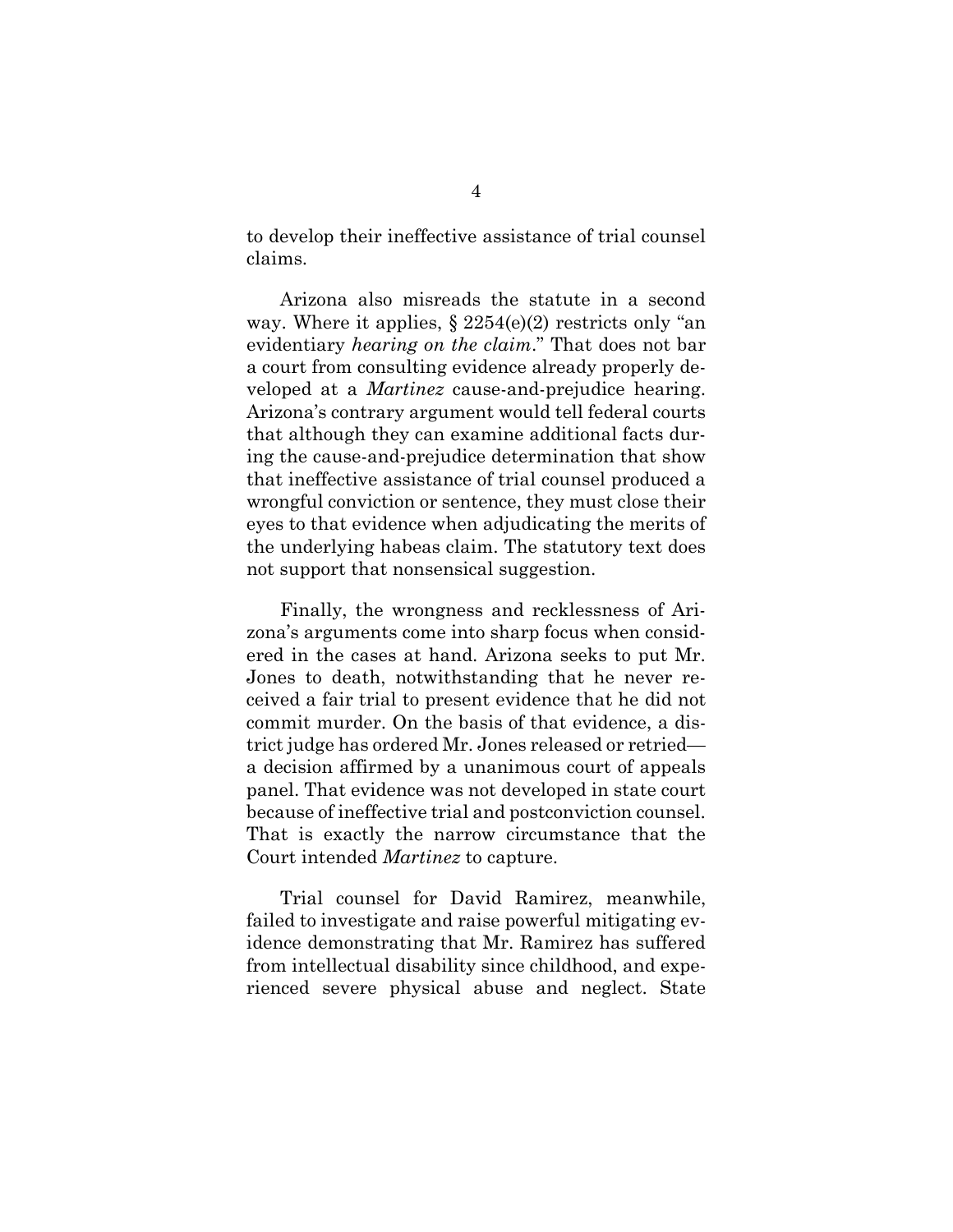postconviction counsel then failed to raise an ineffective assistance of trial counsel claim on that basis. Like in Mr. Jones's case, Arizona's position would mean that no court would ever hear that evidence or meaningfully adjudicate his substantial constitutional claim challenging his death sentence.

This Court should reject Arizona's misreading of § 2254(e)(2) and affirm the unremarkable proposition that where a court finds that there is cause and prejudice to excuse the failure to properly raise a claim in state court under *Martinez*, a claimant is likewise not at fault for failing to develop that claim.

## **STATUTORY PROVISIONS INVOLVED**

Section 2254 of Title 28, which was enacted as part of the Antiterrorism and Effective Death Penalty Act of 1996 (AEDPA), 28 U.S.C. § 2241 *et seq*., provides in relevant part:

(a) The Supreme Court, a Justice thereof, a circuit judge, or a district court shall entertain an application for a writ of habeas corpus [o]n behalf of a person in custody pursuant to the judgment of a State court only on the ground that he is in custody in violation of the Constitution or laws or treaties of the United States.

(b)(1) An application for a writ of habeas corpus on behalf of a person in custody pursuant to the judgment of a State court shall not be granted unless it appears that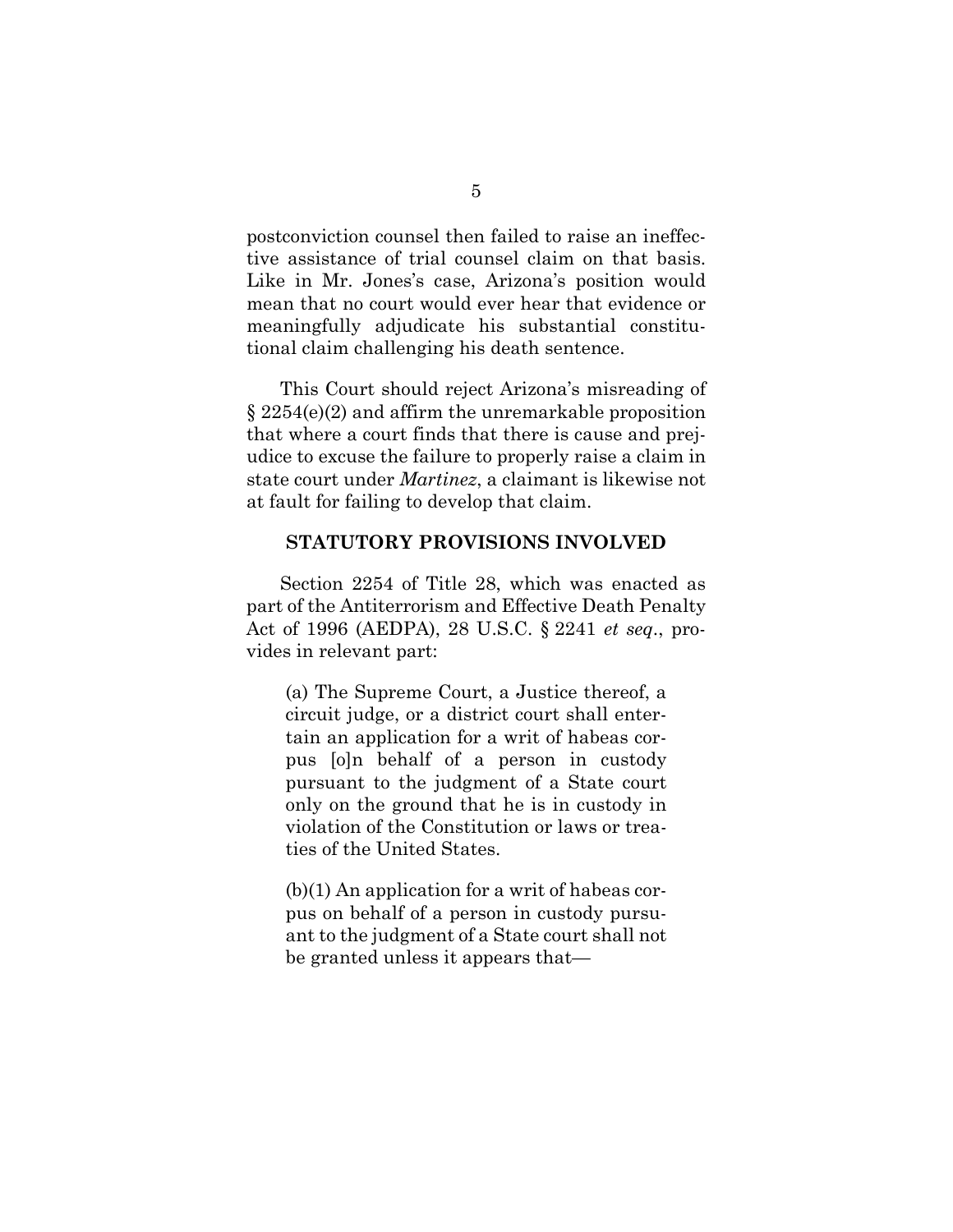(A) the applicant has exhausted the remedies available in the courts of the State; or

(B) (i) there is an absence of available State corrective process; or

(ii) circumstances exist that render such process ineffective to protect the rights of the applicant.

…

(c) An applicant shall not be deemed to have exhausted the remedies available in the courts of the State, within the meaning of this section, if he has the right under the law of the State to raise, by any available procedure, the question presented.

(d) An application for a writ of habeas corpus on behalf of a person in custody pursuant to the judgment of a State court shall not be granted with respect to any claim that was adjudicated on the merits in State court proceedings unless the adjudication of the claim—

(1) resulted in a decision that was contrary to, or involved an unreasonable application of, clearly established Federal law, as determined by the Supreme Court of the United States; or

(2) resulted in a decision that was based on an unreasonable determination of the facts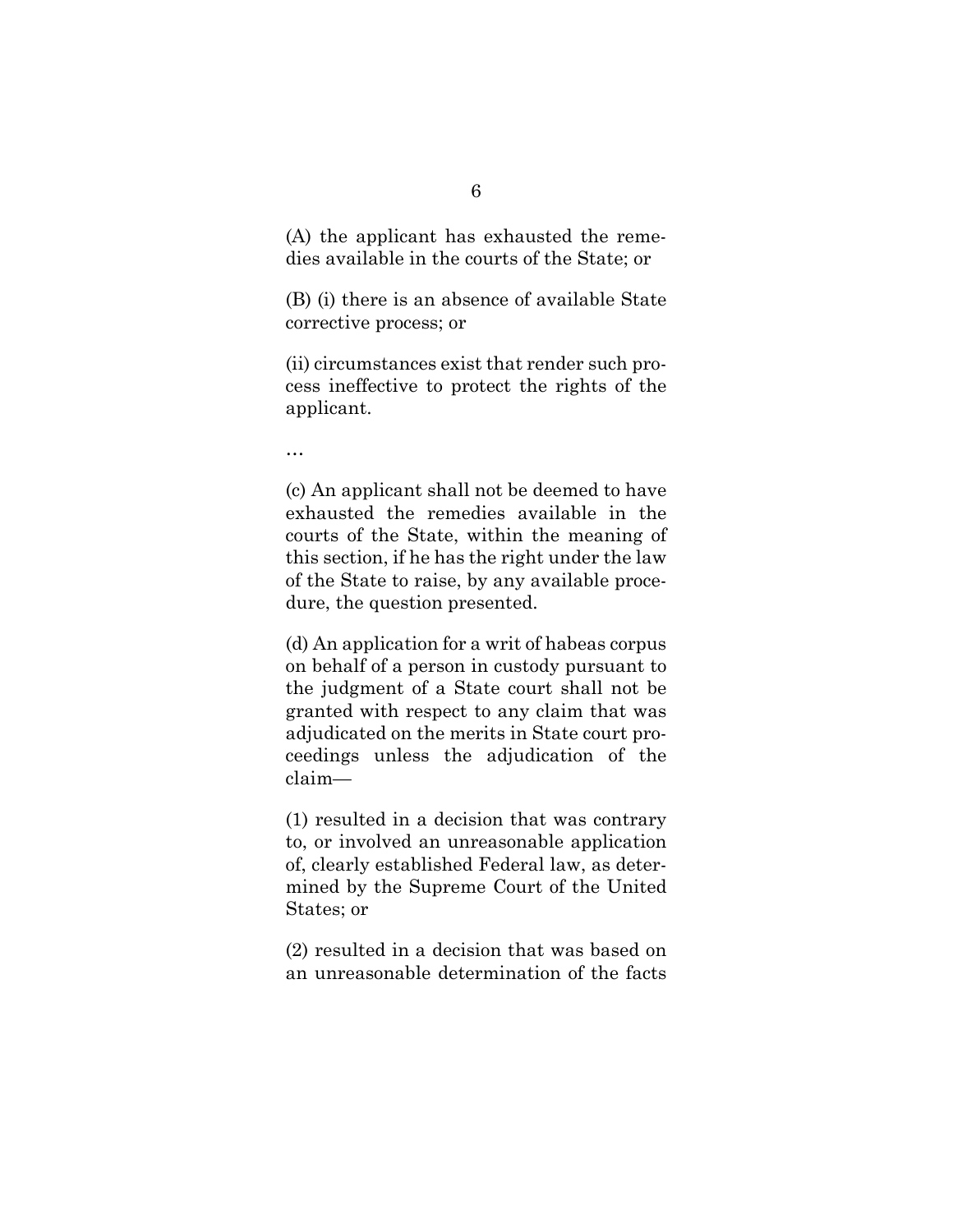in light of the evidence presented in the State court proceeding.

 $(e)(1)$  In a proceeding instituted by an application for a writ of habeas corpus by a person in custody pursuant to the judgment of a State court, a determination of a factual issue made by a State court shall be presumed to be correct. The applicant shall have the burden of rebutting the presumption of correctness by clear and convincing evidence.

(2) If the applicant has failed to develop the factual basis of a claim in State court proceedings, the court shall not hold an evidentiary hearing on the claim unless the applicant shows that—

(A) the claim relies on—

(i) a new rule of constitutional law, made retroactive to cases on collateral review by the Supreme Court, that was previously unavailable; or

(ii) a factual predicate that could not have been previously discovered through the exercise of due diligence; and

(B) the facts underlying the claim would be sufficient to establish by clear and convincing evidence that but for constitutional error, no reasonable factfinder would have found the applicant guilty of the underlying offense.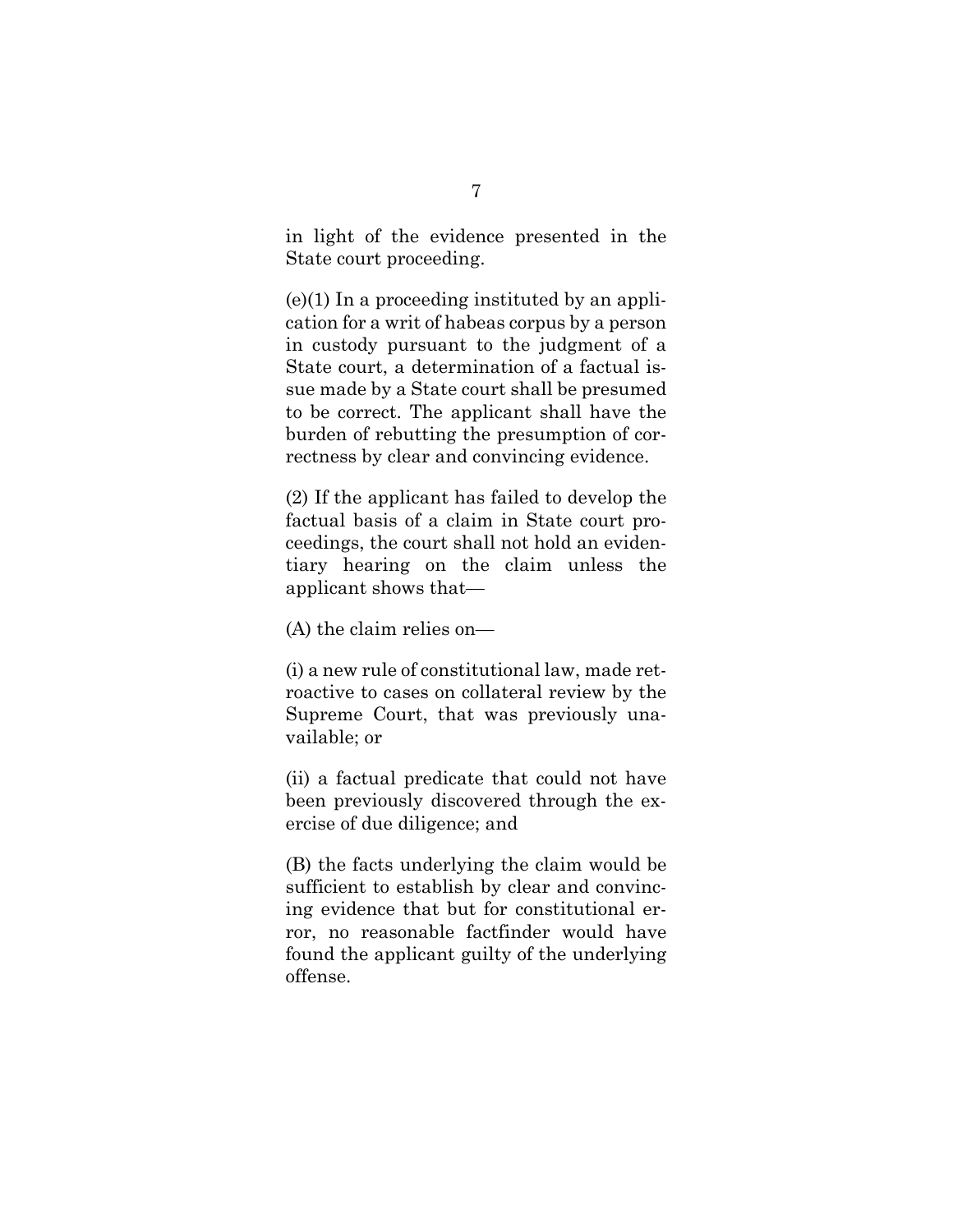(i) The ineffectiveness or incompetence of counsel during Federal or State collateral post-conviction proceedings shall not be a ground for relief in a proceeding arising under section 2254.

#### **STATEMENT OF THE CASE**

#### **A. Barry Jones**

...

Barry Jones's murder conviction and death sentence have been overturned. A federal district court (Judge Burgess) and unanimous Ninth Circuit panel (Judges Rawlinson, Clifton, and Watford) have determined that Mr. Jones is entitled to habeas relief and must be released from prison or retried. The district court concluded that Mr. Jones's state-appointed trial counsel conducted a "deficient investigation [that] pervaded the entire evidentiary picture presented at trial, resulting in a 'breakdown in the adversary process.'" JA264. The Ninth Circuit agreed, and also concurred with the district court that, had trial counsel performed competently, "there is a reasonable probability that the jury might have arrived at a different conclusion on the question of whether Jones" had committed the crime. JA322.

The following is a history of Mr. Jones's pretrial, trial, and postconviction proceedings, as described by the federal courts.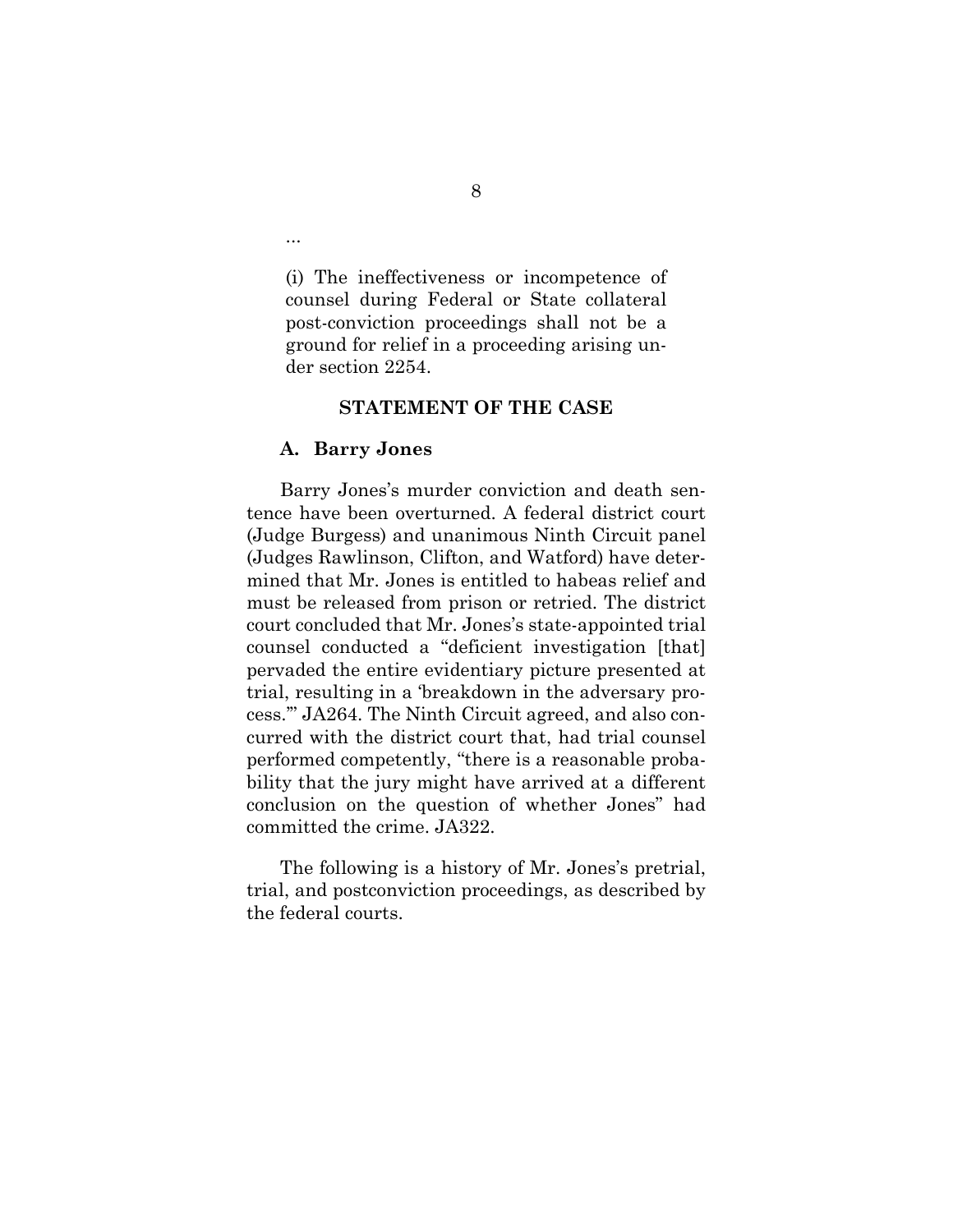#### **1. Mr. Jones's Arrest and Conviction**

Arizona charged Mr. Jones with felony murder relating to the death of his live-in-girlfriend's four-yearold daughter (R.G.). JA323-25. The prosecution rested its case on the theory that the injury that caused R.G.'s death occurred when she was in Mr. Jones's care for a short time the previous day. JA171-72.

State-appointed trial counsel's pretrial investigation was defined by "inattention and neglect." JA255. As the federal district court later found, counsel failed to conduct a minimally adequate inquiry "into the medical timeline, blood evidence, and eyewitness testimony." JA194. Specifically, trial counsel failed to follow up on pretrial witness statements that contradicted the State's theory (JA195-216); made no attempt to locate key physical evidence (JA199-200); failed to uncover readily-available medical evidence showing that R.G.'s injuries did not match the State's timeline (JA222-26); and failed to uncover readilyavailable evidence that other individuals may have abused R.G. before her death (JA245-47). Despite "the critical importance of the timeline" to the State's case, trial counsel failed to investigate "the dating of [R.G.'s] injuries" and failed to "challenge any of the State's evidence that suggested that all of [R.G.]'s injuries were consistent with being inflicted … when [R.G.] was alone with [Mr. Jones]." JA244. In short, trial counsel "performed constitutionally deficiently when he failed to perform an adequate pretrial investigation." JA284.

Mr. Jones's trial was distorted by those deficiencies. As the district court later observed, "[h]ad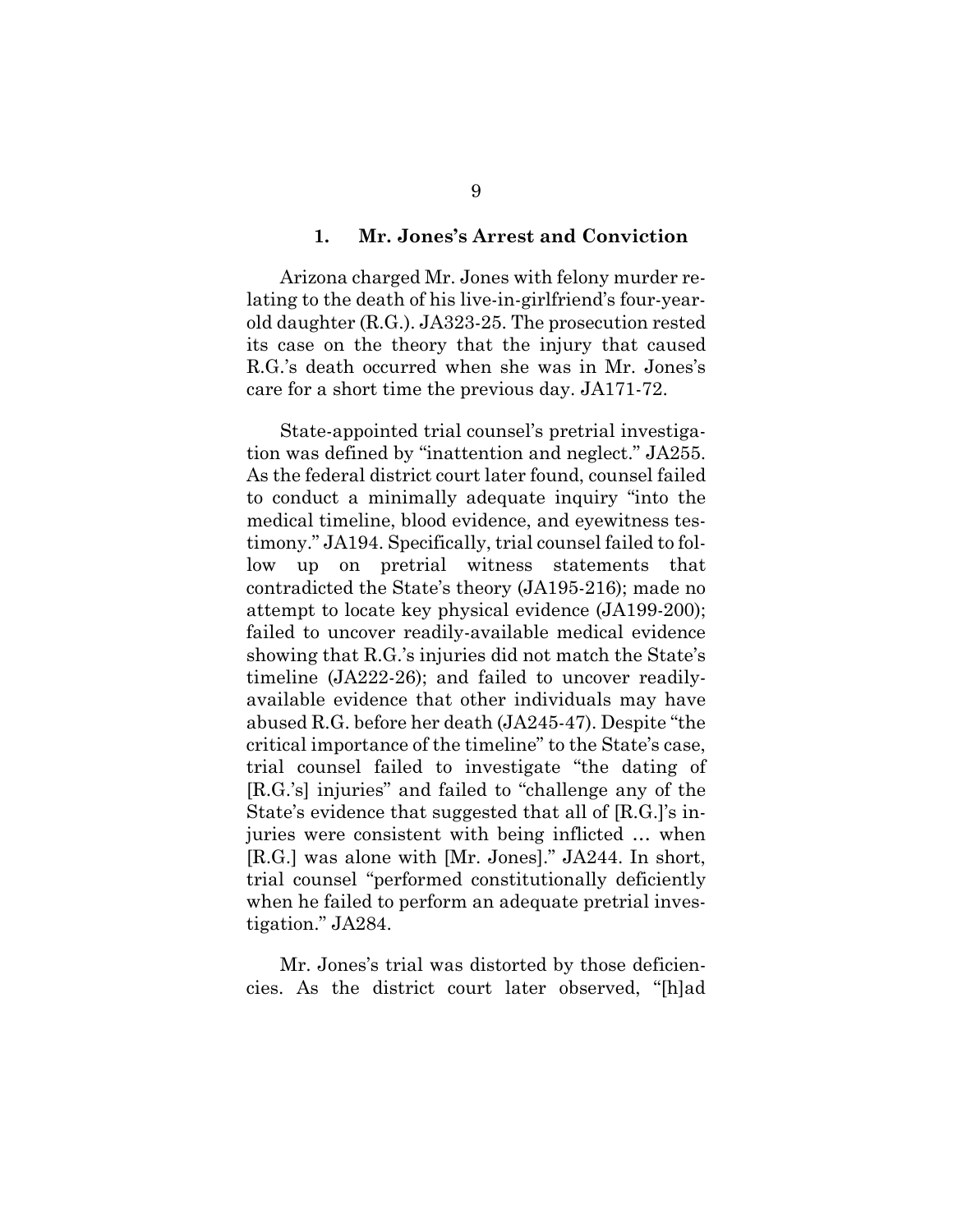counsel conducted an adequate investigation …, he could have presented an extremely different evidentiary picture than that shown to the jury." JA259. Specifically, "[h]ad trial counsel provided evidence to evaluate the potential cause and timing of [R.G.'s] injuries to one or more medical experts at the time of [Mr. Jones]'s trial, such an expert would have been able to testify that her injuries were not consistent with having been inflicted on the afternoon [of the day before her death]—thus negating the very grounds on which the State relied to prove that [Mr. Jones] inflicted the fatal" injuries. JA263.

Without such evidence, and with the State's evidence largely unchallenged, a jury convicted Mr. Jones and the trial judge sentenced him to death. The Arizona Supreme Court affirmed. JA326-27.

## **2. State Postconviction Review**

Arizona appointed state postconviction counsel who "lacked the experience to satisfy Arizona's requirements for the appointment of capital post-conviction counsel." JA276-77. Counsel moved to appoint an investigator under the wrong state provision, twice, and failed to properly support that motion both times. JA192-93, 281-82. "One of the purposes of [postconviction] proceedings in Arizona is to furnish an evidentiary forum for the establishment of facts underlying a claim for relief when such facts have not previously been established of record." JA279. Yet, counsel conducted almost no investigation of "any potential claim that relied on the establishment of facts outside the record." *Id.*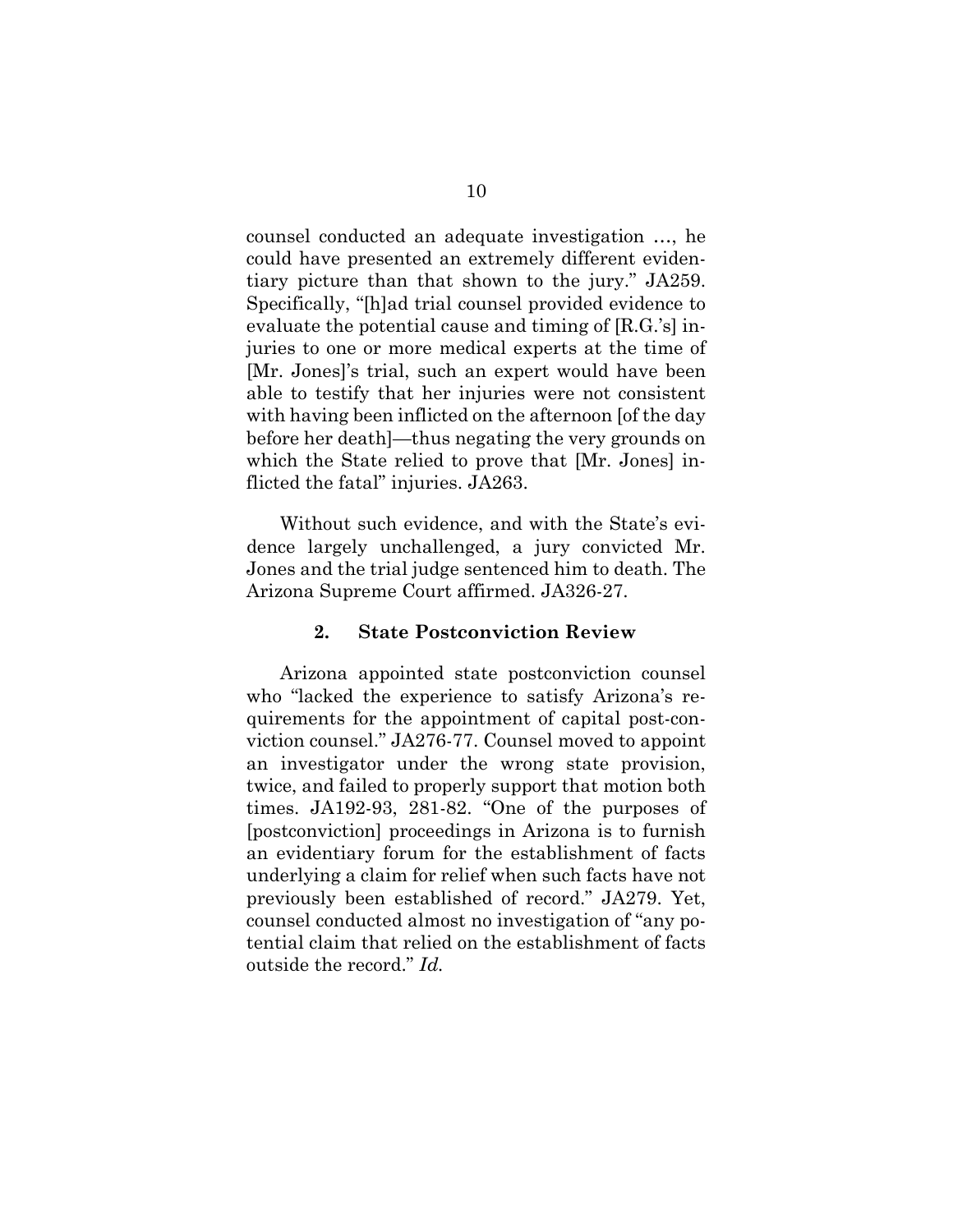Counsel then failed to raise a claim that trial counsel was ineffective for failing to "adequately investigate[] and present[] medical and other expert testimony to rebut the State's theory." JA270. The claims postconviction counsel did raise were "almost completely devoid of any assertion of prejudice, and it is apparent … that counsel believed he was not obligated to prove prejudice." JA279.

The state postconviction court denied Mr. Jones's petition; the Arizona Supreme Court denied review. JA327-28.

#### **3. Federal Habeas Review**

Mr. Jones, represented by the Arizona Federal Public Defender, filed a federal habeas petition. Habeas counsel investigated and presented a claim that state trial counsel was constitutionally ineffective under *Strickland v. Washington*, 466 U.S. 668 (1984), "for failing to conduct sufficient trial investigation; adequately investigate the police work, medical evidence, and timeline of death versus injury; and conduct sufficient mitigation investigation for sentencing." JA328.

Because Mr. Jones had not properly raised this ineffective trial counsel claim in his state postconviction petition, it was procedurally defaulted. *Id.* A federal habeas court, however, can excuse such a default if the claimant can show cause (*i.e*., that the default is not fairly attributed to the claimant) and prejudice. *Infra* 32-33. As cause, Mr. Jones cited his state postconviction counsel's ineffectiveness for failing to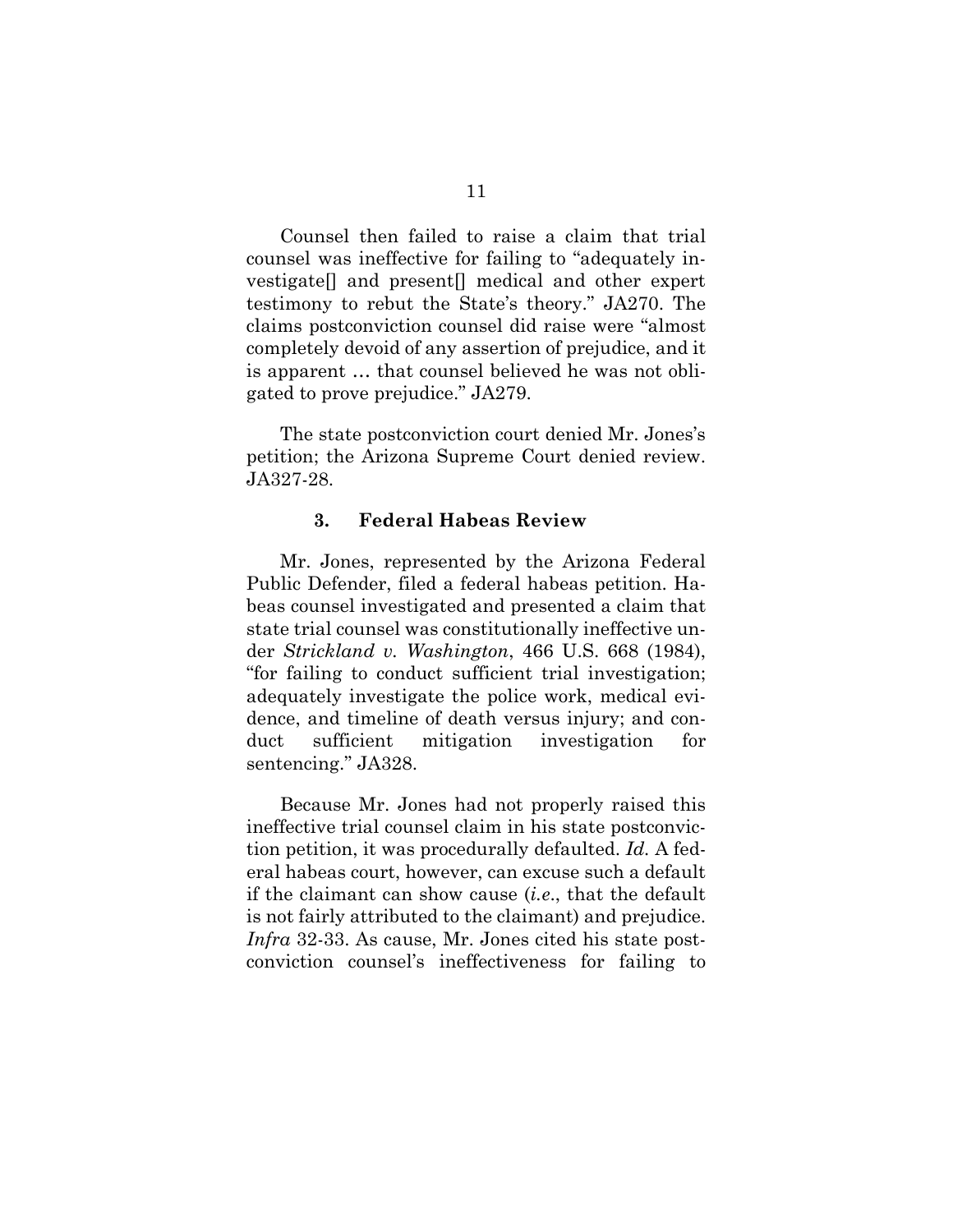present his ineffective assistance of trial counsel claim. JA328-29.

The district court held that postconviction counsel's ineffectiveness could not constitute cause. JA329. While Mr. Jones's appeal was pending, this Court decided *Martinez v. Ryan*, 566 U.S. 1 (2012), holding that postconviction counsel's ineffectiveness may excuse the procedural default of a substantial claim of ineffective assistance of trial counsel. *Id.* at 14. The Ninth Circuit remanded for the district court to apply *Martinez*. JA329-30.

The district court held a hearing to determine whether Mr. Jones's postconviction counsel performed ineffectively by failing to raise the ineffective assistance of trial counsel claim. JA165-66. That inquiry, the district court determined, necessarily involved whether trial counsel's performance was, in fact, constitutionally ineffective. JA168.

At the hearing, Mr. Jones presented evidence establishing that state postconviction counsel performed ineffectively by failing to raise trial counsel's ineffectiveness. JA194. The hearing revealed that effective trial counsel would have easily uncovered evidence severely undermining the State's case. For instance:

> • An examination of the victim's tissue would have revealed that the fatal injury "could not possibly have been inflicted on the day prior to her death," as the State alleged. JA221-223, 227.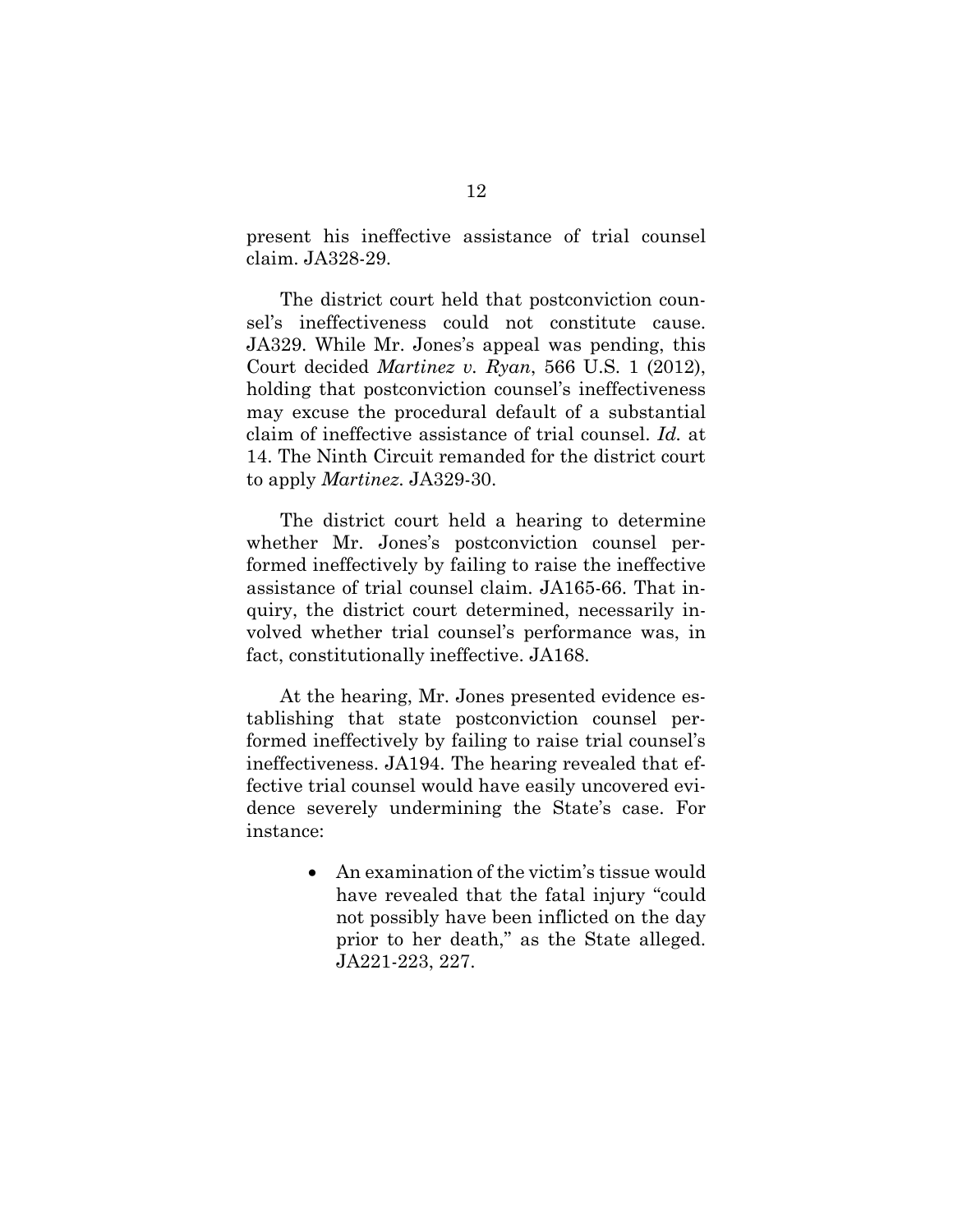- An expert in pediatric forensic pathology explained the basis for the State's timeline was deeply flawed, and that a visual determination of the age of bruising used by investigators and relied upon by the prosecution was "scientifically unreliable." JA126, 129, 262. And the State's own forensic pathologist admitted that his earlier bruise dating was unreliable. JA262. As the district court observed, although at trial the prosecution's key bruise evidence "went unchallenged," it "turn[ed] out to be scientifically unsupportable and untrue." *Id.*
- The State's lead investigator admitted that she had not looked at other suspects because she had made assumptions about the timeline of the injuries and death without supporting medical evidence. E.R. at 1569, *Jones v. Shinn*, No. 18-99006, Doc.13-8. Had she known that the timeline was different, she would have changed and broadened the investigation. *Id*. at 1570-71; JA195.
- The State's investigation failed to follow elementary standards. Investigators did not search for the clothing worn by Mr. Jones and the victim during the time the State alleged the injury occurred, even though the lead investigator "could not remember any sexual assault case where there was not a documented effort to identify and locate the victim's clothing, and could not rule out the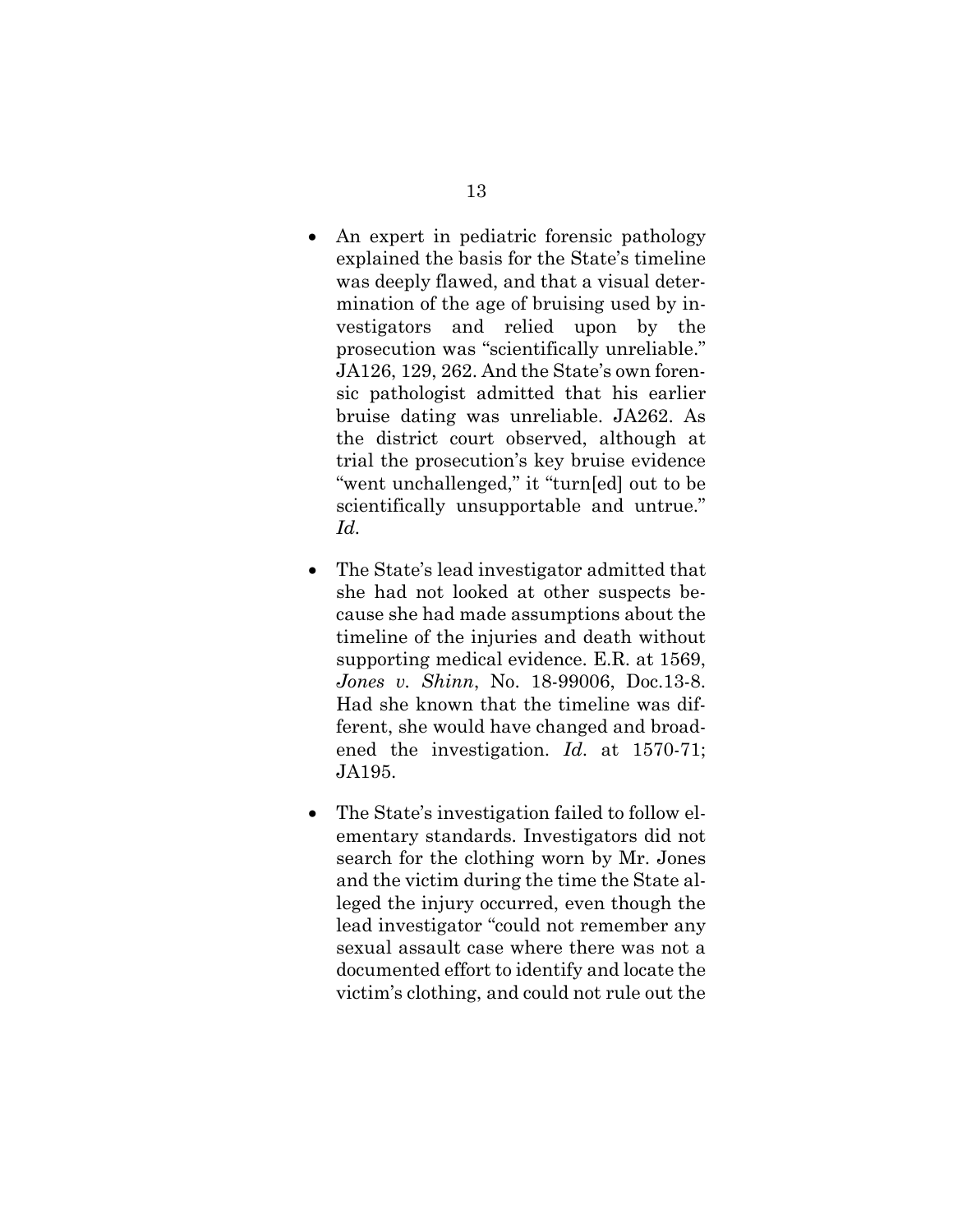possibility that the clothing [R.G.] and [Mr. Jones] were wearing that day might have had exculpatory value." JA199-200.

Based on that and other evidence at the hearing, the district court concluded that cause existed to excuse the procedural default of the ineffective trial counsel claim.1 JA275-84.

In considering the merits of that claim, the court consulted the same evidence developed at the *Martinez* hearing, and it granted relief. JA241-75, 285. The court concluded that Mr. Jones "demonstrated that trial counsel performed constitutionally deficiently when he failed to perform an adequate pretrial investigation, leading to his failure to uncover key medical evidence [regarding the timing of events], as well as his failure to impeach the [S]tate's other physical and eyewitness testimony with experts who could support the chosen defense." JA284. "[C]ounsel's deficient investigation," the court further concluded, "pervaded the entire evidentiary picture" and "render[ed] the result [of Mr. Jones's trial] unreliable." JA264. "Had [Mr. Jones's] counsel adequately investigated and presented medical and other expert testimony to rebut the State's theory … there is a reasonable

<sup>&</sup>lt;sup>1</sup> The district court focused on the question of "cause" to excuse the default, because the Ninth Circuit found that prejudice had "been established." JA168.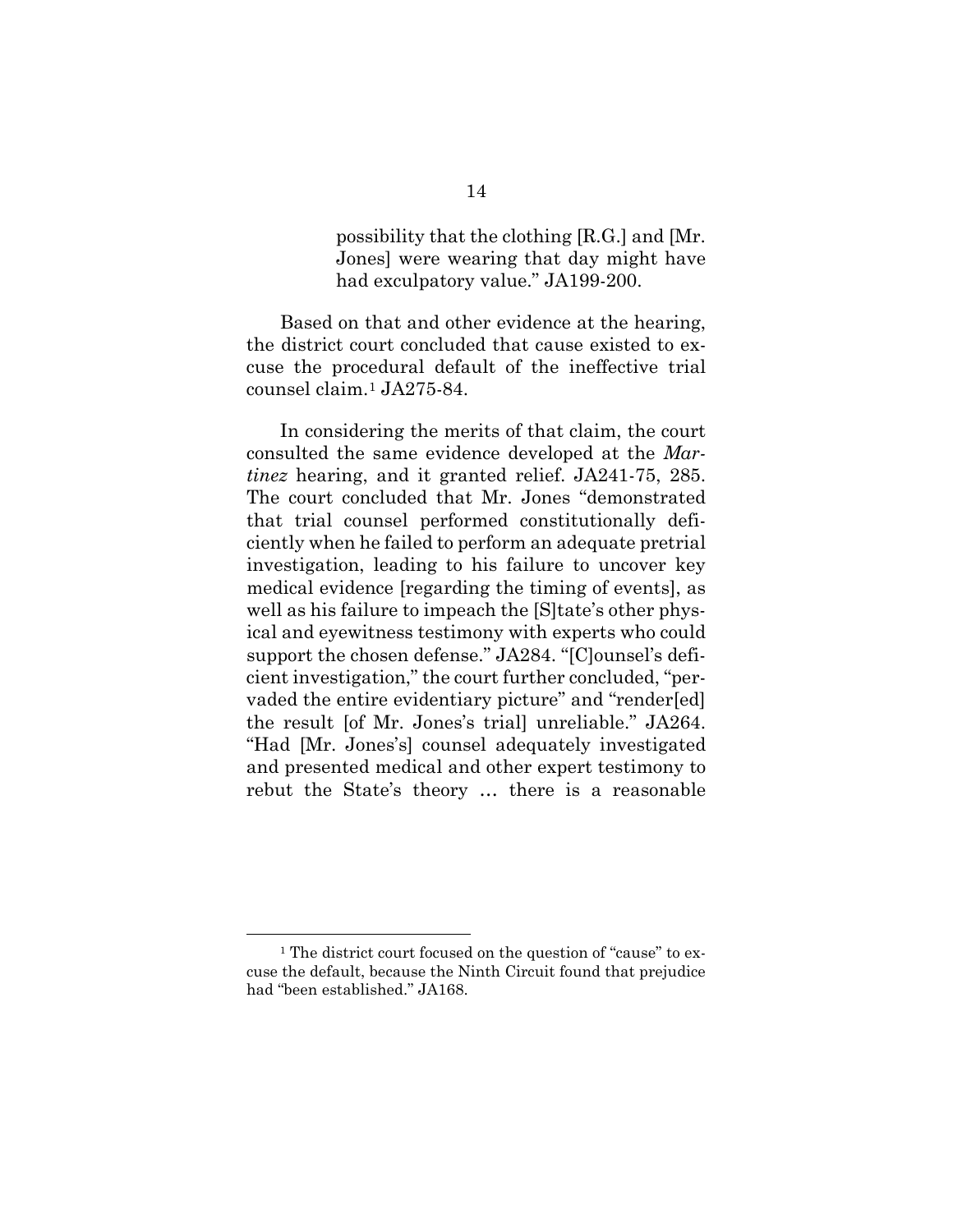probability that the jury would not have unanimously convicted [Mr. Jones] of any of the counts …."2 JA270.

The district court therefore ordered Mr. Jones released, unless Arizona promptly retries him. JA285- 86.

### **4. Court of Appeals Review**

On appeal, Arizona did not contest that the district court properly held an evidentiary hearing to determine whether Mr. Jones had established cause to excuse the default of the ineffective trial counsel claim. JA334. Instead, Arizona argued that § 2254(e)(2) barred consideration of that same evidence when considering the merits of that claim. JA332. Arizona further argued that even if that evidence was properly considered, it did not support habeas relief. *Id*.

The court of appeals unanimously affirmed. JA321-22. Writing for the court, Judge Clifton "conclude [d] that 28 U.S.C.  $\S 2254(e)(2)$  does not prevent a district court from considering new evidence, developed to overcome a procedural default under *Martinez v. Ryan,* when adjudicating the underlying claim."

<sup>2</sup> Arizona cites the district court's statement at an early stage of the habeas proceeding that Mr. Jones had "not seriously call[ed] into question the jury's verdict." Pet. Br. 12. However, the court made that statement before the evidence introduced at the *Martinez* stage that, as the district court recognized, "significantly discount[ed] a central premise the State relied on in arguing [Mr. Jones]'s guilt, and establish[ed] a reasonable probability of a different outcome during the guilt phase of [Mr. Jones]'s trial had this evidence been presented." JA129-30.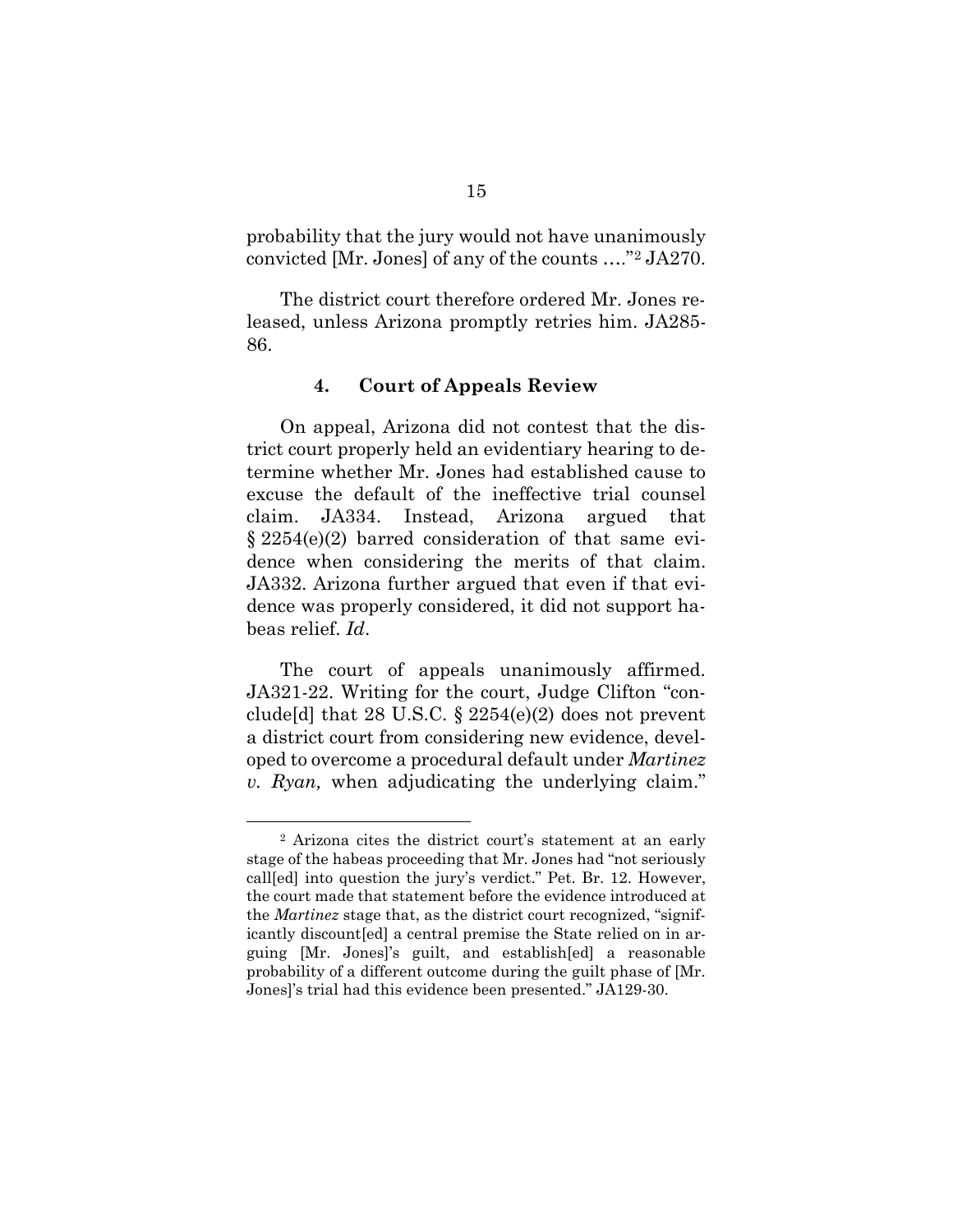JA337. On the merits of the claim, the court agreed that trial counsel failed to conduct a minimally adequate investigation, and that had he performed at a constitutionally competent level, "there is a reasonable probability that the jury might have arrived at a different conclusion." JA322. The court therefore affirmed the district court's decision granting Mr. Jones habeas relief from his felony murder conviction, and from the underlying predicate felonies and other assault convictions. JA368.<sup>3</sup>

The Ninth Circuit denied rehearing, with eight judges dissenting. JA371.

## **B. David Ramirez**

A unanimous Ninth Circuit panel (Chief Judge Thomas and Judges Berzon and Clifton) held that David Ramirez's state-appointed postconviction counsel performed ineffectively by failing to raise a claim that trial counsel was constitutionally ineffective. In Mr. Ramirez's case, trial counsel's ineffectiveness occurred at sentencing. Trial counsel failed to investigate or present evidence of Mr. Ramirez's intellectual disability and history of severe neglect and abuse, JA511-13, even though such evidence "could have

<sup>3</sup> Unlike the district court, the Ninth Circuit found that, although the new evidence undermined the State's claim that Mr. Jones caused the injury that caused R.G.'s death, it was reasonably probable that a jury still would have convicted him for failing to obtain timely medical care for R.G. The court of appeals ordered the State to resentence Mr. Jones using the lesser included version of the offense, based on reckless misconduct, or to retry him on the more serious version, based on intentional or knowing misconduct. JA356-57, 367-68.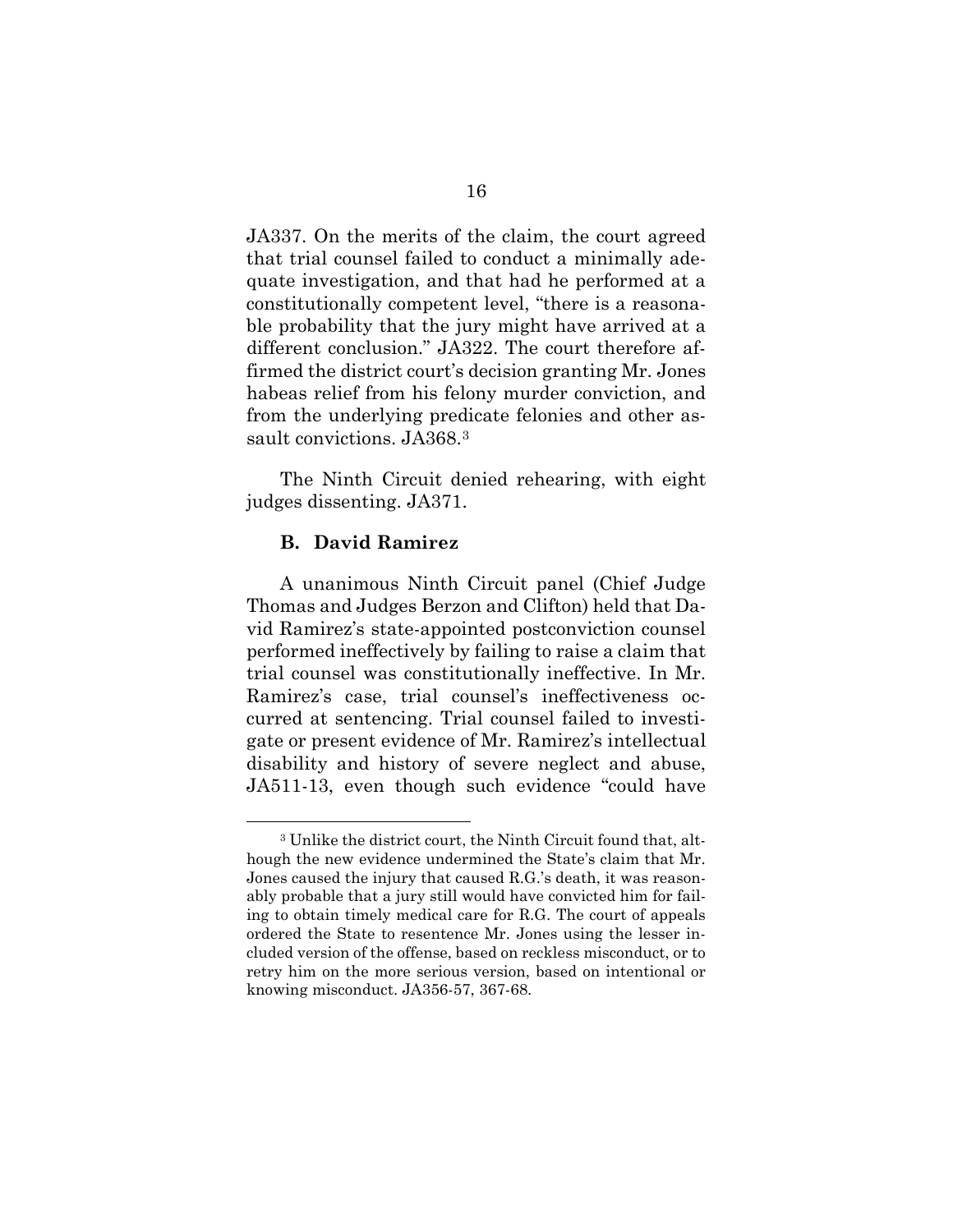made a difference in the outcome of Mr. Ramirez's [sentence]," JA511. The Ninth Circuit has therefore remanded the case for the district court to consider the merits of Mr. Ramirez's habeas claim.

### **1. State Trial Proceedings**

Mr. Ramirez was charged with first-degree murder for killing his girlfriend and her daughter. JA455, 489. State-appointed counsel, who called only one witness at trial, JA492, "had no capital experience and had not even observed a capital trial or sentencing." JA511-12. "She admitted she was unprepared to represent 'someone as mentally disturbed as David Ramirez, especially in a capital case.'" JA512. A jury found Mr. Ramirez guilty on both counts.

At sentencing, the court appointed a psychologist to "evaluate the defendant's current mental health." JA492. Defense counsel, however, failed to provide the psychologist with critical information. For example, counsel did not provide "evidence demonstrating that Ramirez may have been intellectually disabled," such as information that he had IQ scores consistent with intellectual disability, "was three to four grades behind his peers, switched schools ten times before completing seventh grade, and never graduated from high school." JA511.

"Despite possessing these facts, trial counsel failed to investigate further or present a claim of mental impairment, and instead relied on [the psychologist's] conclusion that Ramirez was 'well within the average range of intelligence.'" JA512. Trial counsel submitted a sentencing memorandum articulating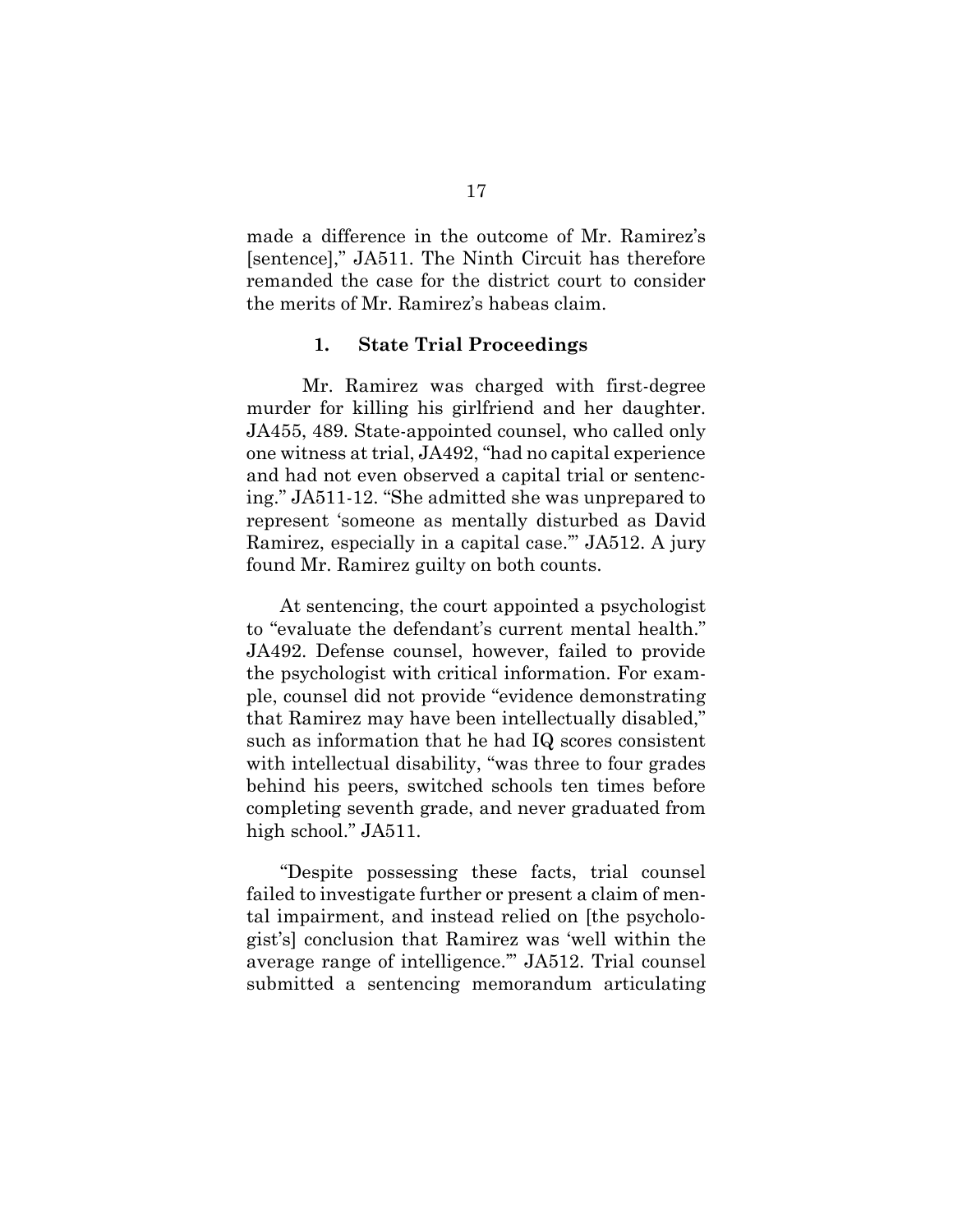that conclusion. JA494. The sentencing memorandum downplayed the abuse that Mr. Ramirez suffered. JA517. "Overall, the picture of mitigation presented at sentencing [was] relatively innocuous compared to the details that later emerged about Ramirez's life." *Id.*

With critical mitigation evidence absent, the trial court sentenced Mr. Ramirez to death. The Arizona Supreme Court affirmed. JA497.

### **2. State Postconviction Review**

State-appointed postconviction counsel raised no ineffective assistance of trial counsel claim based on trial counsel's failure to pursue or present mitigation evidence, even though "[p]ost-conviction counsel possessed evidence that indicated that Ramirez could have an intellectual disability, and knew that trial counsel failed to present or pursue evidence of an intellectual disability." JA520. Postconviction counsel also failed to undertake any "reasonable investigation into Ramirez's upbringing," even after "red flags" raised at the penalty phase hearing." *Id.*

The state postconviction court denied Mr. Ramirez's petition. Thereafter, the Arizona Supreme Court denied review. JA497.

### **3. Federal Habeas Review**

Mr. Ramirez filed a federal habeas petition. JA498. The district court appointed the Federal Public Defender to represent him "due to concerns regarding the quality of representation" he previously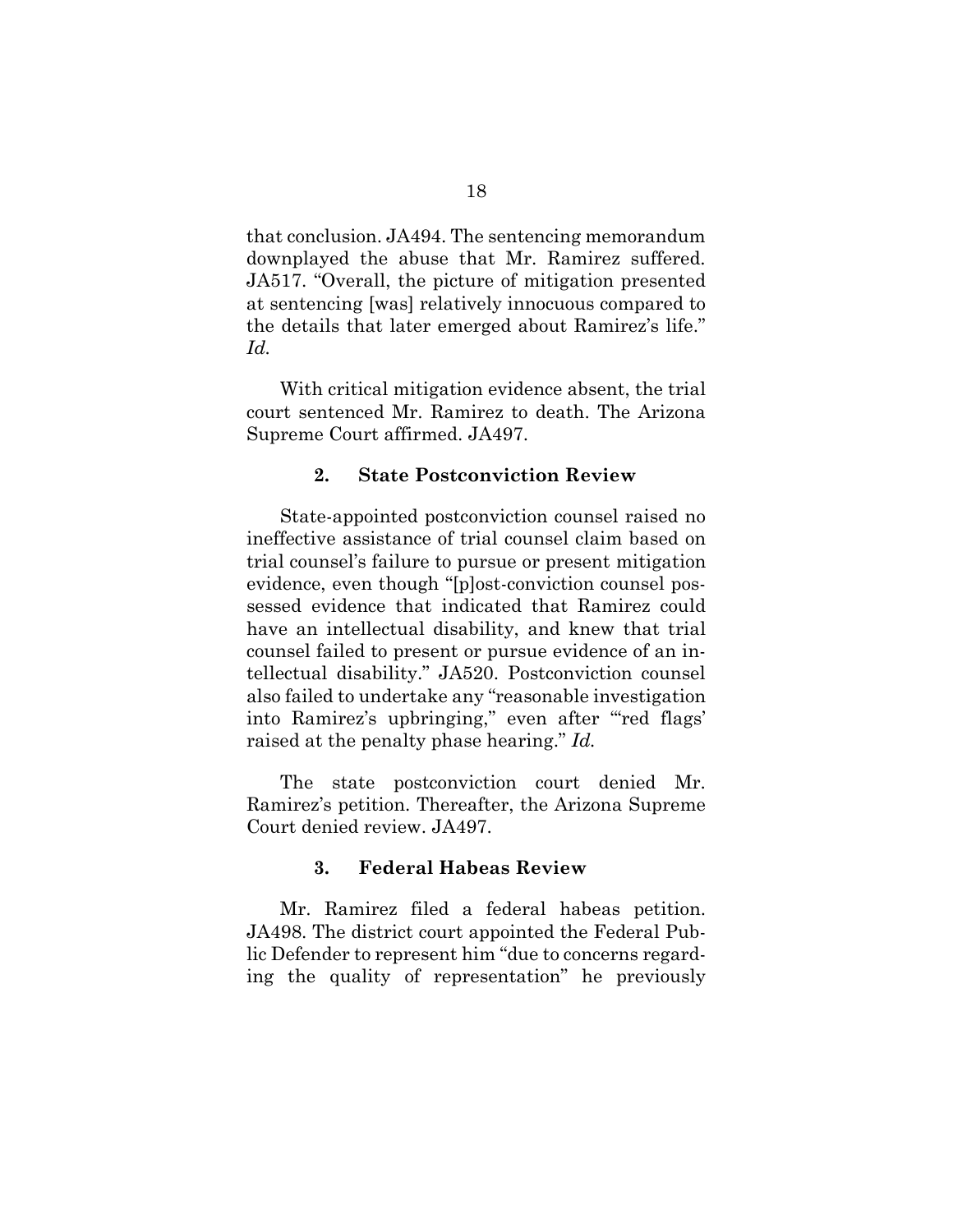received. *Id.* The Federal Public Defender raised the ineffective assistance of trial counsel claim. *Id*.

The district court found that claim procedurally defaulted because Mr. Ramirez did not properly raise it during state postconviction review, and thus dismissed the habeas petition. *Id.* While Mr. Ramirez's appeal of that ruling was pending, this Court decided *Martinez*. The court of appeals remanded for reconsideration in light of *Martinez*. JA452-53, 498-99.

On remand, Mr. Ramirez submitted declarations from family members—whom trial counsel had never contacted—"reveal[ing] the extent of abuse, poverty, and neglect that Ramirez suffered as a child." JA499. Those declarations disclosed that Mr. Ramirez's mother severely physically abused him; that Mr. Ramirez would often steal food after not eating for days due to his mother's neglect; that his mother was an alcoholic (who drank during her pregnancy) and drug user; and that he was continuously exposed to pesticides in the fields where his family worked. JA500-01. The evidence also showed that Mr. Ramirez exhibited significant developmental delays as a child: "delayed walking, potty training, and speech; not being able to read; and 'slow' or odd behavior," including eating with his hands because he could not use utensils and "poor hygiene" due to an inability to care for himself "at a basic level." JA501.

The psychologist who had been appointed for Mr. Ramirez's state postconviction proceedings submitted a new declaration stating that his professional opinion would have been significantly different had he received more information about Mr. Ramirez's abilities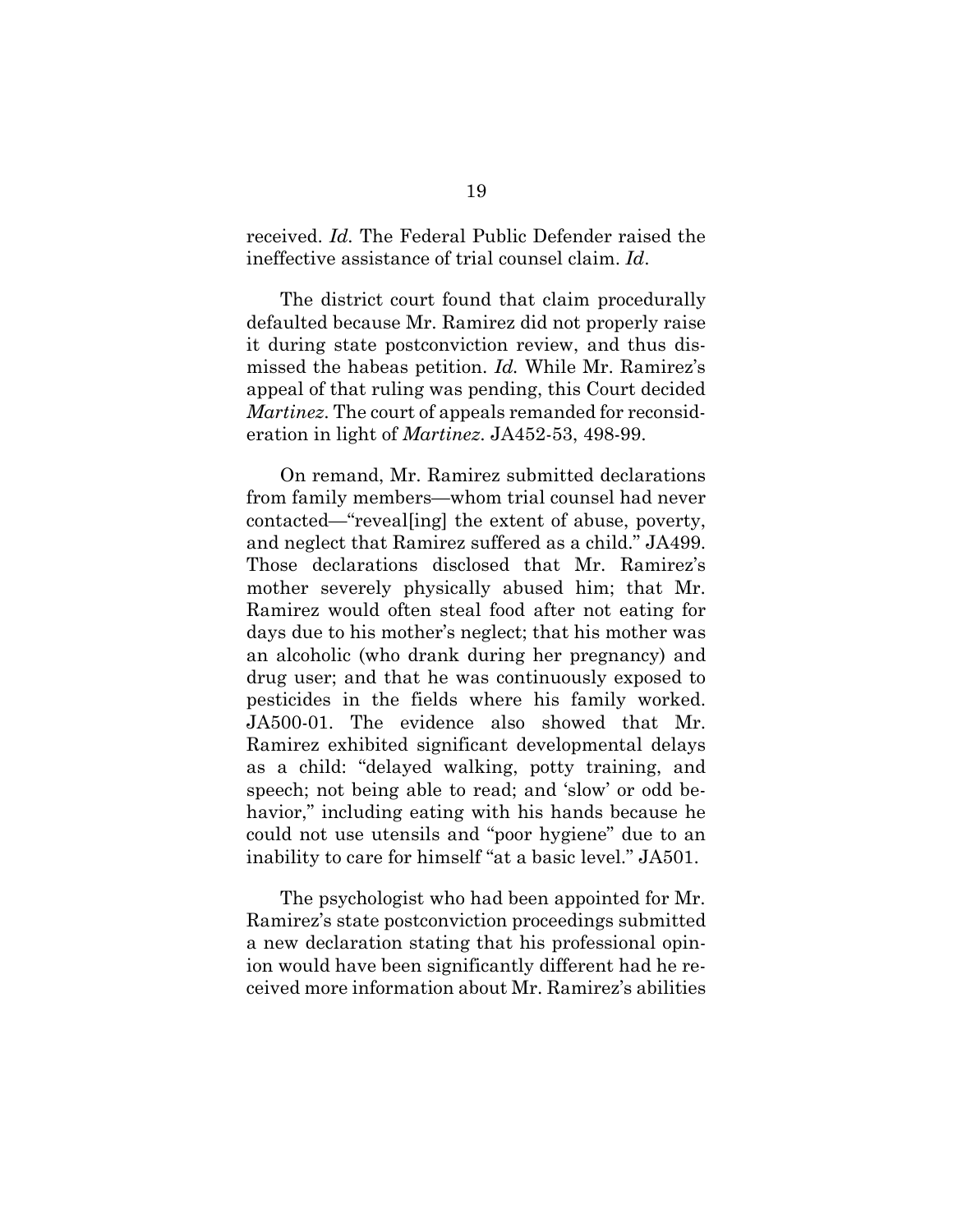and background. JA502. The psychologist would have administered a "comprehensive IQ test," which Mr. Ramirez had not received, and "would have insisted on obtaining information about Mr. Ramirez's adaptive behavior," which is necessary for an intellectual disability diagnosis. *Id*. The psychologist concluded that this additional information "would have indicated … that Mr. Ramirez may be retarded and it would have greatly expanded the nature of the evaluation [he] … conduct[ed]." *Id.*

Mr. Ramirez's trial counsel also submitted a declaration stating that she had not been "prepared to handle a capital trial as sole counsel." JA473. She admitted she was particularly unprepared "to handle 'the representation of someone as mentally disturbed as David Ramirez,'" and that "she 'did not fully understand his limitations.'" JA502. She explained that, had she obtained all of the information about Mr. Ramirez's childhood, she "would have changed the way [she] handled both David's guilt phase and his sentencing phase." *Id.*

In considering the ineffective trial counsel claim, the district court skipped over whether Mr. Ramirez had established "cause and prejudice" to excuse the default of that claim. JA484. At the State's urging, JA461, the court instead jumped to the merits and concluded that trial counsel's "performance at sentencing was neither deficient nor prejudicial." JA484. In reaching that conclusion, the district court considered the new "evidence presented by Ramirez in his supplemental *Martinez* brief." JA483.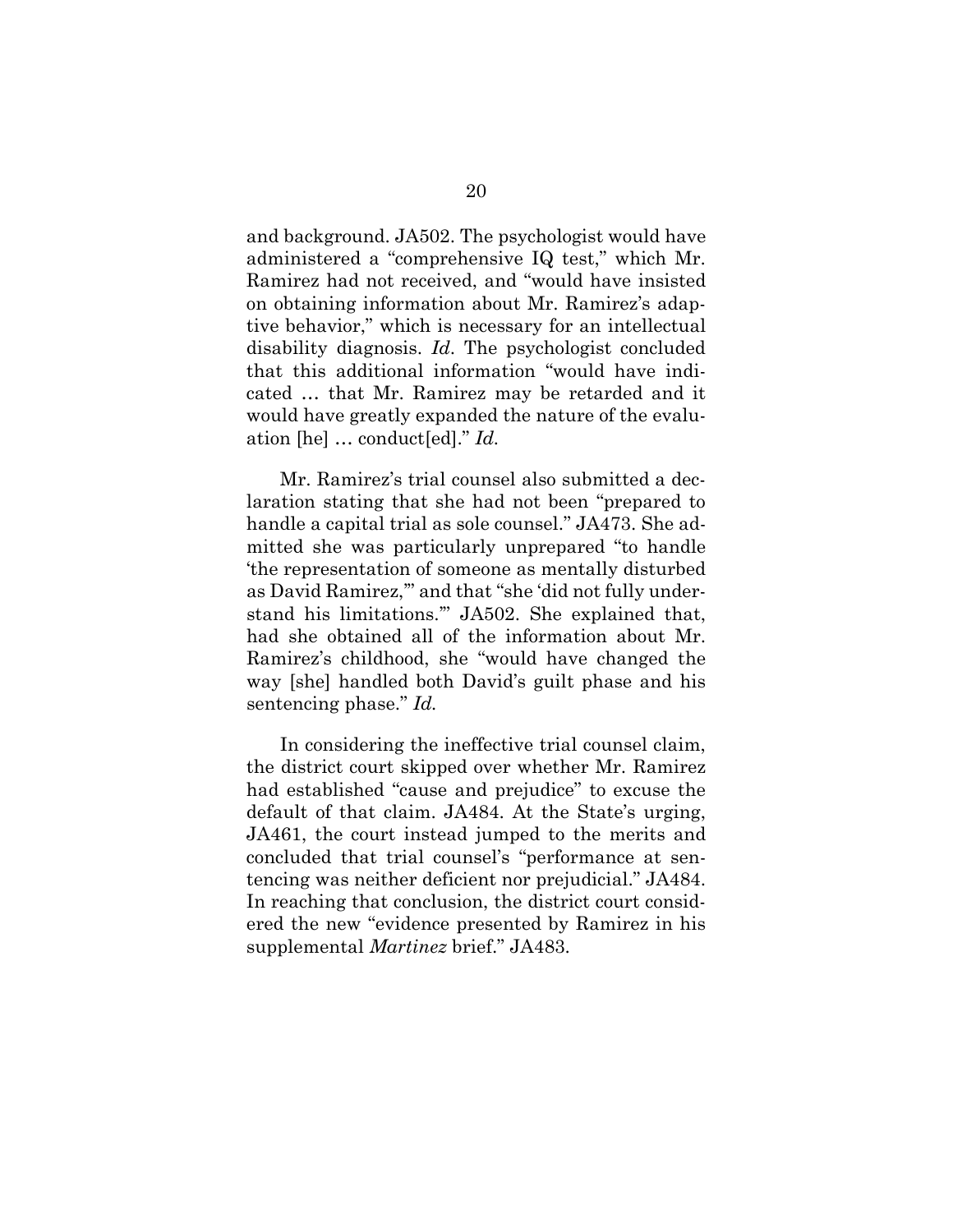#### **4. Court of Appeals Review**

On appeal, Arizona argued that the court should affirm the denial of habeas relief while considering the enlarged record. *See* Answering Br. at 58, *Ramirez v. Ryan*, No. 10-99023 (9th Cir. Mar. 9, 2018), Doc.37. In its panel briefing and argument, Arizona never objected to the expanded record, and raised no argument that  $$2254(e)(2)$  barred evidentiary development. Based on that record, Arizona conceded that postconviction counsel performed deficiently, but argued that trial counsel did not. JA518-19.

The court of appeals unanimously reversed and remanded in relevant part. JA521, 527-28. The court of appeals held that the district court erred in bypassing the threshold *Martinez* inquiry. JA507-08. The court explained that Mr. Ramirez was not required at the *Martinez* stage to provide evidence sufficient to win his habeas claim, but merely enough to excuse default. JA508. On that issue, the court held Mr. Ramirez had established cause based on postconviction counsel's ineffective performance, and prejudice based on the substantialness of the ineffective assistance of trial counsel claim. JA490, 507-21. The court remanded the case and instructed that Mr. Ramirez be "given the opportunity" for "evidentiary development" of his claim. JA521.

In its petition for rehearing en banc, Arizona for the first time on appeal contended that  $\S 2254(e)(2)$ precluded such evidentiary development. *See* Pet. 7, *Ramirez*, No. 10-99023 (9th Cir. Oct. 17, 2019), Doc.79-1. The court of appeals denied the petition, with eight judges dissenting. JA537.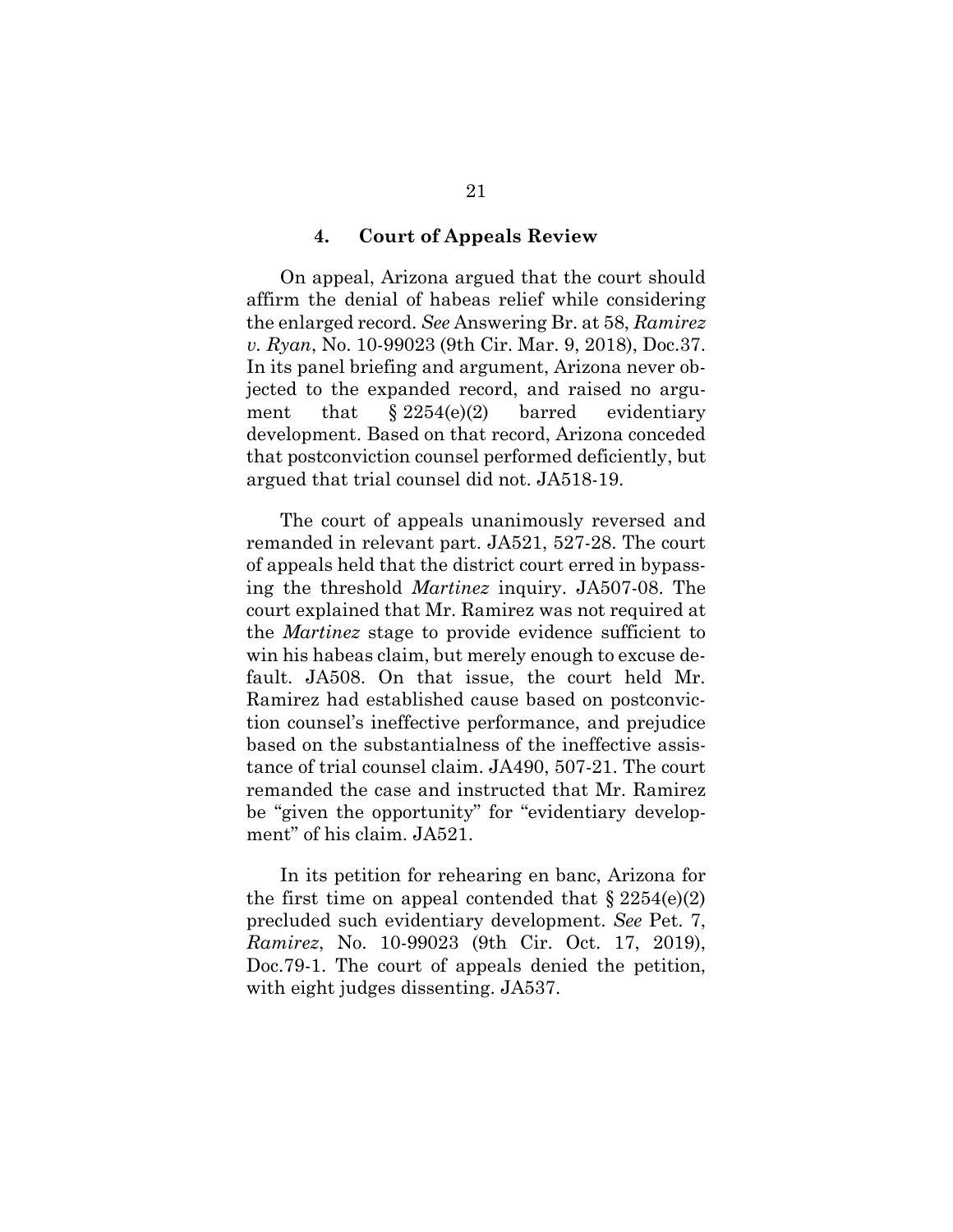#### **SUMMARY OF THE ARGUMENT**

**I.** Section 2254(e)(2) limits a habeas claimant's ability to obtain an evidentiary hearing in federal court, but only where he "has failed to develop the factual basis of a claim in State court proceedings." This Court has held that "failed to develop" requires a finding that the claimant was "at fault" for that failure. Here, Respondents were not at fault for failing to develop their ineffective assistance of trial counsel claims in state court. The court of appeals found that Respondents were not at fault for failing to properly raise those claims in the first place. That finding establishes that they were not at fault for failing to factually develop those same claims.

**A.** In *Williams v. Taylor*, this Court looked to dictionary definitions and the common understanding of the term "failed,*"* and held that § 2254(e)(2) limits federal evidentiary hearings only where a habeas claimant is "at fault" for failing to develop the claim in state court. 529 U.S. 420, 432-33, 435 (2000). When a claimant is not deemed "at fault" for that failure—*i.e*., when the failure is due to "the conduct of another or … happenstance," *id.* at 432—the claimant need not satisfy  $\S 2254(e)(2)(A)$ -(B) to obtain a hearing.

**B.** A claimant cannot be deemed at fault for failing to factually develop a claim under  $\S 2254(e)(2)$ when the same federal court finds that he was not at fault for failing to raise that claim in the first place. This Court has never suggested that where cause exists to excuse the failure to properly raise a claim, a claimant may not factually develop that claim. And for good reason. Where a court finds that a claimant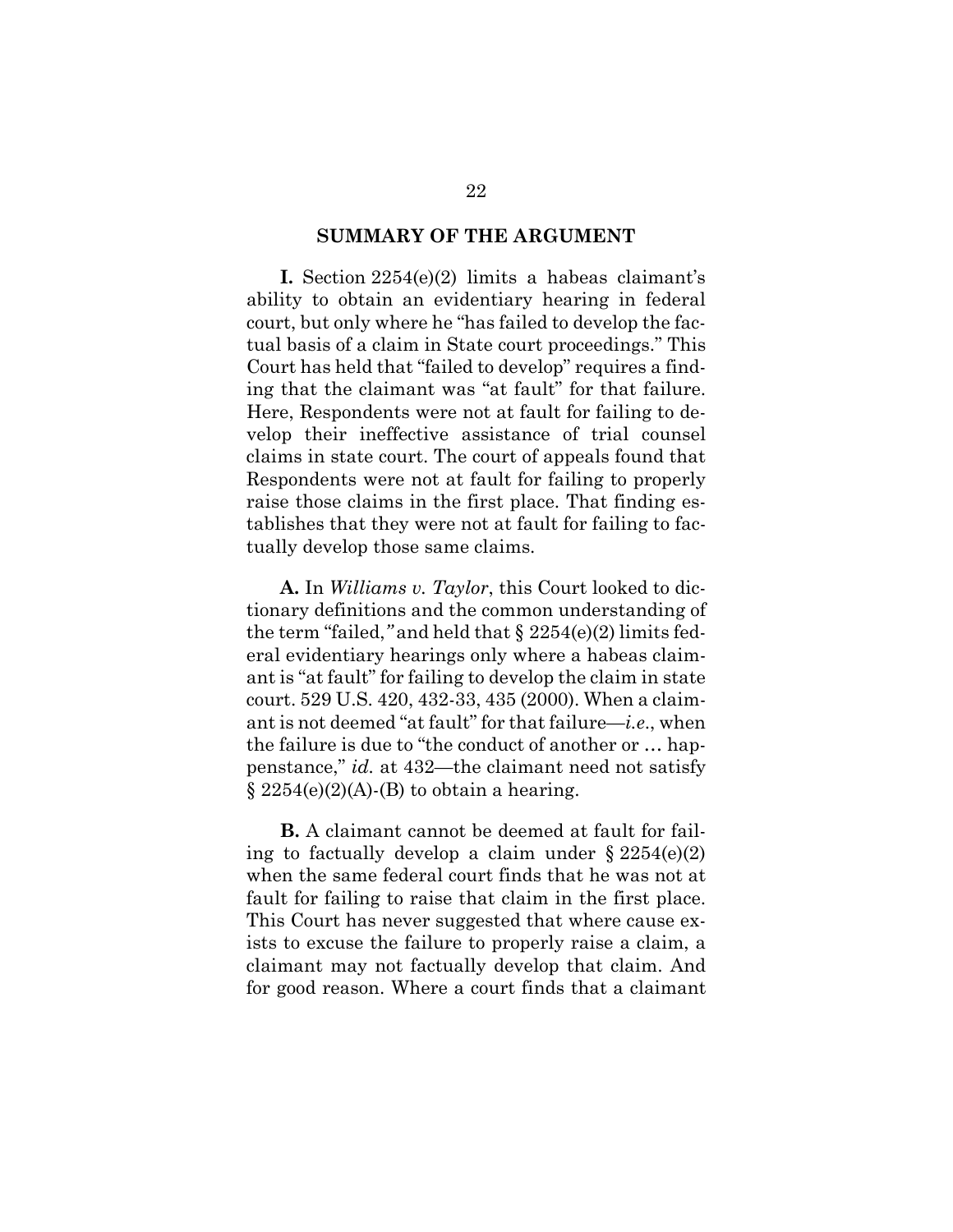should not be deemed at fault for his attorney's failure to raise the claim, that finding equally applies to the fault inquiry required by  $\S 2254(e)(2)$ .

Ordinarily, a habeas claimant must bear the consequences of his attorney's failures. Consistent with that general rule,  $\S 2254(e)(2)$ 's restrictions typically apply when "there is lack of diligence, or some greater fault, attributable to the prisoner or the prisoner's counsel." *Williams*, 529 U.S. at 432. But a habeas claimant is not forced to bear the consequences of his attorney's ineffectiveness where it constitutes an independent constitutional violation. *Coleman v. Thompson*, 501 U.S. 722, 753-54 (1991). For example, ineffective assistance of appellate counsel is a constitutional violation, and the ineffective performance of appellate counsel in failing to raise a claim would not be attributed to a claimant.

In *Coleman*, this Court left open whether the same rule should apply when, as here, a state requires that certain claims be brought for the first time during postconviction review, such that postconviction review of that claim is the functional equivalent of an appeal. *Id.* at 755. In *Martinez*, this Court addressed that open issue. The Court concluded that a habeas claimant should not be deemed at fault for the ineffective performance of state postconviction counsel who fails to raise a substantial ineffective assistance of trial counsel claim, where, under the state's rules, the claim could not be raised on direct appeal. This Court explained that, where the ineffective trial counsel issue cannot be raised on appeal, the postconviction proceeding "is in many ways the equivalent of a prisoner's direct appeal as to the ineffective-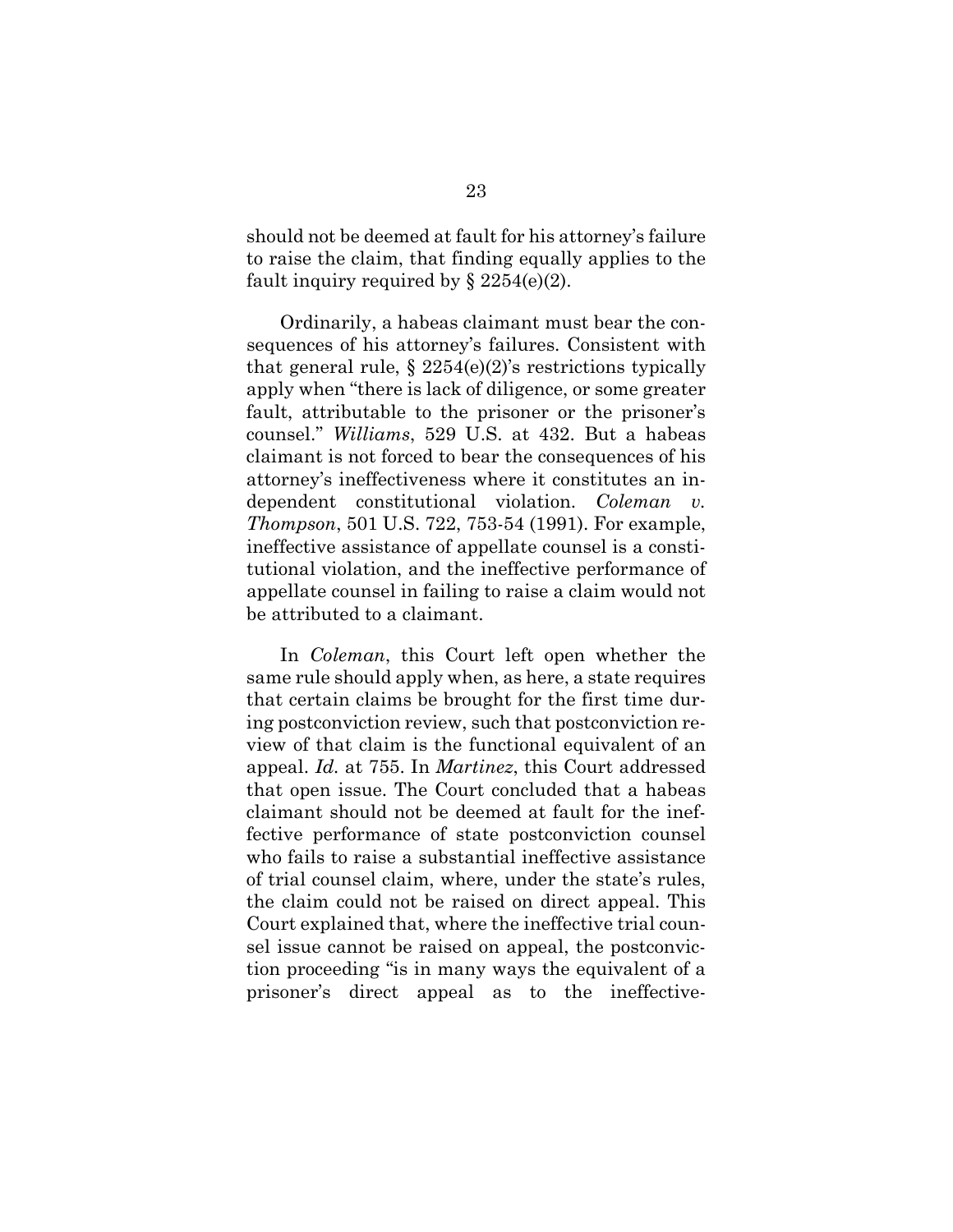assistance [of trial counsel] claim." 566 U.S. at 11. The Court found that given Arizona's deliberate choice not to allow the ineffective trial counsel claim to be raised on direct appeal, postconviction review serves as "a prisoner's 'one and only appeal' as to" that claim. *Id.*  at 8. In that context, the Court held that the ineffective performance of postconviction counsel is considered to have "impeded or obstructed," *id.* at 13, the claimant from raising his claim, and counsel's failures are therefore not attributable to the claimant.

A court's finding, in the *Martinez* context, that a claimant is not to be deemed at fault for postconviction counsel's failure to properly raise an ineffective trial counsel claim in state court equally applies to the § 2254(e)(2) fault inquiry. The conclusion that the habeas claimant in that situation is not at fault for failing to raise the ineffective trial counsel claim also means the claimant is not at fault, under  $\S 2254(e)(2)$ , for failing to develop the factual basis of that same claim.

Consistent with the natural congruence between a court's finding of no fault in failing to properly raise a claim and a finding of no fault in failing to develop that same claim, this Court in *Martinez* and the follow-on case of *Trevino* clearly understood that evidentiary development of the claims at issue would occur when the claims' procedural default was excused. And every court of appeals to consider the question has agreed that where a claimant is not at fault for failing to properly raise a claim in state court, he is not at fault for failing to develop that claim.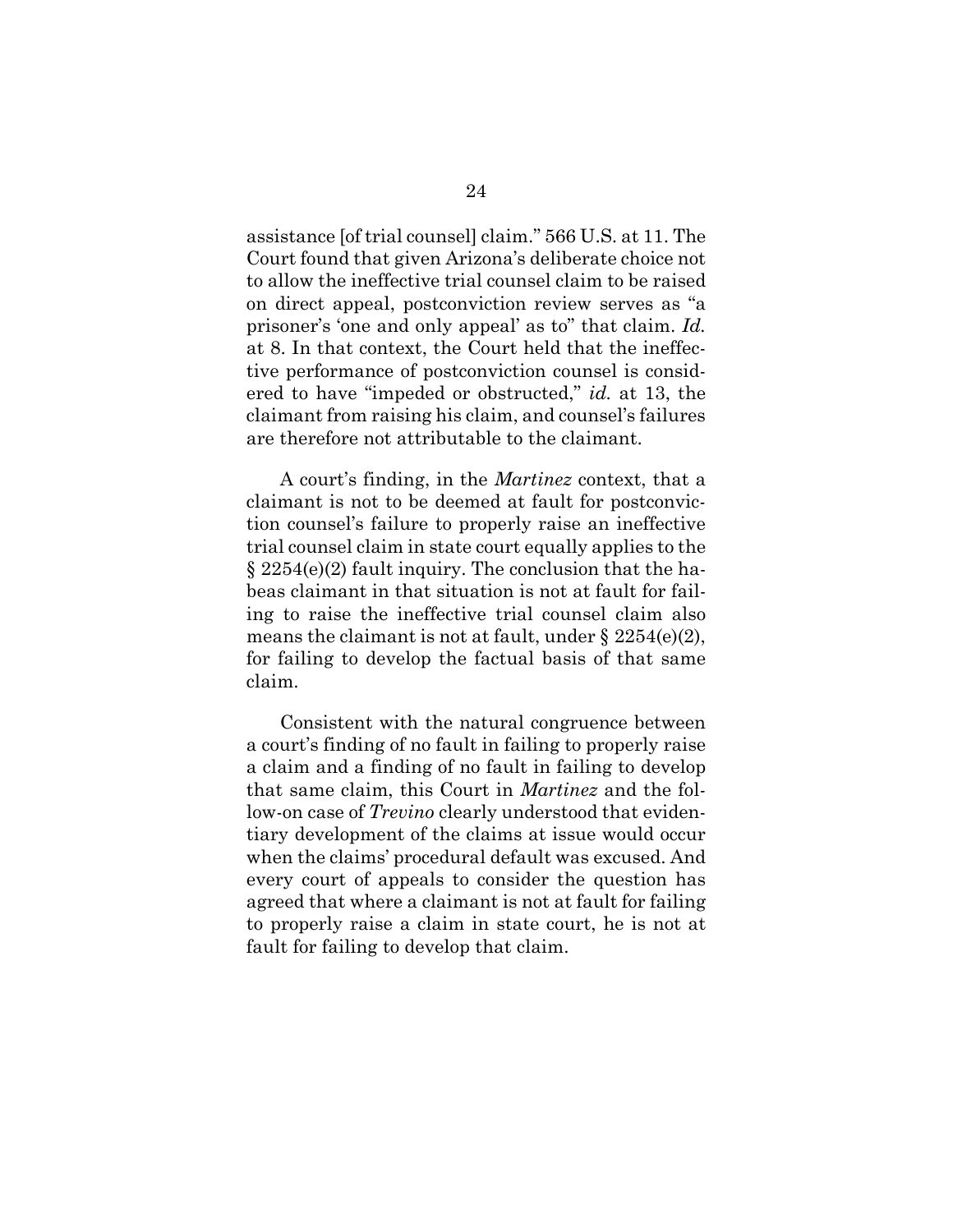That does not "engraft an equitable exception" on the text of  $(e)(2)$ . Pet. Br. 32. It is instead a straightforward application of the meaning of "failed to develop" to the circumstances here.

**C.** Arizona's contrary position would upend AEDPA's design and significantly damage the Sixth Amendment right to effective trial counsel. AEDPA places primary responsibility for adjudicating prisoners' claims on state courts. But it preserves the federal courts' role as a backstop to protect federal rights when there is extreme malfunction in the state proceedings. When an individual receives ineffective assistance of trial counsel, and then ineffective assistance of counsel in the first proceeding where he is allowed to raise that ineffective trial counsel claim, there has been an extreme malfunction. Under Arizona's misreading of the statute, however, a habeas claimant would still be restricted from developing that claim in federal court.

If prisoners who received ineffective assistance in state postconviction proceedings are precluded from ever developing their ineffective assistance of trial counsel claims, those Sixth Amendment claims—no matter how substantial—would never be meaningfully adjudicated. Arizona's position would, thus, undermine the "bedrock" Sixth Amendment right to effective trial counsel, thereby reviving the constitutional concerns that *Martinez* was carefully reasoned to avoid.

**D.** Nor is there any merit to Arizona's policy arguments. Permitting evidentiary hearings in these circumstances—where the State has provided a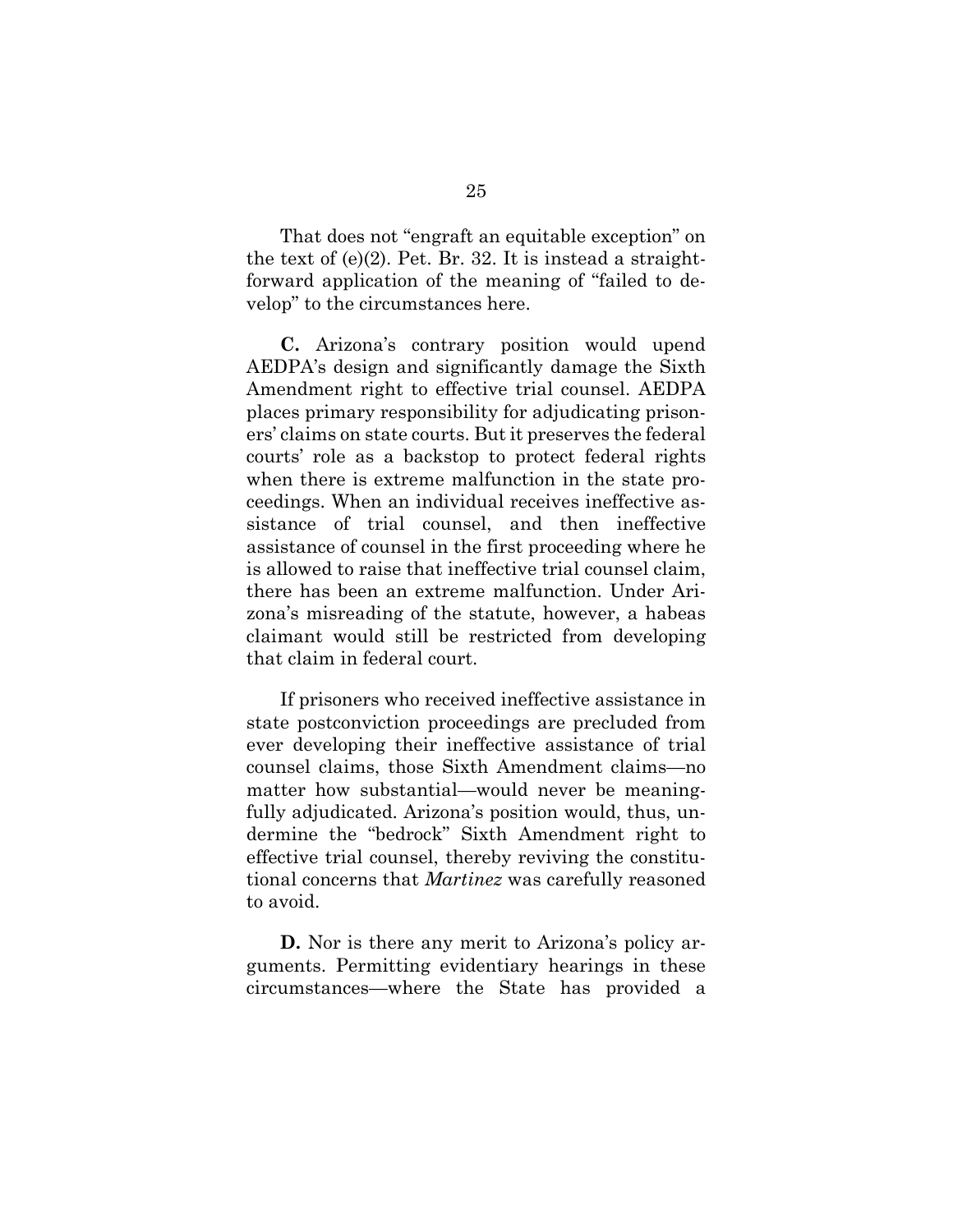prisoner with two rounds of ineffective counsel would not undermine federalism interests or "flood the federal courts" with hearings. Pet. Br. 38. States may design procedures to obviate the need for federal *Martinez* proceedings altogether by channeling such claims to state court. And Arizona cites no empirical analysis whatsoever to support its assertion of a "flood" of hearings in federal court. After all, such hearings are only available in the highly limited circumstance when procedural default has been excused because a claimant has established both ineffectiveness of postconviction counsel and a substantial ineffective trial counsel claim.

Even less credible is Arizona's assertion that allowing evidentiary development in federal court will incentivize claimants to withhold claims in state court. Pet. Br. 37. Such conduct would violate a host of professional and ethical standards, and Arizona presents not one example of a lawyer deliberately declining to factually develop a claim in state court in hopes that the factual development of the claim will be permitted in federal court.

**E.** Finally, the individual cases here highlight the imprudence of Arizona's position, and confirm that *Martinez* is working in the narrow and targeted way this Court envisioned. Were it not for *Martinez* and the federal review it permits, Mr. Jones would be at risk of execution even though ineffective counsel failed to investigate the State's case against him and present readily-available evidence undermining that case. And Mr. Ramirez would be put to death notwithstanding that compelling mitigation evidence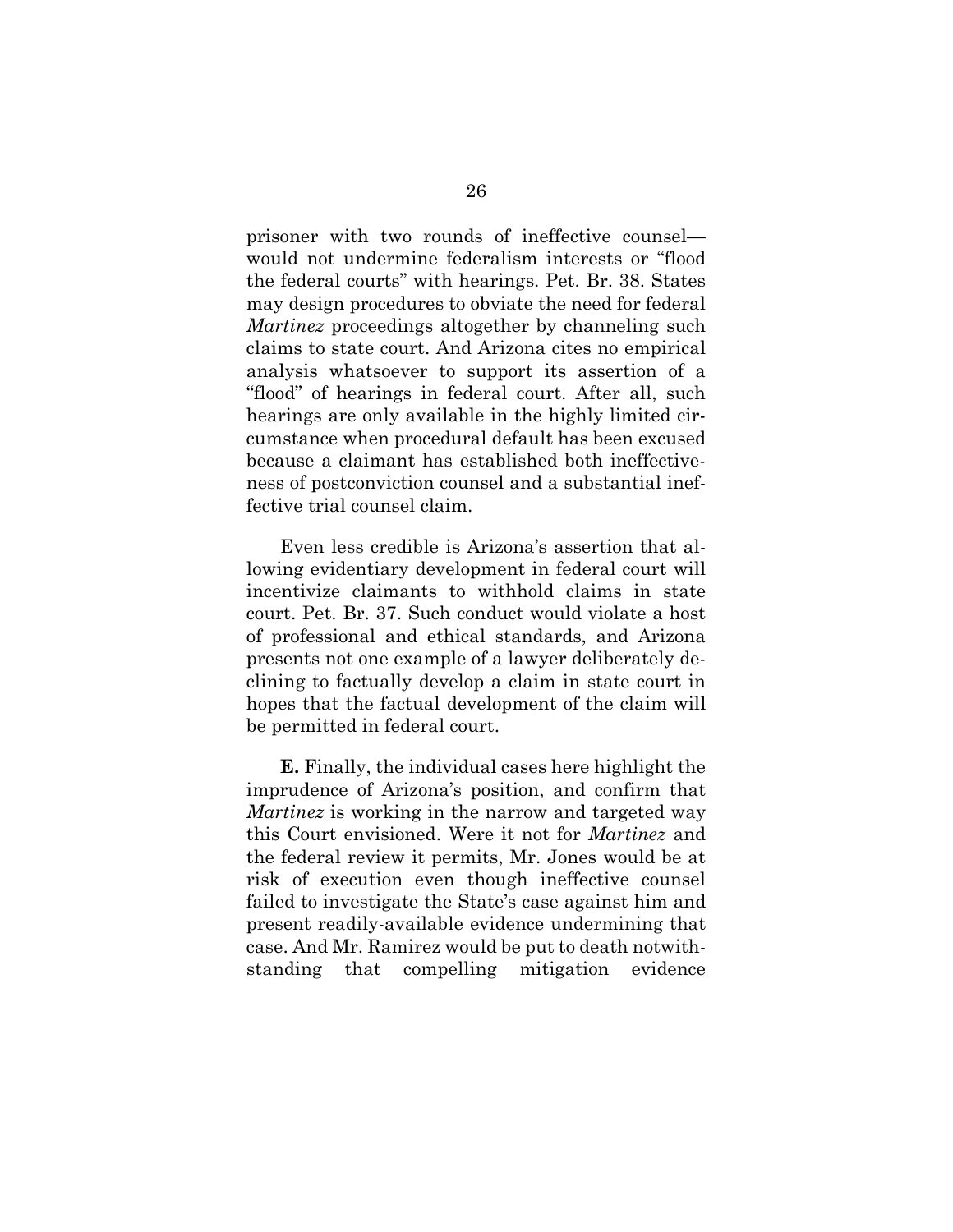regarding his intellectual disability and history of neglect and abuse was never presented.

**II.** Arizona's position reflects a second basic misreading of  $\S 2254(e)(2)$ . Where they apply,  $(e)(2)$ 's restrictions limit only "an evidentiary *hearing on the claim*." That language does not restrict the court, when considering the merits of the habeas claim, from considering evidence already properly introduced at a *Martinez* hearing to show cause and prejudice. Here, the district court in *Jones* did just that. It only considered evidence already properly introduced during the *Martinez* hearing. When a district court considers evidence admitted in a prior, properly held proceeding, it is not holding "an evidentiary hearing on the claim." The court is not taking new evidence, considering its admissibility, or hearing from witnesses.

Arizona's atextual reading of  $\S 2254(e)(2)$  would undermine the integrity and dignity of the federal courts by forcing district courts to willfully blind themselves to compelling evidence of wrongful convictions and unconstitutional sentencing that was properly introduced and considered at an earlier stage. Requiring a federal court to ignore such evidence and affirm the conviction and death sentence of someone who did not receive the representation that the Constitution requires is not supported by the statute and would undermine our criminal justice system.

**III.** In Mr. Ramirez's case, Arizona waived any objection to an evidentiary hearing on the merits of his habeas claim. In district court, Mr. Ramirez introduced new evidence at the *Martinez* stage. Arizona urged the district court to reject Mr. Ramirez's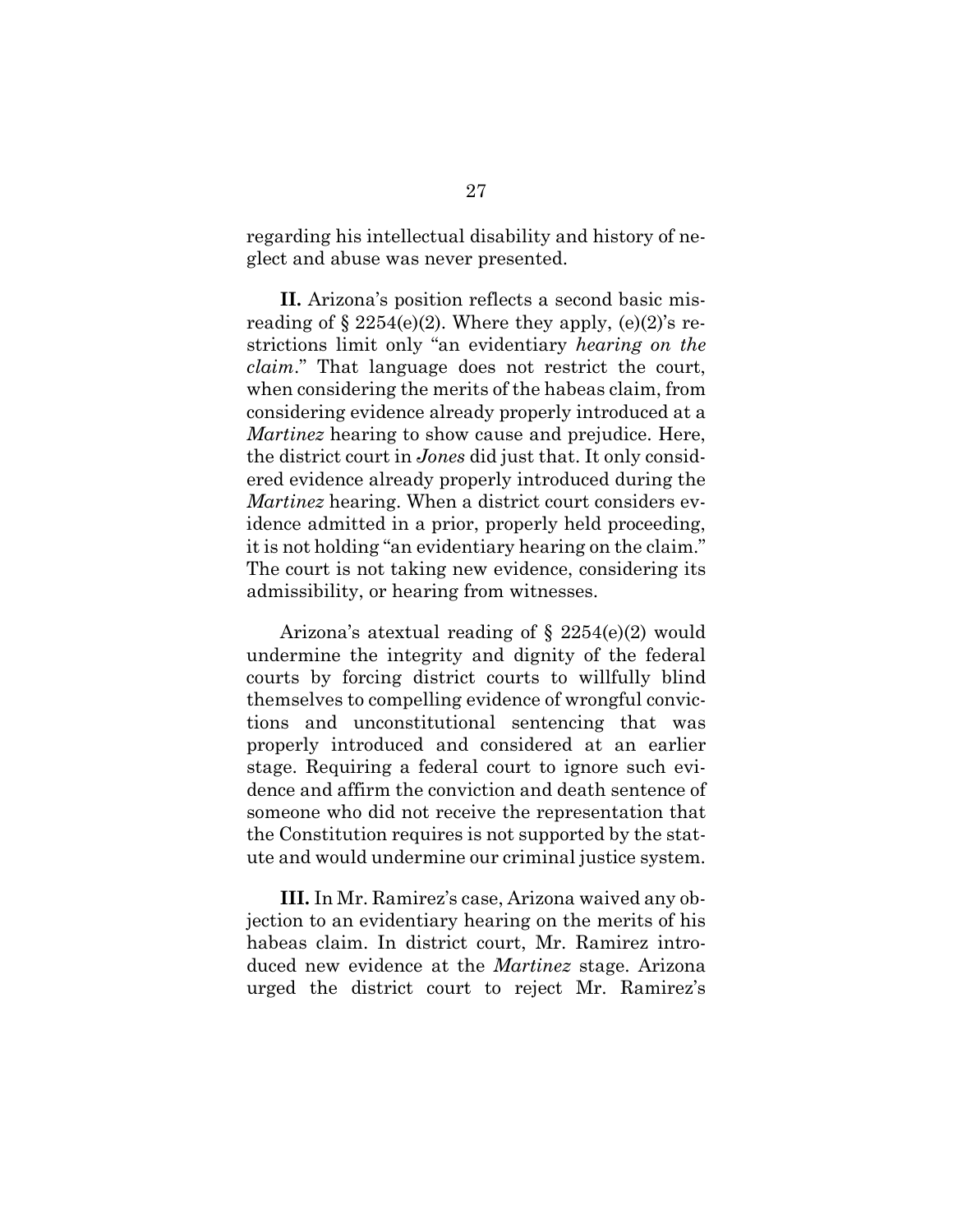underlying trial counsel claim based on that enlarged record. Then before the panel on appeal, Arizona did not argue that  $\S 2254(e)(2)$  precluded further evidentiary development, even when Mr. Ramirez specifically requested such development to prove the merits of his claim. Because Arizona made a strategic decision not to invoke  $\S 2254(e)(2)$ , Arizona waived its application to Mr. Ramirez's case.

#### **ARGUMENT**

# **I. Where A Federal Court Finds Cause To Excuse The Procedural Default Of A Claim Pursuant To** *Martinez,* **§ 2254(e)(2) Does Not Restrict Development Of That Claim.**

28 U.S.C. § 2254(e)(2) restricts federal evidentiary hearings on habeas claims where the habeas claimant "failed to develop the factual basis" of the claim in state court. As this Court has held, a claimant has "failed to develop" the basis of the claim under the statute only where he is deemed at fault for that failure. Respondents here cannot be deemed at fault for their failure to develop the basis of their claims in state court where a federal court has deemed them not at fault for failing to raise those claims in state court in the first place. The same rationale that supports finding Respondents not at fault for their counsels' failure to raise the claims equally mandates a finding, under  $\S 2254(e)(2)$ , that they were not at fault for failing to develop those very same claims in state court.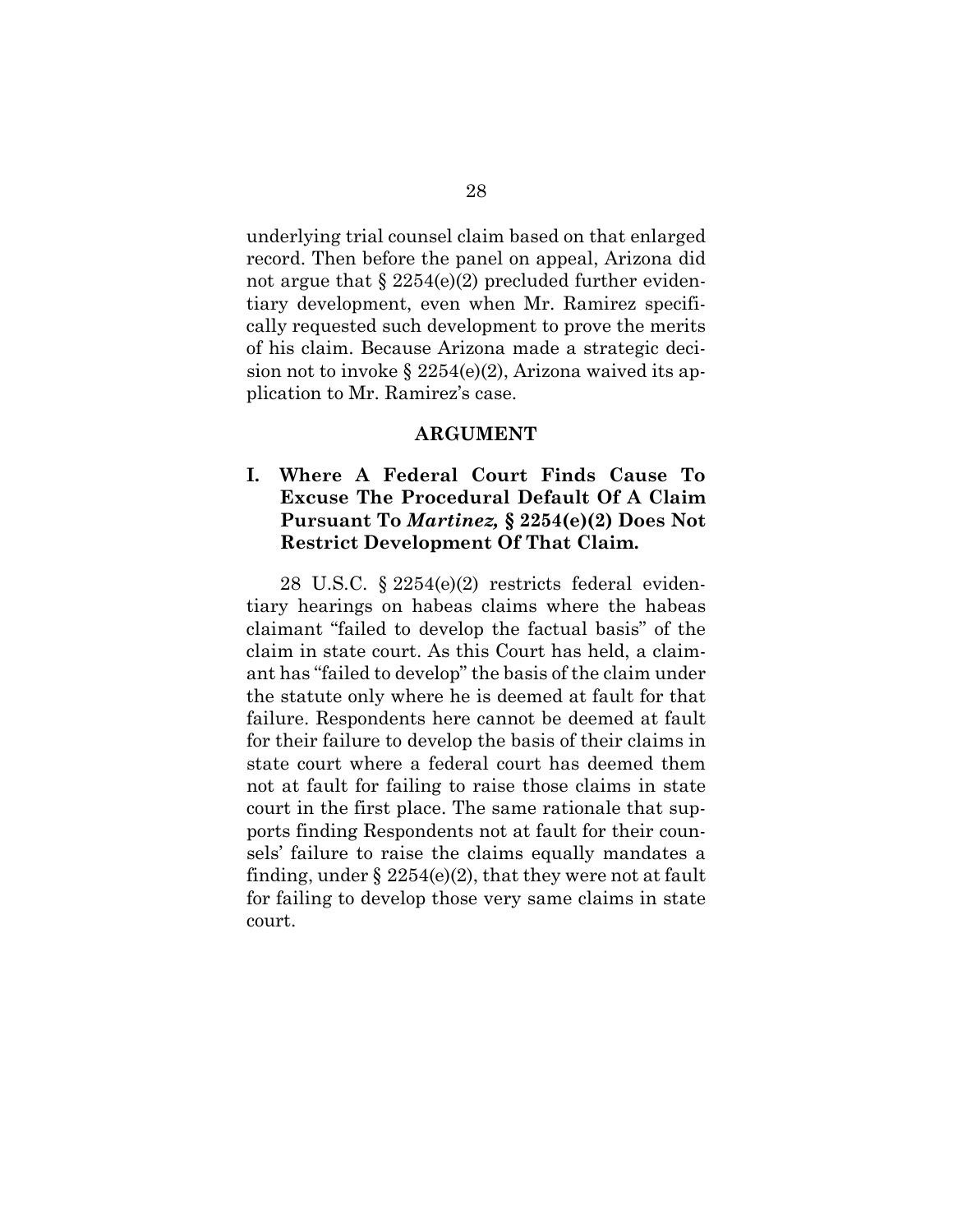## **A. Section 2254(e)(2) restricts federal evidentiary hearings only for claimants who are at fault for failing to develop evidence in state court.**

 Section 2254(e)(2) provides that if a habeas claimant "has failed to develop the factual basis of a claim in State court proceedings, the [federal] court shall not hold an evidentiary hearing" on the claim unless the claimant can satisfy the strict requirements in  $\S 2254(e)(2)(A)$ -(B). The statute does not define what "failed to develop" means. In *Williams*, this Court addressed the meaning of that phrase and held that it requires that the habeas claimant be deemed "at fault" for failing to develop that evidence. 529 U.S. at 435-37. The Court explained that, according to the "customary and preferred" definition, "'fail' connotes some omission, fault or negligence on the part of the person who has failed to do something." *Id.* at 431 (citing WEBSTER'S NEW INTERNATIONAL DICTIONARY 910 (2d ed. 1939); WEBSTER'S NEW INTERNATIONAL DIC-TIONARY 814 (3d ed. 1993); BLACK'S LAW DICTIONARY 594 (6th ed. 1990)). The Court concluded that "Congress used the word 'failed'" in that customary manner in § 2254(e)(2), *id.* at 432, thereby distinguishing "between a prisoner who is at fault [for failing to develop evidence in state court] and one who is not," *id.*  at 435.

In so holding, this Court examined the standard for obtaining an evidentiary hearing prior to AEDPA. That standard, established in *Keeney v. Tamayo-Reyes*, 504 U.S. 1, 3-4 (1992), applied where a claimant properly raised a claim in state court but sought additional evidentiary development of it in federal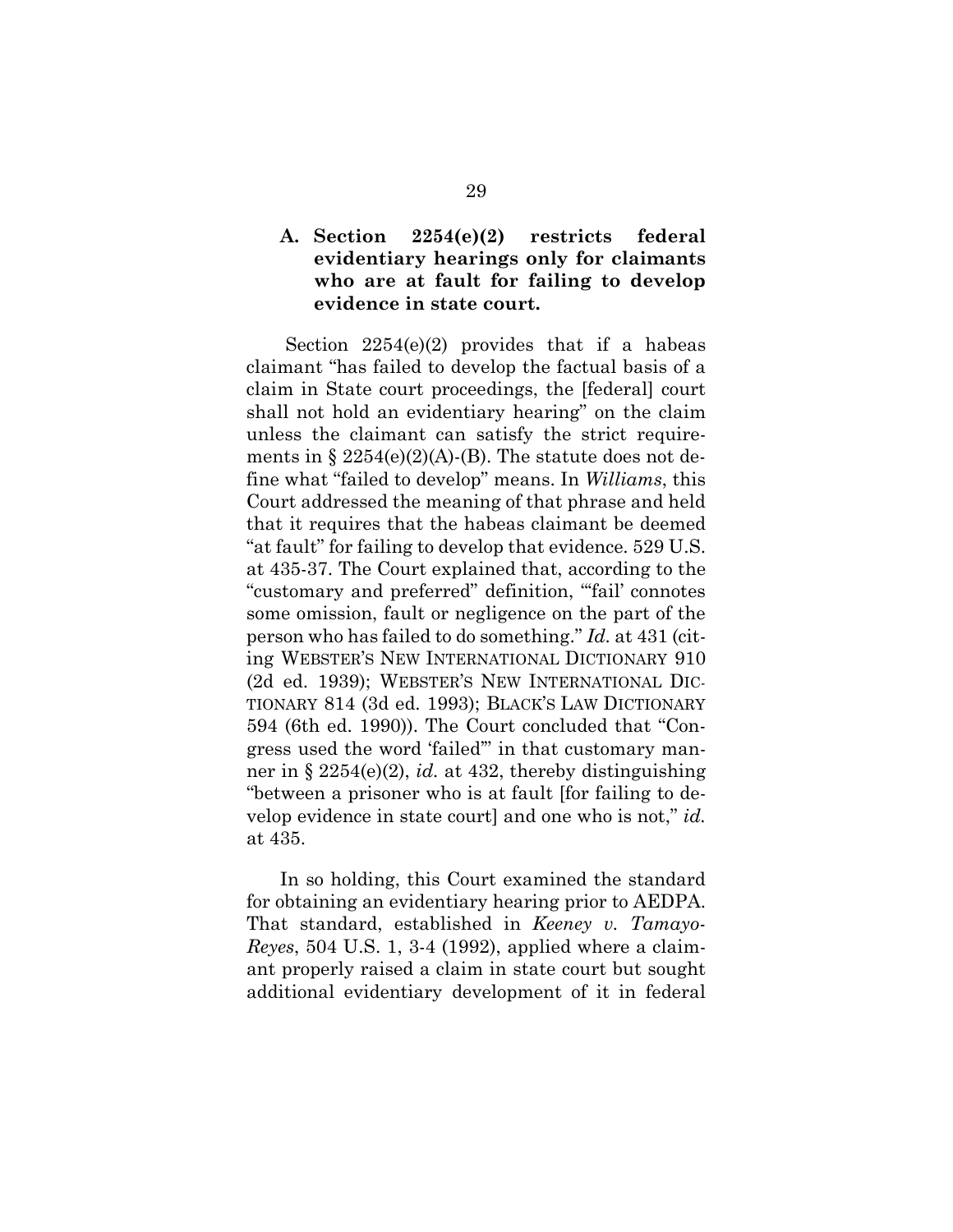court. *Keeney* held that the fault-based rule of cause and prejudice—rather than another, lower standard—should apply to a claimant seeking a hearing in that circumstance. *Id.* at 8. *Keeney* emphasized that "little can be said for holding a habeas petitioner to one standard for failing to bring a claim in state court" and a different "standard for failing to develop the factual basis of that claim." *Id.* at 10. The Court did not suggest in *Keeney*—or in any pre-*Keeney* case applying the lower standard—that restrictions on federal evidentiary hearings apply when a court excuses the default of a claim not properly raised in state court.

*Williams* explained that the phrase "failed to develop" in  $\S 2254(e)(2)$ 's opening clause "echoes" *Keeney's* language regarding 'the state prisoner's failure to develop material facts in state court.'" 529 U.S. at 433 (quoting *Keeney*, 504 U.S. at 8). That language refers to a situation where the prisoner "contribut[ed] to the absence of a full and fair adjudication in state court." *Id.* at 437. *Williams* held that "Congress intended to preserve at least one aspect of *Keeney*'s holding: prisoners who are *at fault* for the deficiency in the state-court record must satisfy a heightened standard to obtain an evidentiary hearing." *Id.* at 433 (emphasis added); *see also id.* at 434 ("[T]he opening clause of § 2254(e)(2) codifies *Keeney*'s threshold standard of diligence."). Accordingly, only when a claimant is deemed at fault for the failure to develop the evidentiary basis of a claim in state court does  $\S 2254(e)(2)$ "raise[] the bar" by "requiring [the petitioner to] satisfy  $\S 2254(e)(2)$ 's provisions rather than show cause and prejudice." *Id*. at 433.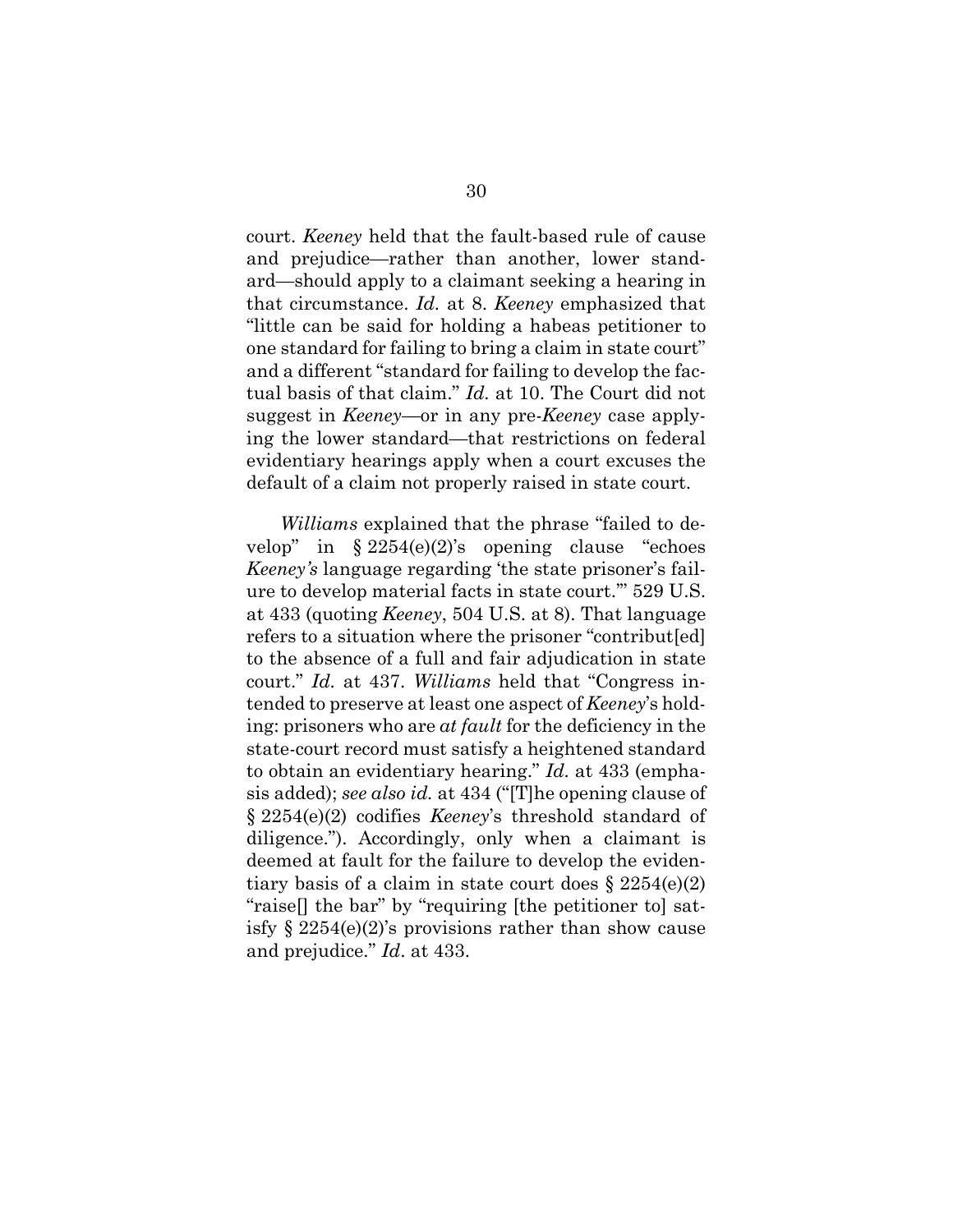A claimant is not deemed at fault "when his diligent efforts to perform an act are thwarted, for example, by the conduct of another or by happenstance. Fault lies, in those circumstances, either with the person who interfered with the accomplishment of the act or with no one at all." *Id.* at 432. For instance, a claimant is not deemed at fault where he raised a claim in state court and timely requested an evidentiary hearing, but the request was denied. *Id.* at 437. Or, as discussed below, a claimant cannot be deemed at fault for a failure to develop a claim where he has demonstrated cause to excuse the failure to present the claim in the first instance.

## **B. A finding that a claimant was not at fault under** *Martinez* **for his counsel's failure to raise a claim also means the claimant is not at fault under § 2254(e)(2).**

The application of  $\S 2254(e)(2)$  therefore turns on whether the claimant was at fault for failing to develop the facts supporting the merits of his claim. A claimant may not be deemed at fault for his ineffective postconviction attorney's failure to factually develop a claim where he is not at fault under *Martinez* for the attorney's failure to properly raise the underlying claim in state court in the first place. When the court finds that cause exists to excuse the failure to raise the claim, that means the failure is not properly attributed to the claimant. Such a finding will also mean that the claimant is not at fault for counsel's failure to develop the claim's factual basis. That does not "engraft an equitable exception onto a statute." Pet. Br. 32. It is a straightforward application of the statute's requirement of fault in a circumstance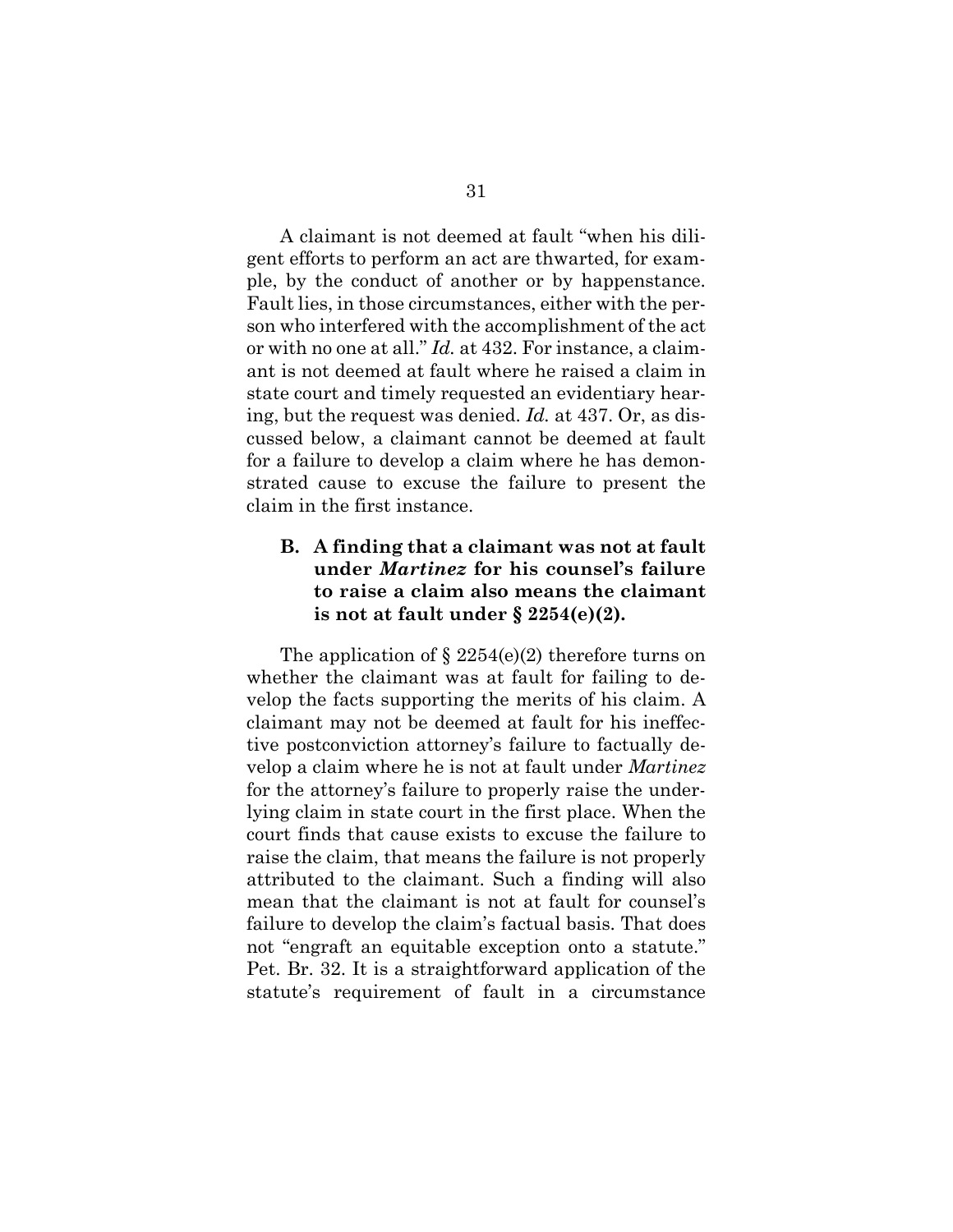where a habeas claimant has been found not at fault for failing to raise the underlying claim.

## **1. A finding of cause under** *Martinez* **means the claimant was not at fault for his counsel's failure to raise an ineffective assistance of trial counsel claim.**

A federal habeas claim generally cannot proceed if the claimant has procedurally defaulted the claim in state court, by, for example, failing to timely raise it. Such a failure typically constitutes "an independent and adequate state ground" barring federal review of the claim. *Coleman*, 501 U.S. at 731-32. That doctrine is grounded in "concerns of comity and federalism." *Id*. at 730.

Once procedural default is raised as a barrier to review, the federal court examines whether the habeas claimant has any basis to excuse that default. This Court has long recognized that when there exist "cause for the noncompliance" with the state procedural rule and "actual prejudice resulting from" the asserted constitutional violation, the procedural default will not bar the claim from being adjudicated on the merits in federal court. *Wainwright v. Sykes*, 433 U.S. 72, 84 (1977).

"Cause" to excuse a procedural default is limited to "something that cannot fairly be attributed to" the claimant. *Coleman*, 501 U.S. at 753; *see McCleskey v. Zant*, 499 U.S. 467, 493-94 (1991); *see also Maples v. Thomas*, 565 U.S. 266, 289 (2012) (finding cause where counsel abandoned his client). When the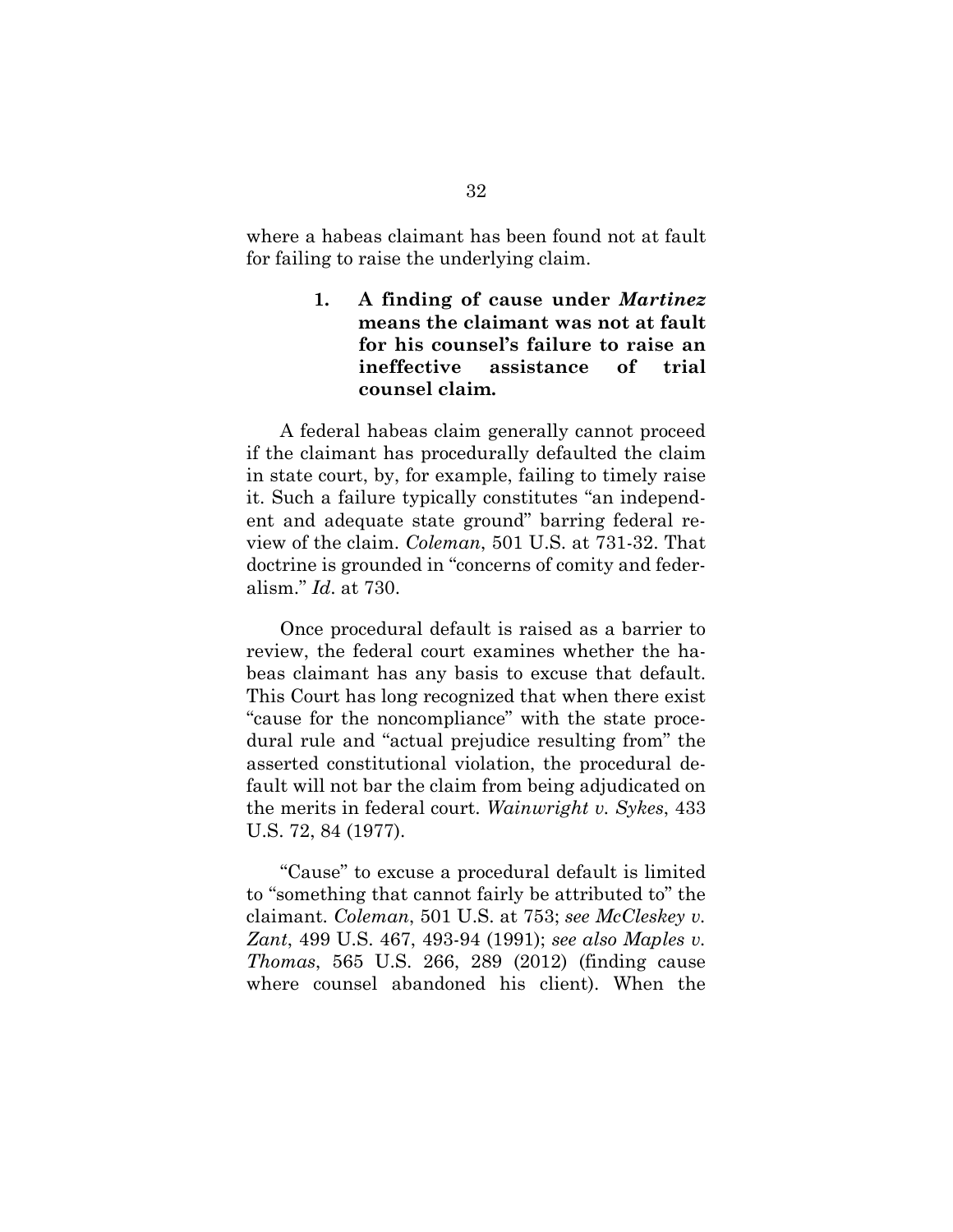failure to properly raise a claim in state court "cannot fairly be attributed to" the claimant, then the federal habeas court does not hold the claimant at fault for that failure. But when the failure is attributed to the claimant such that he is deemed at fault for the failure, the claim generally will not proceed in federal court. In that way, "[t]he cause and prejudice requirement shows due regard for States' finality and comity interests while ensuring that 'fundamental fairness [remains] the central concern of the writ of habeas corpus.'" *Dretke v. Haley*, 541 U.S. 386, 393 (2004) (quoting *Strickland*, 466 U.S. at 697).

An attorney's errors do not ordinarily constitute cause to excuse a procedural default. *Coleman*, 501 U.S. at 752-54. That is because attorneys act as agents of their clients. That rule, described in *Coleman* and repeated in *Williams*, 529 U.S. at 432, establishes that a habeas claimant typically bears the consequences of his lawyer's conduct. This Court has, however, held that the failures of counsel will not be attributed to the claimant where those failures amount to a constitutional violation. *Coleman*, 501 U.S. at 753. And *Coleman* reserved judgment about whether deficient state postconviction lawyering would excuse the default of a Sixth Amendment claim where the collateral proceeding was the first opportunity to litigate it. *Id.* at 755.

*Martinez* then addressed the question that *Coleman* had left open. *Martinez*, 566 U.S. at 8-9.4 This

<sup>4</sup> *Amici curiae* Jonathan Mitchell and Adam Mortara urge the Court to overrule *Martinez*. Because Arizona does not make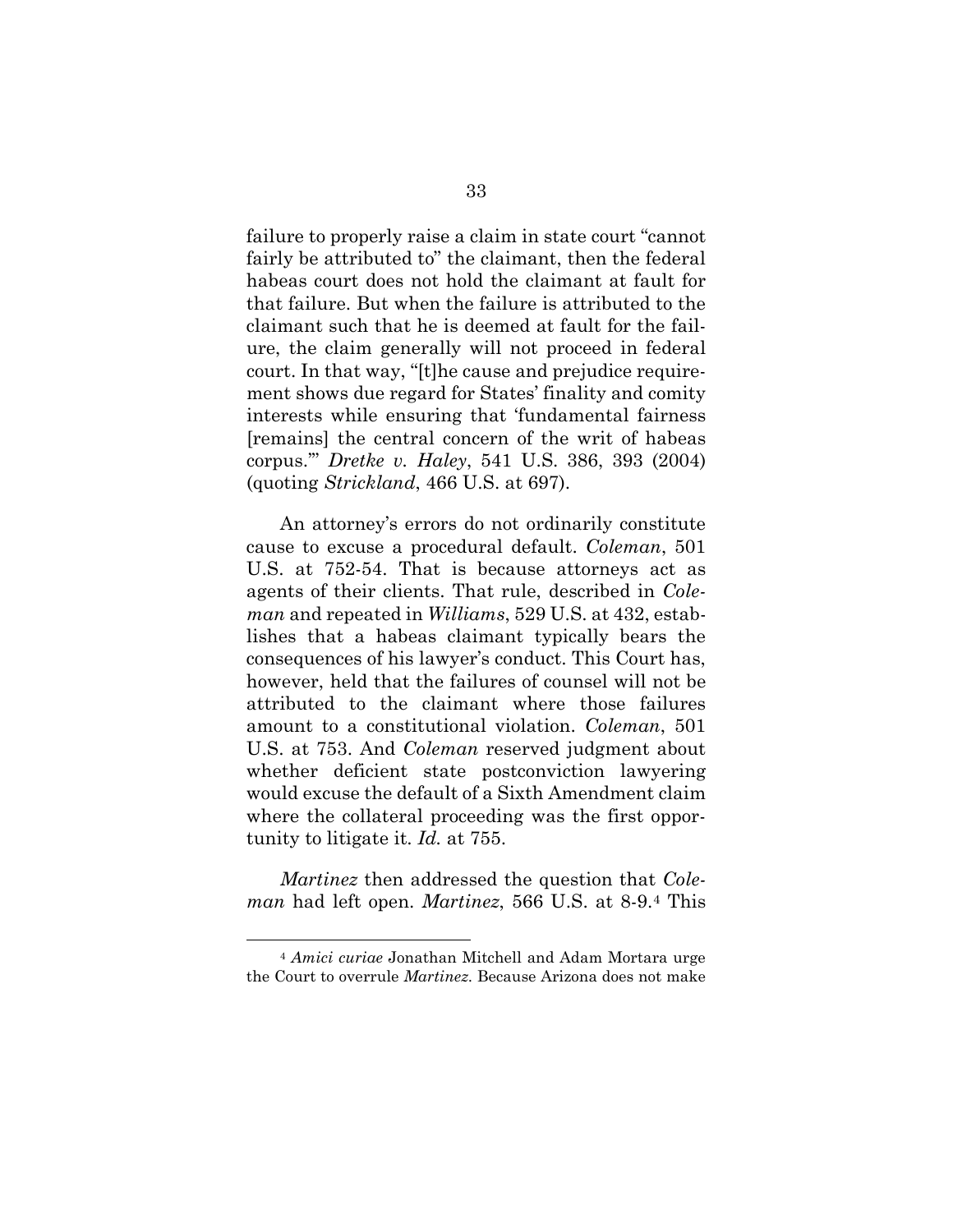Court considered whether a habeas claimant should be held at fault for his state postconviction attorney's failure to raise an ineffective assistance of trial counsel claim, where: (1) the postconviction attorney's performance was itself ineffective under *Strickland* and (2) the state rules did not allow that claim to be raised on appeal, requiring instead that it be raised for the first time during postconviction review. The Court held that, in that context, the claimant is not properly considered at fault for his counsel's failures. *Martinez*, 566 U.S. at 13-14; *see also Trevino*, 569 U.S. at 423 (*Coleman* "contain[ed] an exception, allowing a federal habeas court to find 'cause,' thereby excusing a defendant's procedural default" in the *Martinez* context.); *Holland v. Florida*, 560 U.S. 631, 650–51 (2010) (*Coleman* does not "require[] a *per se* approach.").

This Court explained that the postconviction proceeding in those circumstances "is in many ways the equivalent of a prisoner's direct appeal as to the ineffective-assistance [of trial counsel] claim." 566 U.S. at 11. In a state that permits that claim to be raised on direct appeal, the ineffective assistance of appellate counsel in failing to raise the claim indisputably constitutes cause to excuse that failure. *See id*. at 11-12. That is because there is a recognized constitutional right to counsel for the direct appeal. *Id.* at 13. The Court found that the same rule should apply in states, like Arizona, that have deliberately chosen to not allow the ineffective trial counsel claim on direct appeal, *id*., and where postconviction review serves as

that argument, it is not properly before the Court. *See* S. Ct. Rule 14.1(a); *Turner v. Rogers*, 564 U.S. 431, 455 (2011) (Thomas, J., dissenting).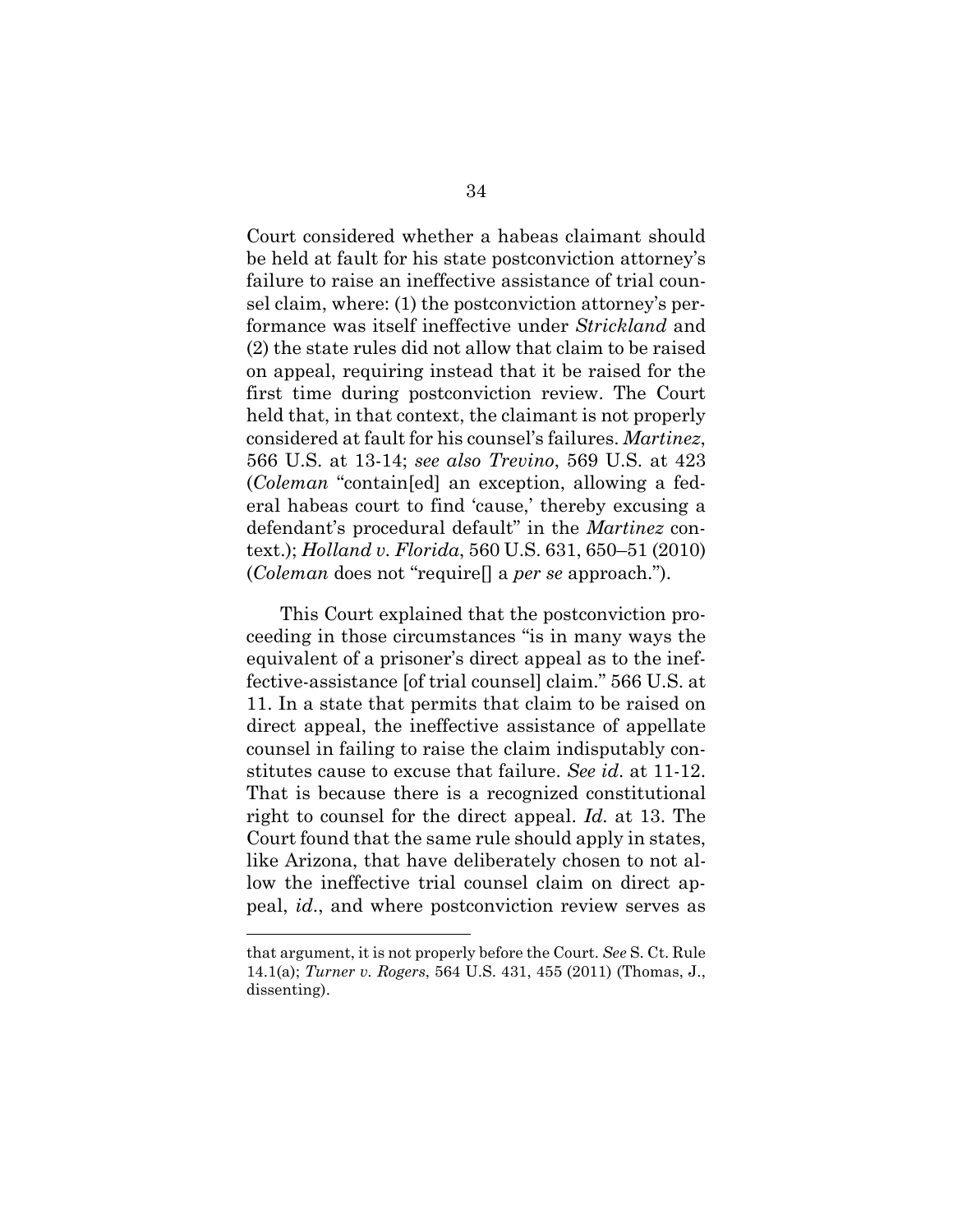"a prisoner's 'one and only appeal' as to" that claim, *id.* at 8 (quoting *Coleman*, 501 U.S. at 756).

This Court's ruling in *Martinez* was specific to ineffective assistance of trial counsel claims. Such claims implicate "a bedrock principle in our justice system," because the right to effective trial counsel is "the foundation for our adversary system." *Id*. at 12. The Court held that, when a state "deliberately choos[es] to move trial-ineffectiveness claims outside of the direct-appeal process, where counsel is constitutionally guaranteed, … counsel's ineffectiveness in an initial-review collateral proceeding qualifies as cause for a procedural default." *Id.* at 13.

In that limited context, the failures of postconviction counsel are properly considered a force external to the claimant, something that "impeded or obstructed" the claimant's ability to "comply[] with the State's established procedures" for raising the claim. Id. Accordingly, counsel's ineffective performance cannot fairly be attributed to the claimant, and cause exists to excuse the procedural default. *Id*.; *see Davila*, 137 S. Ct. at 2065.

> **2. A finding that a claimant is not at fault under** *Martinez* **for his counsel's failure to raise a claim means the claimant is not at fault under § 2254(e)(2) for his counsel's failure to develop that same claim.**

Arizona cannot dispute that when cause exists to excuse procedural default, the failure to raise a claim in state court is not fairly attributed to the habeas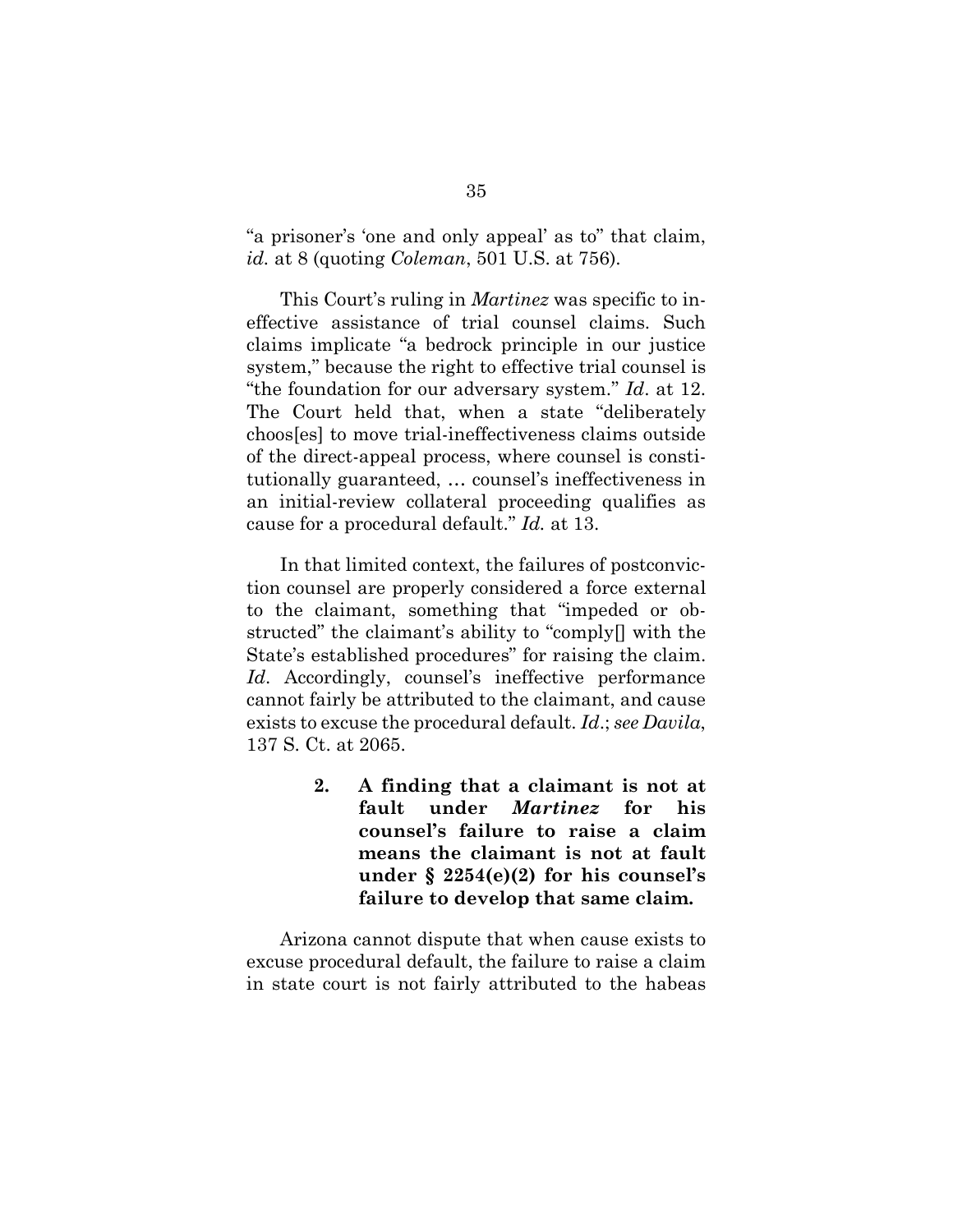claimant. But Arizona nonetheless argues that Respondents here should be deemed at fault for failing to develop their claims in state court because that failure was the product of the ineffectiveness of their state-appointed postconviction counsel. Arizona argues that the attribution rule stated in *Coleman*, repeated in *Williams*, resolves this issue.

But, as detailed above, *Coleman* left open whether a habeas claimant should be deemed at fault for his postconviction counsel's ineffectiveness that caused the default of an ineffective assistance of trial counsel claim in an initial-review postconviction proceeding. 501 U.S. at 755. And when this Court did address the issue in *Martinez*, it held that a habeas claimant is *not* at fault in that limited context. 566 U.S. at 13.

That same understanding of fault applies to the  $\S 2254(e)(2)$  inquiry. Because  $\S 2254(e)(2)$ 's restrictions apply only where the claimant is deemed at fault for failing to factually develop a claim in state court, *Williams*, 529 U.S. at 435-37, a determination that the claimant was not at fault for failing to raise the claim in the first place will likewise speak to the § 2254(e)(2) inquiry. Put simply, the same rationale supporting the lack-of-fault finding at the cause stage will require finding the claimant not at fault under § 2254(e)(2) for "failing to develop" that very same claim. This Court recognized that congruence in *Williams*; it stated that the absence of fault for failing to develop the factual basis of a claim in state court "should suffice to establish cause for any procedural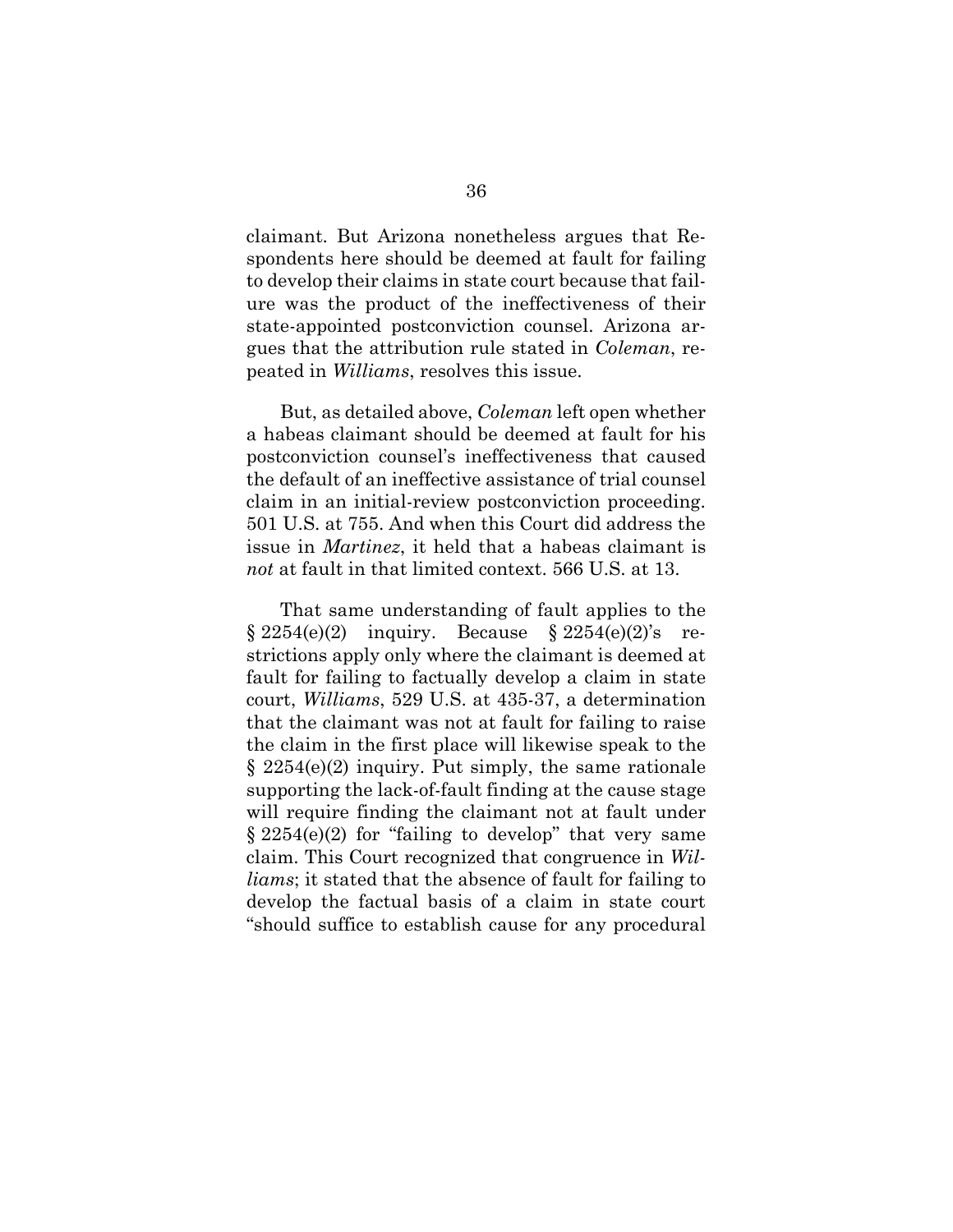default petitioner may have committed."5 529 U.S. at 444; *see also Barrientes v. Johnson*, 221 F.3d 741, 771 (5th Cir. 2000) ("The Supreme Court in *Williams* also linked the 'failure to develop' inquiry with the cause inquiry for procedural default."). That is equally true when the inquiry runs the other way: The absence of fault for failing to properly raise a claim in state court is sufficient to establish the claimant was not at fault for any failure to factually develop that claim.

That conclusion is consistent with this Court's pre- and post-AEDPA decisions alike. When Congress enacted  $\S 2254(e)(2)$ , the doctrine of procedural default—including the cause-and-prejudice standard to excuse default—was well-established. In AEDPA, Congress chose not to displace that doctrine. *See, e.g.*, *Maples*, 565 U.S. 266 (applying cause and prejudice after AEDPA). And, tellingly, at the time Congress passed § 2254(e)(2), not once had this Court so much as suggested that evidentiary development of a claim in federal court might be restricted after the failure to raise that claim in state court was excused. To the contrary, it was understood that when cause exists to excuse the procedural default of a claim, the habeas claimant can factually develop that claim in federal

<sup>5</sup> Because of how the litigation unfolded in *Williams*, the court of appeals analyzed whether  $\S 2254(e)(2)$  permitted an evidentiary hearing in federal court without first deciding whether the procedural default of the claims should be excused. *See* 529 U.S. at 428. Accordingly, this Court's decision focused on the proper interpretation of § 2254(e)(2). *Id.* at 429. But this Court made clear that the  $\S 2254(e)(2)$  determination regarding "fault" for the lack of evidentiary development would also control as to whether a lack of fault existed to excuse the procedural defaults of the claims. *Id.* at 444.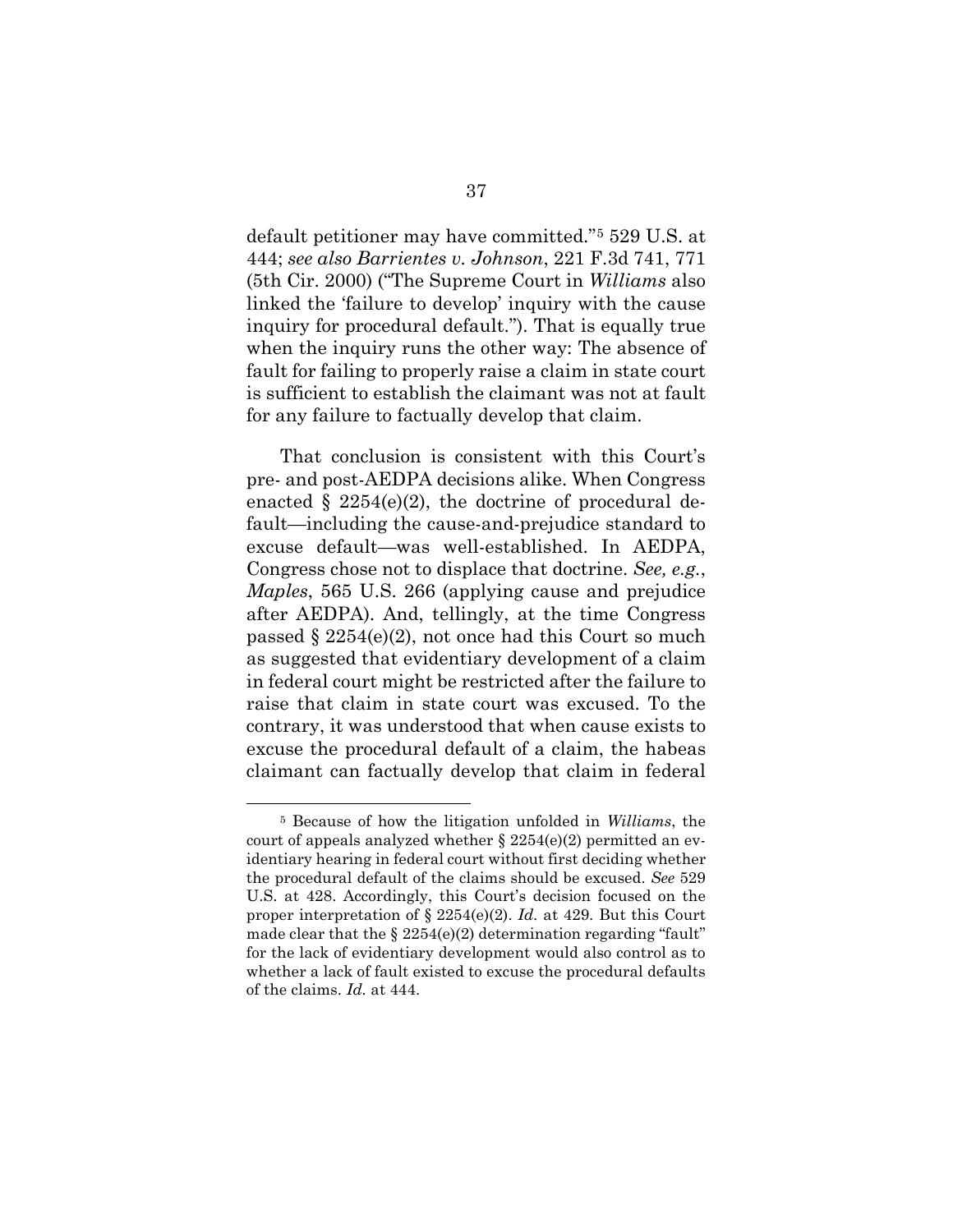court. *See generally Amadeo v. Zant*, 486 U.S. 214, 221-29 (1988) (finding cause to excuse procedural default where claim depended on further evidence outside the state-court record); *cf. Schlup v. Delo*, 513 U.S. 298, 314 (1995) (finding procedural default may be excused under miscarriage of justice exception where claims depended on further evidentiary development in federal court). Congress legislated against that background understanding in crafting  $$2254(e)(2).$ 

Moreover, in none of its post-AEDPA decisions has this Court ever restricted federal evidentiary hearings on claims where a federal court finds cause to excuse the procedural default of those claims. To the contrary, the Court has recognized that such development will occur.6 In fact, *Martinez* itself plainly

<sup>6</sup> That understanding is evident in *Cullen v. Pinholster*. Although the Court stated that  $\S 2254(e)(2)$  has force where claims are not adjudicated on the merits in state court—*i.e.*, where they are procedurally defaulted—the Court never asserted that § 2254(e)(2) bars an evidentiary hearing on a claim where the default was excused. *See* 563 U.S. 170, 185-86 (2011); *cf.* 563 U.S. at 203 (Alito J., concurring in part and concurring in the judgment)  $(2254(e)(2)$  should not be interpreted to "distort... the law on 'cause and prejudice'"). To the contrary, Justice Sotomayor's dissent expressed concern that, under the Court's ruling, claimants with cause and prejudice to excuse a procedurally defaulted claim can obtain federal habeas relief "based on newly obtained evidence," while claimants "with newly obtained evidence supporting a claim adjudicated on the merits in state court" can obtain relief only if they "satisfy  $\S 2254(d)(1)$  without the new evidence." 563 U.S. at 215 (Sotomayor, J., dissenting). The majority responded not by stating that  $\S 2254(e)(2)$  bars federal habeas claimants with cause and prejudice to excuse a procedural default from relying on newly obtained evidence, as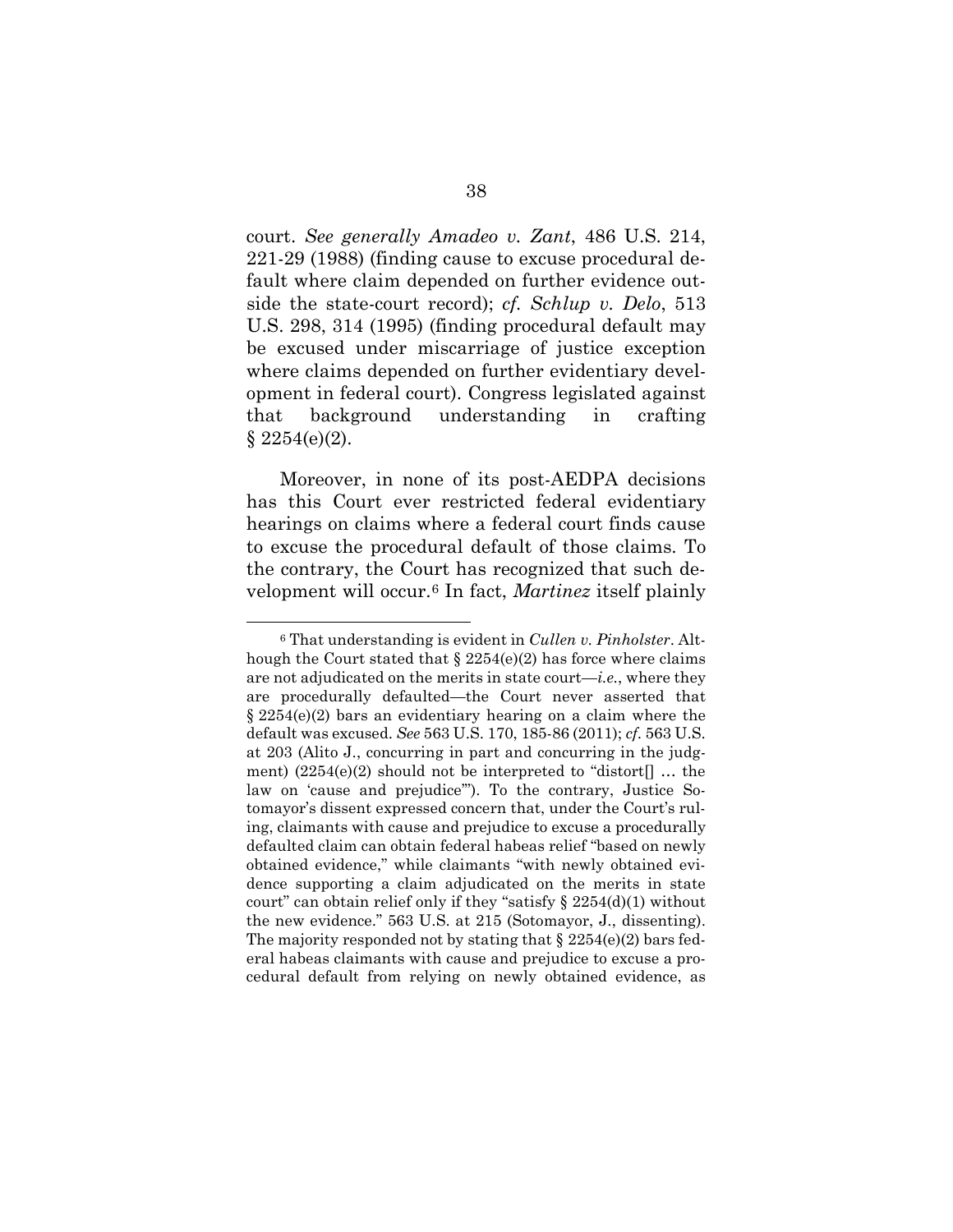contemplated factual development in federal court on the claimant's ineffective assistance of trial counsel claim once the default of that claim was excused. This Court understood that persons deprived of effective counsel would not have been able "to develop the evidentiary basis for a claim of ineffective assistance [of trial counsel], which often turns on evidence outside the trial record" and "often require[s] investigative work." 566 U.S. at 11-12. And the *Martinez* claimant himself needed to put forth new evidence in the federal proceeding because proving his underlying claim required him to show what the testimony of an expert would have been. *Id.* at 7. Neither the *Martinez* dissent nor Arizona suggested that evidentiary development in federal court was impermissible.

That was also true in *Trevino*, where this Court held that *Martinez* applies when a state does not explicitly require that an ineffective assistance of trial counsel claim be brought in postconviction review, but where a state's procedural framework "makes it highly unlikely in a typical case that a defendant will have a meaningful opportunity to raise" the claim on direct appeal. 569 U.S. at 429. Again, the Court understood in that case that there would be further factual development of the claim if the default were excused. The claim at issue involved trial counsel's failure to "investigate and present mitigating" evidence. *Id.* at 419. The Court highlighted that bringing

Arizona now argues. Instead, the Court suggested that there may be more situations where a claim would be considered not adjudicated on the merits—and thus where a claimant could obtain habeas relief based on new evidence without satisfying § 2254(d)(1)—than the dissent assumed. 563 U.S. at 186 n.10.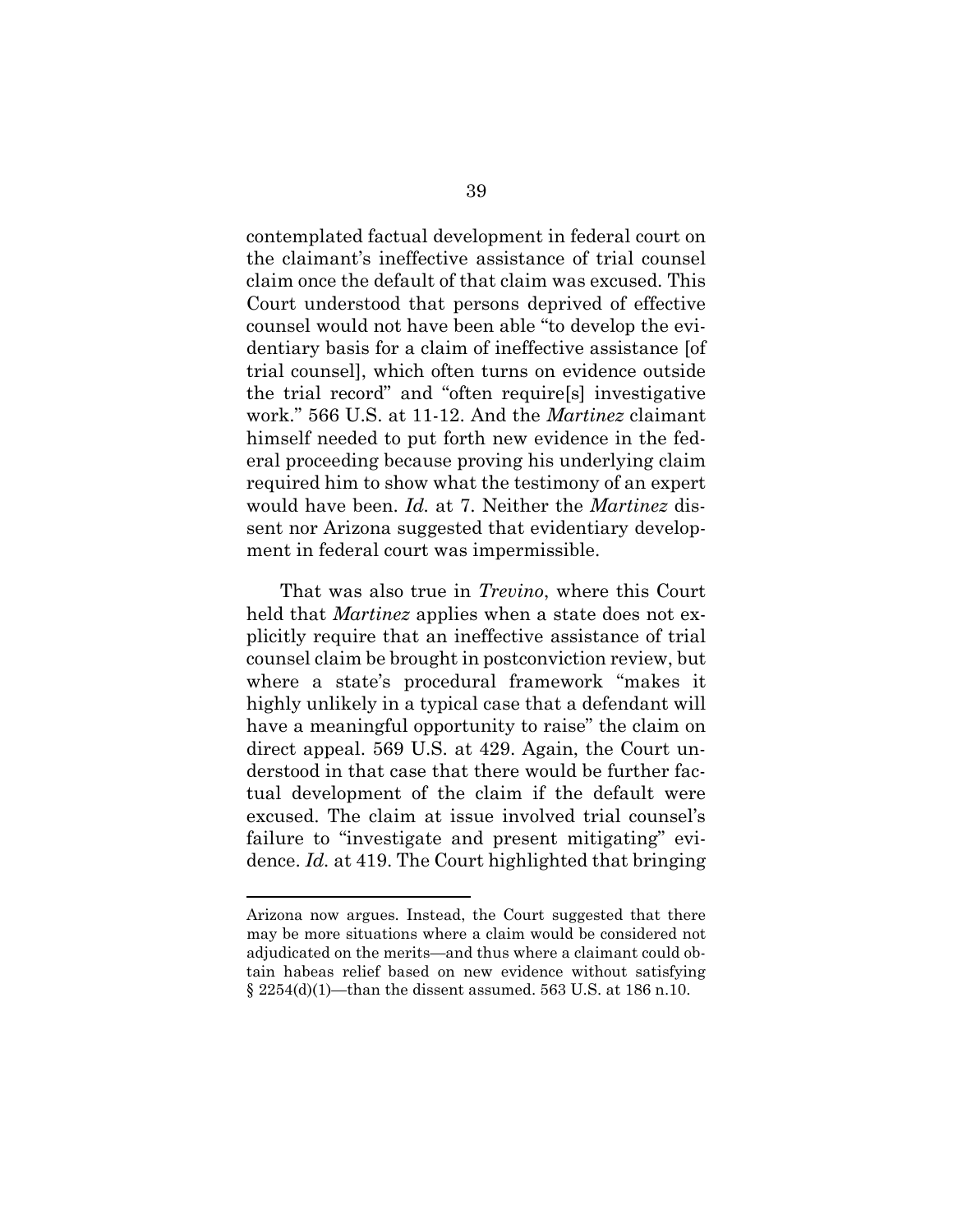such a claim requires "investigat[ing] [the claimant's] background, determin[ing] whether trial counsel had adequately done so, and then develop[ing] evidence about additional mitigating background circumstances." *Id.* at 425; *see also Ayestas v. Davis*, 138 S. Ct. 1080, 1093-94 (2018) (recognizing the need for "investigation" in federal court to overcome procedural default under *Trevino* in a case that required further factual development on the merits). The Court went on to list evidence relevant to the claim—evidence not in the state court record—that would be considered if the claim's default were excused. *Trevino*, 569 U.S. at 419. Again, neither the *Trevino* dissent nor the state suggested that  $\S 2254(e)(2)$  posed any bar to the federal court's consideration of that evidence. For good reason: By its plain terms, § 2254(e)(2) does not pose such a bar. *See also, e.g.*, *House v. Bell*, 547 U.S. 518, 539 (2006) (Section  $2254(e)(2)$  does not apply in a first federal habeas petition "seeking consideration of defaulted claims" based on a showing of miscarriage of justice); *McQuiggin v. Perkins*, 569 U.S. 383, 402-04 (2013) (Scalia, J., dissenting) (recognizing that *House* did not "circumvent" a statutory bar).

Those cases understood the straightforward proposition that where a claimant is not at fault for failing to raise a claim, he cannot be at fault, under § 2254(e)(2), for failing to develop that same claim. Attributing fault and barring factual development in that circumstance would be nonsensical. Unsurprisingly, every court of appeals to have considered the question has agreed, and has rejected Arizona's position. Those courts have reached the same conclusion: If a claimant "establishes cause for overcoming his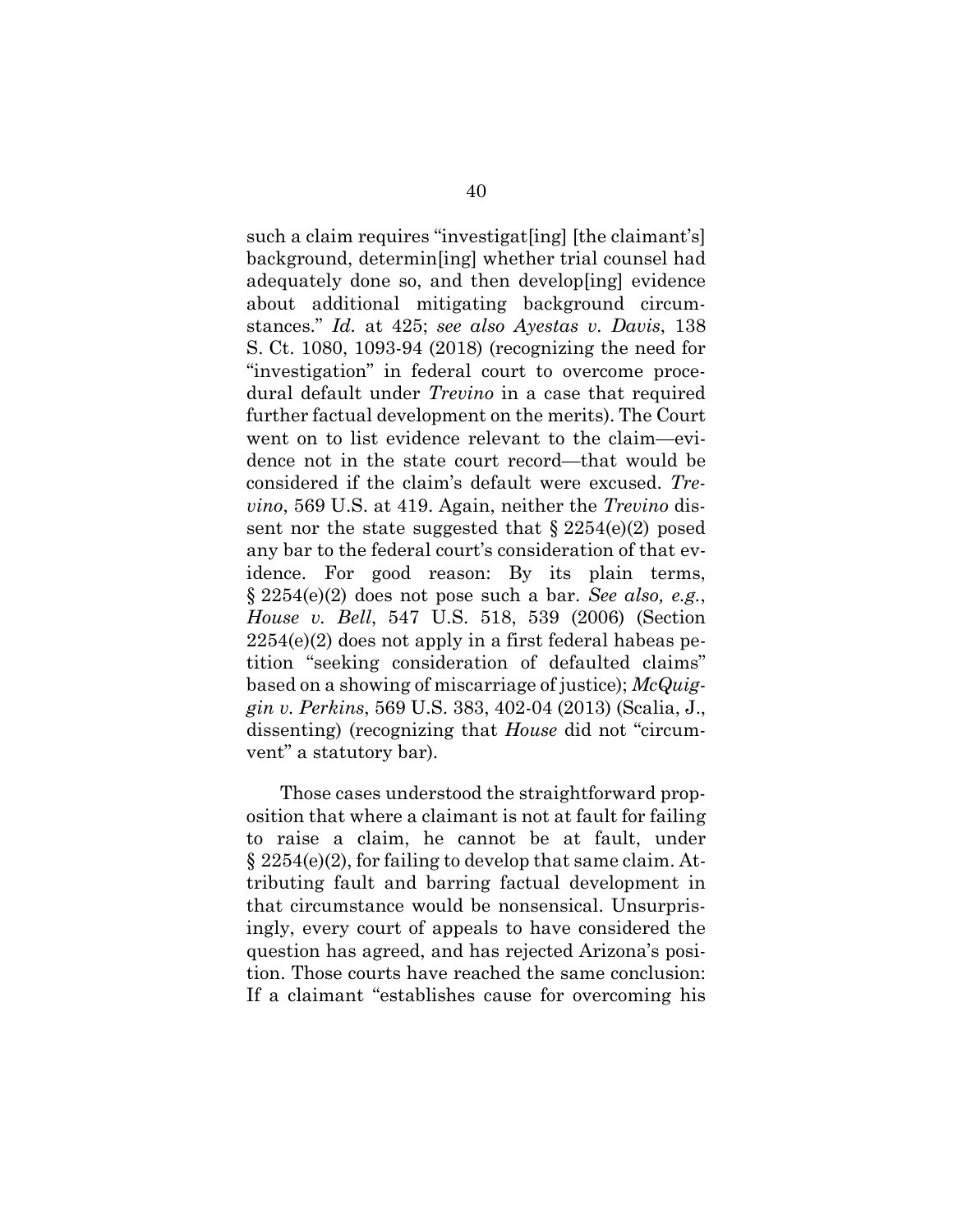procedural default, he has certainly shown that he did not 'fail to develop' the record under  $\S 2254(e)(2)$ ," because the "undeveloped record is [not] a result of his own decision or omission." *Barrientes*, 221 F.3d at 771; *see also Sasser v. Hobbs*, 735 F.3d 833, 853 (8th Cir. 2013) (If "postconviction counsel's alleged ineffectiveness" establishes "cause for any procedural default," then "the district court is authorized under 28 U.S.C.  $\S 2254(e)(2)$  ... to 'hold an evidentiary hearing on the claims."'); *White v. Warden, Ross Corr. Inst.*, 940 F.3d 270, 279 (6th Cir. 2019) (Where a claimant overcomes a default under *Martinez,* § 2254(e)(2) does not bar development of the "factual record in support of his ineffective-assistance claim."). Arizona cites no contrary holding.7

## **C. Arizona's position is inconsistent with AEDPA's design and undermines the Sixth Amendment.**

Arizona's position is even less sound when viewed through a broader statutory and constitutional lens. That position would put habeas claimants and courts in a bizarre Catch-22, the result of which is that there would be no forum—state or federal—in which such a

 $7$  In many cases, states do not even suggest that (e)(2) restricts evidentiary development once a procedural default has been excused under *Martinez*, and those courts have allowed such development without controversy. *See, e.g.*, *Stokes v. Stirling*, No. 18-6, 2021 WL 3669570, at \*10-14 (4th Cir. Aug. 19, 2021) (ordering habeas relief after excusing procedural default pursuant to *Martinez*); *Sigmon v. Stirling*, 956 F.3d 183, 198 (4th Cir. 2020); *Brown v. Brown*, 847 F.3d 502, 513-14, 517 (7th Cir. 2017). That includes cases in Arizona. *See Gallegos v. Shinn*, No. CV-01-01909, 2020 WL 7230698, at \*1 (D. Ariz. Dec. 8, 2020).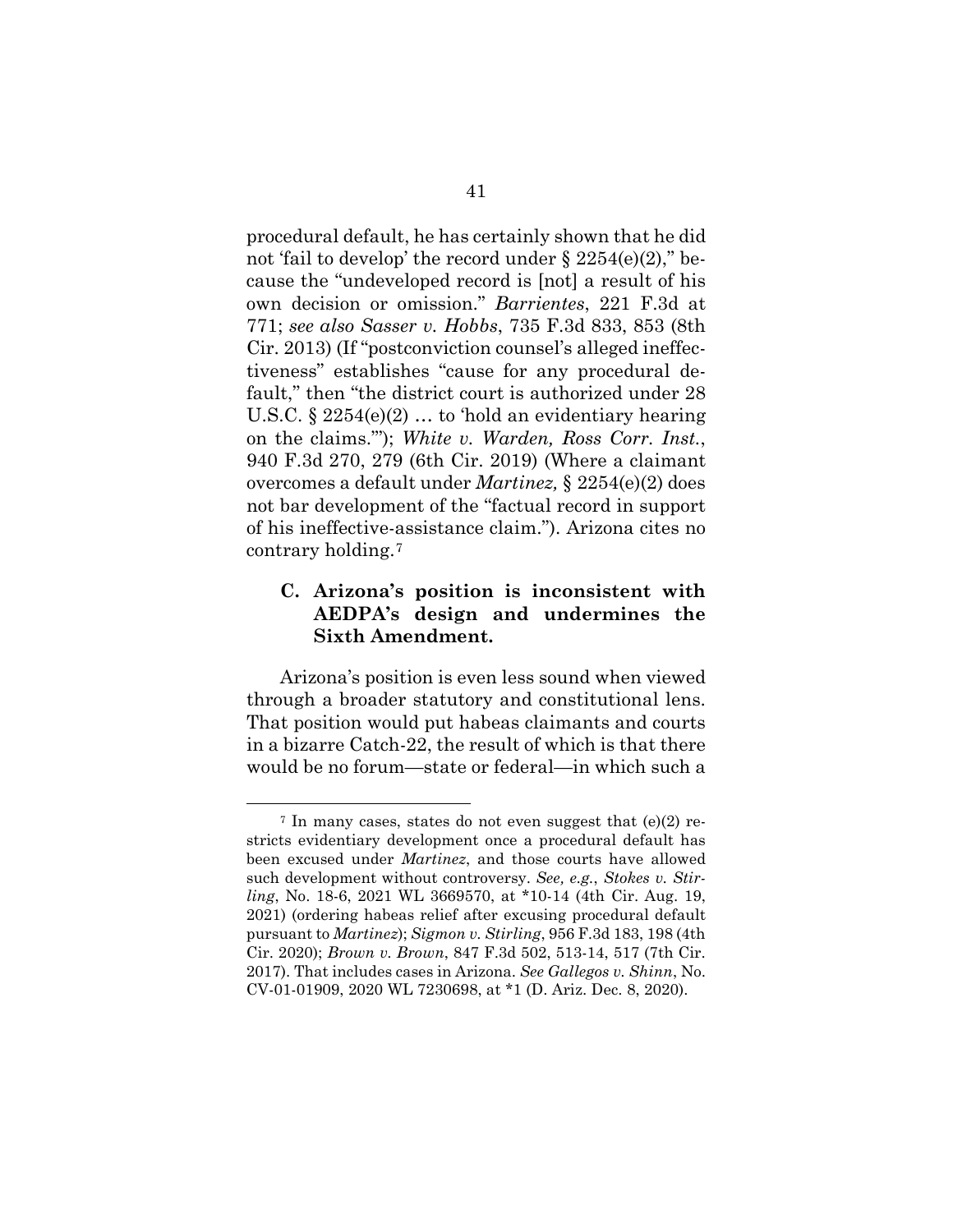habeas claimant has a functional opportunity to present, develop, and obtain merits adjudication of an ineffective assistance of trial counsel claim. Arizona's proposed scheme would both ignore a central premise of AEDPA and resurrect the serious constitutional concerns that *Martinez* avoided.

#### **1. Arizona's position contravenes AEDPA's design.**

Founded on considerations of comity, federalism, and finality, AEDPA "channel[s] prisoners' claims first to the state courts," and generally envisions that state courts will have "primary responsibility" over them. *Pinholster*, 563 U.S. at 182. Consistent with those premises, AEDPA strictly limits federal review of claims that were raised, or reasonably could have been raised, in state court. *See Duncan v. Walker*, 533 U.S. 167, 178-79 (2001); *Williams*, 529 U.S. at 437; 28 U.S.C. § 2254(d) (limiting federal review of claims adjudicated on the merits in state court); 28 U.S.C. § 2254(e)(1) (state-court factual determinations are presumed correct).

In the narrow circumstance where an "extreme malfunction[]" occurs in state proceedings, *Ayala*, 576 U.S. at 276, Congress maintained the federal courts' role as a critical backstop. Such a "malfunction" occurs, as in the cases here, when a claimant with a substantial Sixth Amendment claim receives ineffective assistance from state-appointed counsel in the first available proceeding to raise that claim (here, postconviction review), such that he is "impeded" from bringing that claim. If federal habeas review of that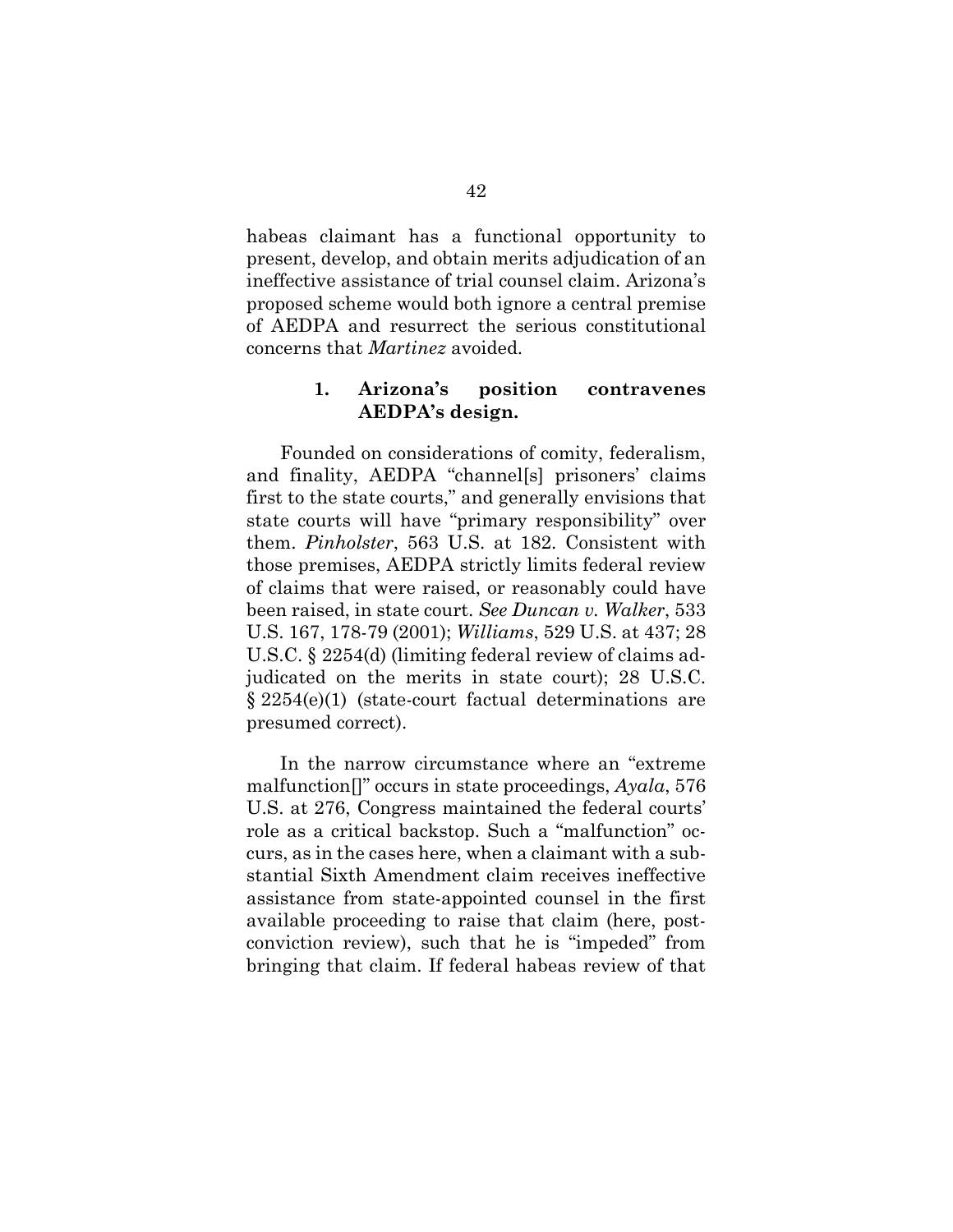claim were limited to the state-court record, such review would be an empty charade.

As this Court recognized in *Martinez*, 566 U.S. at 11, ineffective assistance of trial counsel claims almost always depend on evidence outside the trial court record—evidence that ineffective postconviction counsel will not have developed. Thus, arguing that the claimant must be restricted to the trial court record in that circumstance is to say there will be no meaningful review of that claim.

Citing *Williams*, Arizona suggests that its reading ensures that  $\S 2254(e)(2)$  "raise[s] the bar" for habeas claimants. 529 U.S. at 433. *Williams*, however, was addressing raising the bar for claimants who are deemed at fault for the failure to develop the record. *Id*. ("Congress raised the bar *Keeney* imposed on prisoners who were not diligent…."). The statute, through its demanding (e)(2)(A) and (B) standards, undeniably raises the bar for any claimant who is deemed at fault for not developing the claim. In addition, before (e)(2), hearings were mandatory when the standard for obtaining one was satisfied. *See Keeney*, 504 U.S. at 11 (explaining when claimant is "entitled" to an evidentiary hearing). In contrast, under AEDPA, "[i]n cases where an applicant for federal habeas relief is not barred from obtaining an evidentiary hearing by 28 U.S.C. § 2254(e)(2), the decision to grant such a hearing rests in the discretion of the district court." *Schriro v. Landrigan*, 550 U.S. 465, 468 (2007).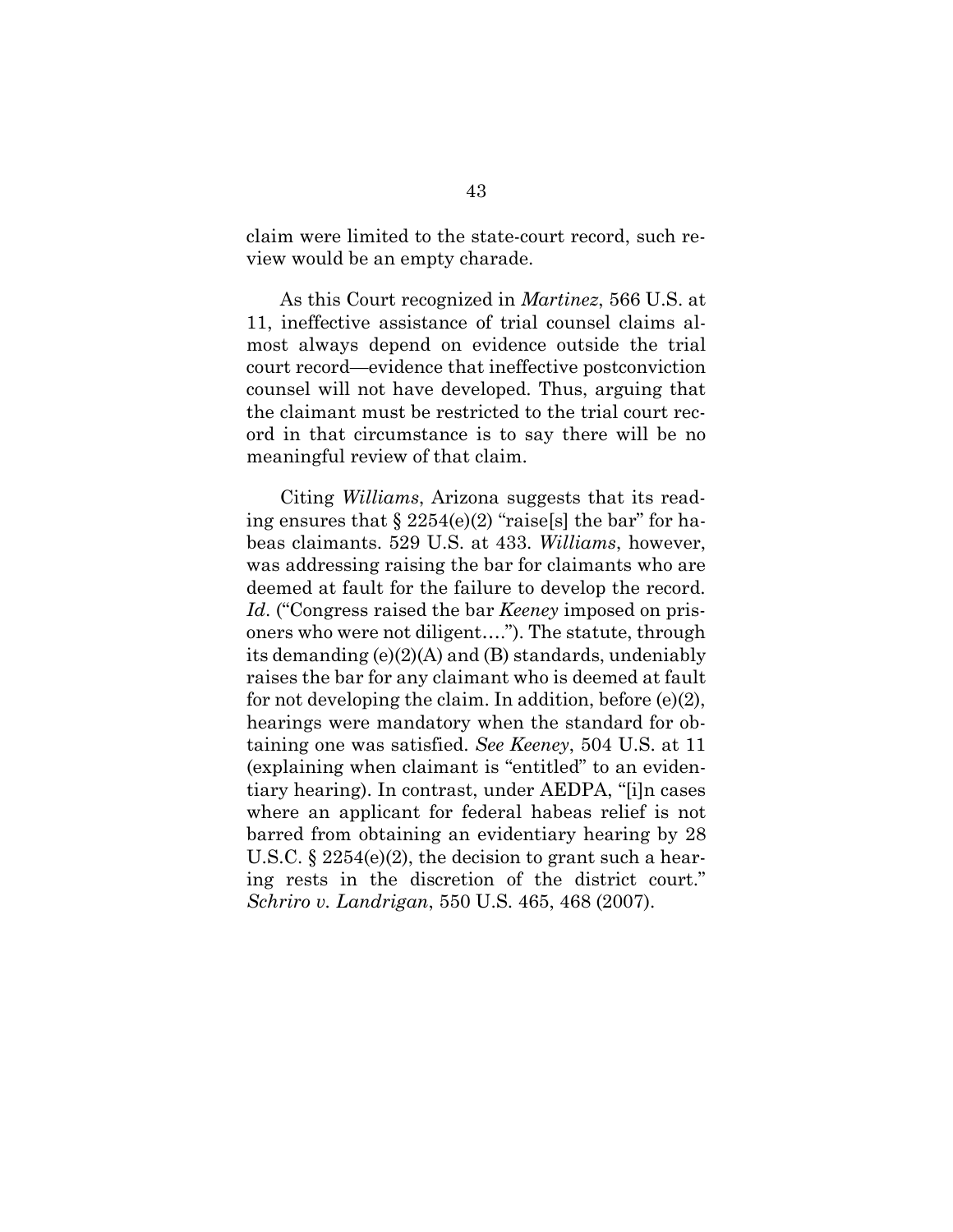### **2. Arizona's position would undermine the Sixth Amendment right to effective trial counsel.**

Arizona's position would result in no functioning enforcement mechanism for the Sixth Amendment trial counsel right in the category of cases at issue in *Martinez*. That would resurrect the very constitutional concerns that *Martinez* was carefully tailored to address and avoid.

For claimants like Mr. Jones and Mr. Ramirez, a federal habeas proceeding is the *only opportunity* to enforce the Sixth Amendment right to counsel. They received ineffective assistance of trial counsel and then received ineffective postconviction counsel who did not properly raise or develop that claim in postconviction review. If such claimants were precluded from developing their ineffective assistance of trial counsel claims in federal court, those claims would *never* be meaningfully adjudicated, no matter how substantial they were.

That would do serious harm to the Sixth Amendment right to the effective assistance of trial counsel. As this Court recently explained in *Davila*, at trial "the stakes for the defendant are highest," and a defendant's trial rights are therefore of "unique importance." 137 S. Ct. at 2066; *see also Ross v. Moffitt*, 417 U.S. 600, 610 (1974) (Because "[t]he purpose of the trial stage … is to convert a criminal defendant from a person presumed innocent to one found guilty beyond a reasonable doubt," a fair trial "cannot be assured" unless the defendant receives effective counsel.); *Kimmelman v. Morrison*, 477 U.S. 365, 392–93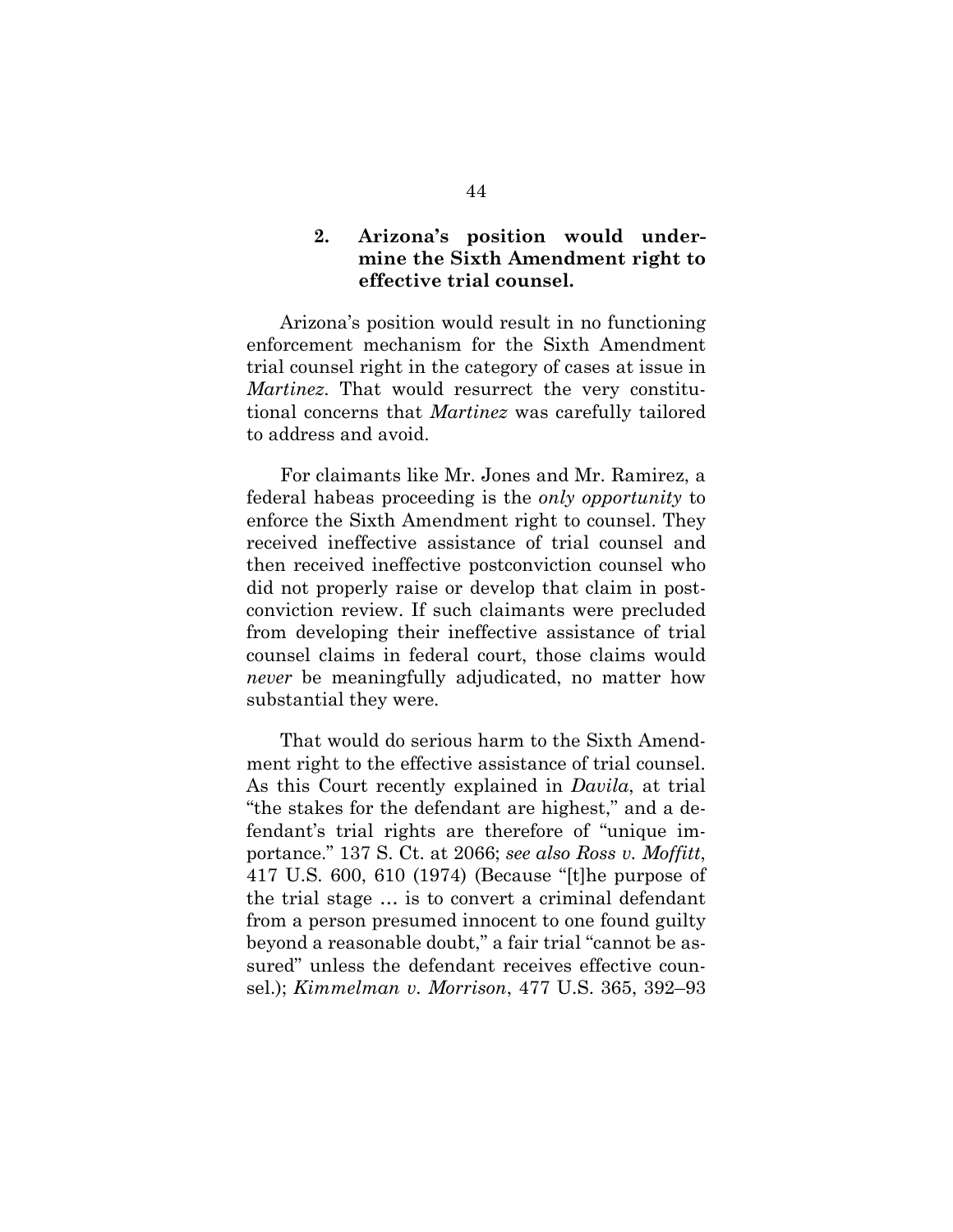(1986) (Powell, J., concurring) ("Ineffective-assistance claims stand on a different footing," because they implicate "the defendant's right to a fundamentally fair trial."). When trial counsel is constitutionally ineffective, that failure undermines the reliability of the trial and can lead to grave injustice. In *Jones*, for example, ineffective counsel failed to perform the minimal investigation needed to challenge the prosecution's theory of the case and demonstrate Mr. Jones should not be convicted of murder. *Supra* 9-10, 12-14. Similarly, counsel for Mr. Ramirez failed to investigate and present critical mitigation evidence at sentencing. *Supra* 17-20. As a result, Mr. Jones and Mr. Ramirez face death sentences they almost certainly would not have faced had they received effective assistance of trial counsel.

In recognition of the unique importance of the Sixth Amendment right to counsel, this Court has sought to "ensure that meritorious claims of trial error receive review by at least one state or federal court." *Davila*, 137 S. Ct. at 2067. At the same time, the Court has been careful not to interfere with state court procedures. *Martinez* struck a careful balance between enforcing the Sixth Amendment's trial counsel right and respecting state interests in choosing how to design postconviction review procedures. It ensured that substantial claims of trial counsel ineffectiveness will be meaningfully adjudicated by one court, while also giving states significant leeway to structure their postconviction review systems. *Martinez*, 566 U.S. at 16.

A state may, for example, permit ineffective assistance of trial counsel claims to be raised on direct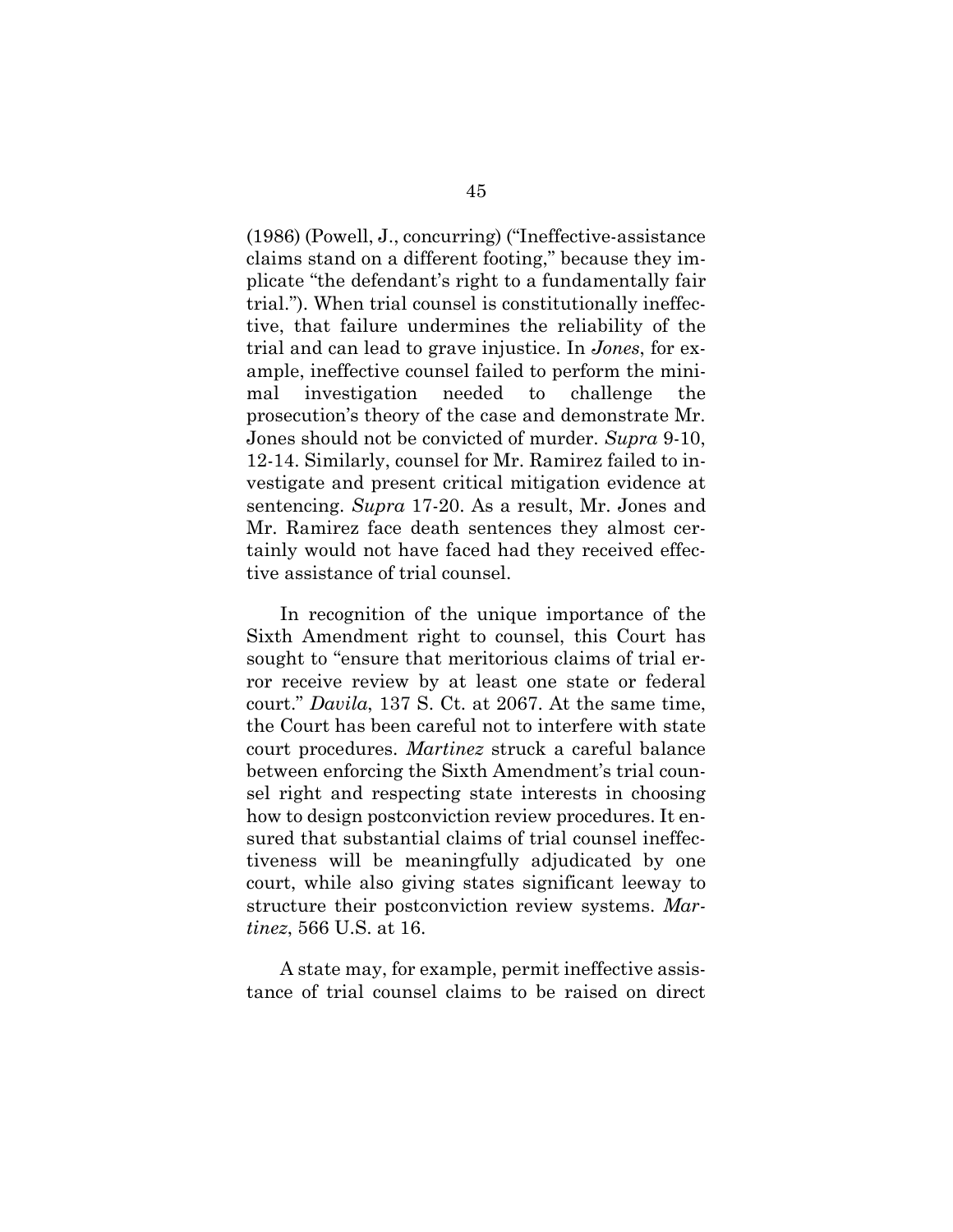appeal, or choose to defer those claims to postconviction review. Likewise, a state may permit a prisoner to raise an ineffective assistance of trial counsel claim in a subsequent collateral proceeding in state court, if the claim was defaulted as a result of ineffective counsel in the initial collateral proceeding. *See infra* 48 (listing examples). But, as this Court explained, these choices are "not without consequences for the State's ability to assert a procedural default in later proceedings." *Martinez*, 566 U.S. at 13. If a state chooses "to move trial-ineffectiveness claims outside of the directappeal process, where counsel is constitutionally guaranteed, the State significantly diminishes prisoners' ability to file such claims." *Id*. It therefore must accept, in this "procedural framework," that "counsel's ineffectiveness in an initial-review collateral proceeding qualifies as cause for a procedural default" to permit federal review of the claim. *Id*. *Martinez* thus respects a state's prerogative to design its own legal procedures consistent with the prisoner's one fair opportunity to raise a Sixth Amendment claim of ineffective assistance of trial counsel. This Court's holding respects both "the importance of the right to the effective assistance of trial counsel and Arizona's decision to bar defendants from raising ineffective-assistance claims on direct appeal." *Id.* at 16-17. Arizona's position here, if adopted, would upend this careful balance.

Moreover, Arizona's position would lead to nonsensical results by making a prisoner's ability to enforce the right to effective trial counsel turn on the fortuity of how a state structures its review process. It is indisputable that claimants in Respondents' circumstances *would* be able to develop evidence to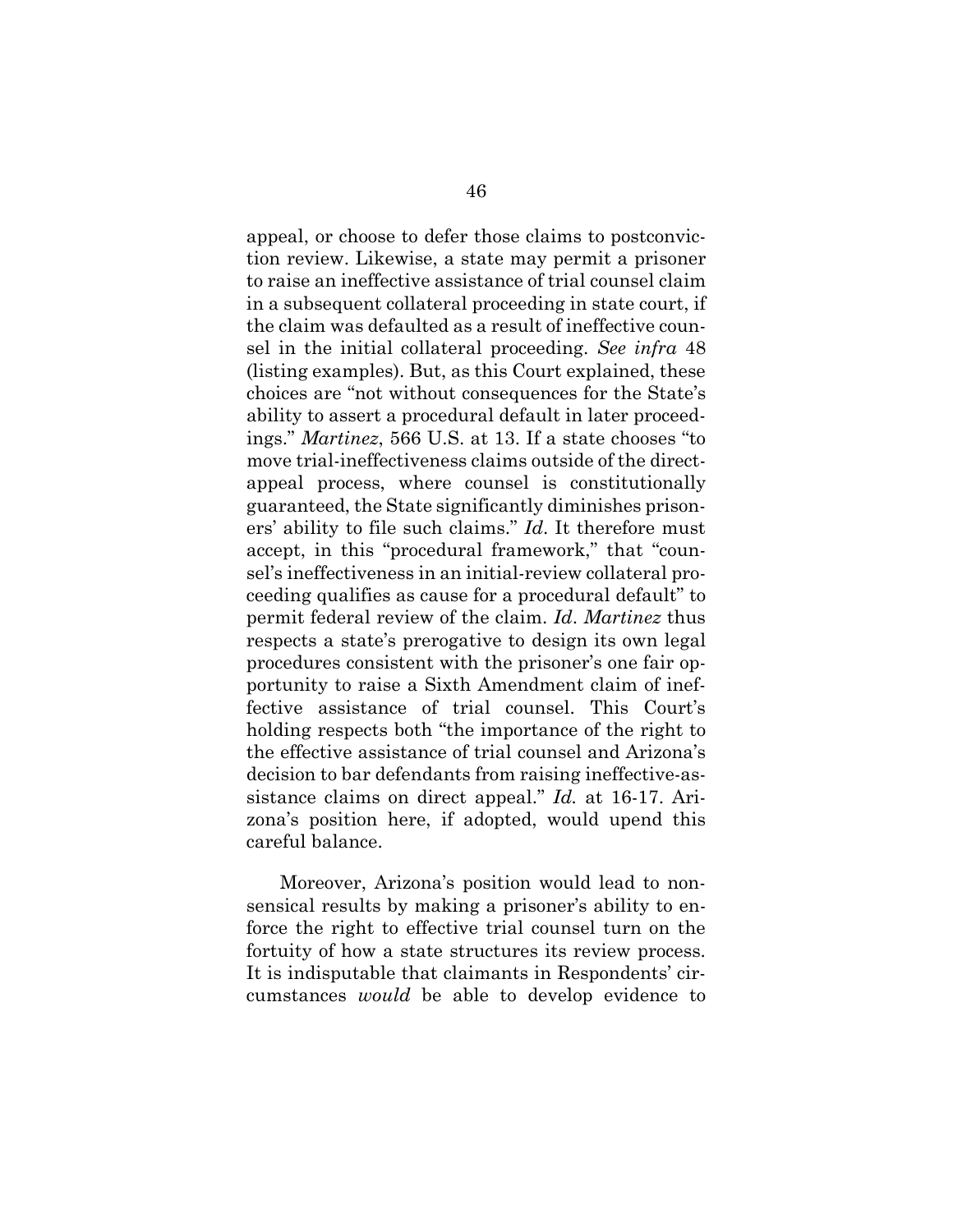support their Sixth Amendment claims if they were prosecuted in a state that permitted ineffective assistance of trial counsel claims on direct appeal, where the Constitution guarantees effective counsel. But if those claimants are prosecuted in a state that requires the claims be raised in postconviction review, where there is no recognized constitutional right to counsel, they would not be able to develop evidence to support those claims. *Martinez* correctly recognized that the question of fault and the resulting right to raise Sixth Amendment claims cannot turn on the label the state gives its first opportunity to review those claims. 566 U.S. at 12-13.

#### **D. Arizona's policy arguments are unsupported and unavailing.**

Arizona repeatedly falls back on generic policy expressions of "comity, finality, and federalism" to justify its atextual statutory reading. *E.g*., Pet. Br. 5, 33, 37. But allowing an evidentiary hearing on a claim where cause exists to excuse its default is fully consistent with those important principles. As this Court has explained, the "cause and prejudice requirement shows due regard for States' finality and comity interests while ensuring that 'fundamental fairness [remains] the central concern of the writ of habeas corpus.'" *Dretke*, 541 U.S. at 393 (*quoting Strickland*, 466 U.S. at 697). "It is, after all, the essence of the responsibility of the states under the due process clause to furnish a criminal defendant with a full and fair opportunity to make his defense and litigate his case." Paul Bator, *Finality in Criminal Law and Federal Habeas Corpus for State Prisoners*, 76 Harv. L. Rev. 441, 456 (1963). Where a state fails in that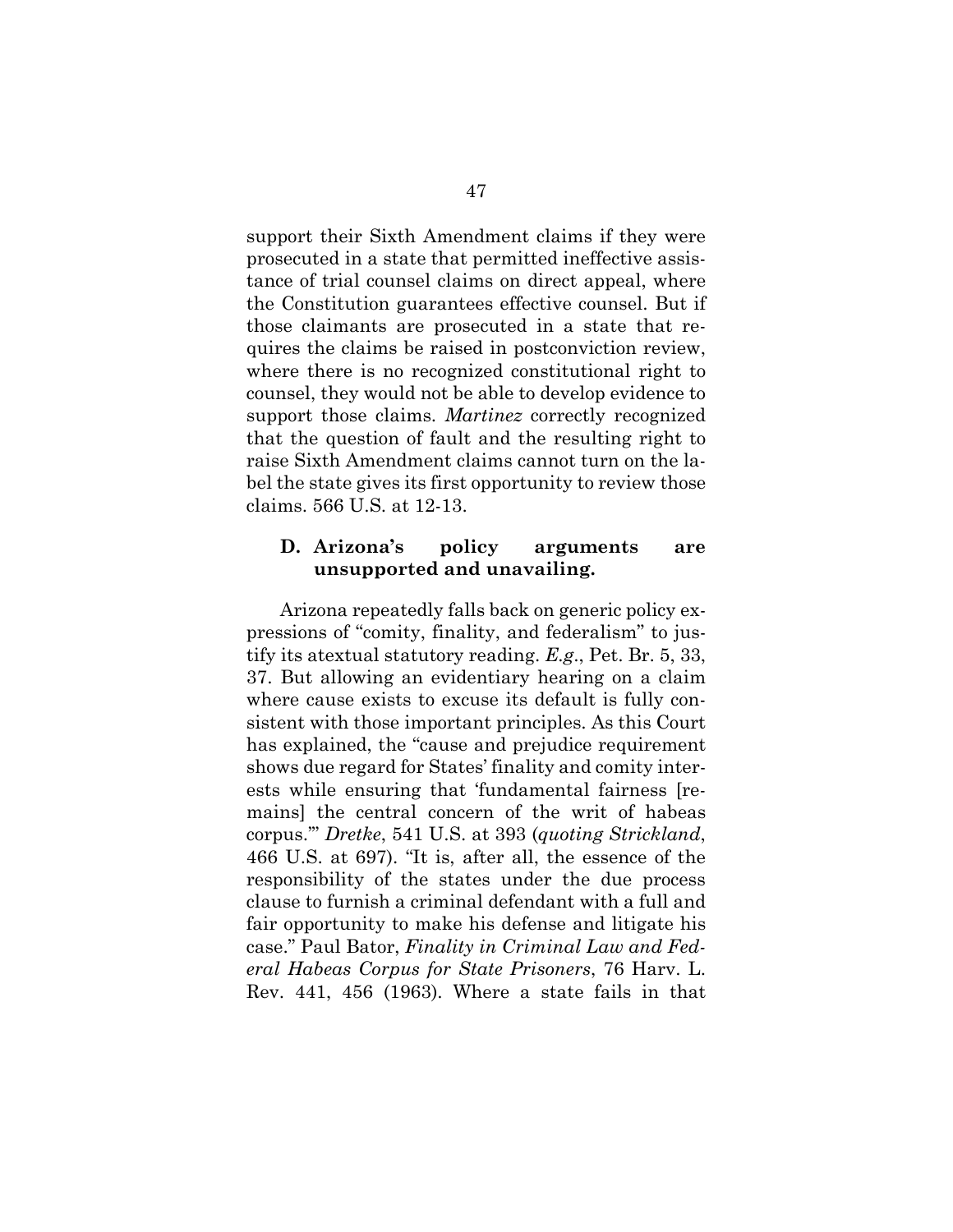responsibility, it cannot assert interests of "comity" and "federalism" to argue against meaningful federal habeas review. Cause to excuse a default under *Martinez* exists only where the state has failed to assure the provision of minimally competent counsel for a claimant's trial and postconviction review. Put otherwise, cause exists only where there has been a fundamental "malfunction[] in the state criminal justice system<sup>[]"</sup> such that no fair hearing could be had. *Ayala*, 576 U.S. at 276.

Further, if a state wishes to obviate the need for federal *Martinez* hearings altogether, it may do so by permitting a prisoner to raise an ineffective assistance of trial counsel claim in a subsequent collateral proceeding in state court, if the claim is defaulted due to ineffective counsel in the initial collateral proceeding. Indeed, many states have chosen to do just that. *See*, *e.g.*, *Allison v. State*, 914 N.W.2d 866, 891 (Iowa 2018); *State v. Quixal*, 70 A.3d 749, 752 (N.J. Super. 2013).

That states may structure their systems to have the first say on these issues and to avoid federal review also dispels Arizona's argument that its reading of  $\S 2254(e)(2)$  is necessary to avoid "flood[ing] the federal courts' with requests for evidentiary development." Pet. Br. 38. Further, Arizona cites nothing no judicial or administrative finding, no academic study, no empirical analysis—to support its assertion. That is unsurprising. Under the proper reading of § 2254(e)(2), evidentiary hearings are available in limited circumstances when procedural default has been excused because a claimant has established both the ineffectiveness of postconviction counsel and the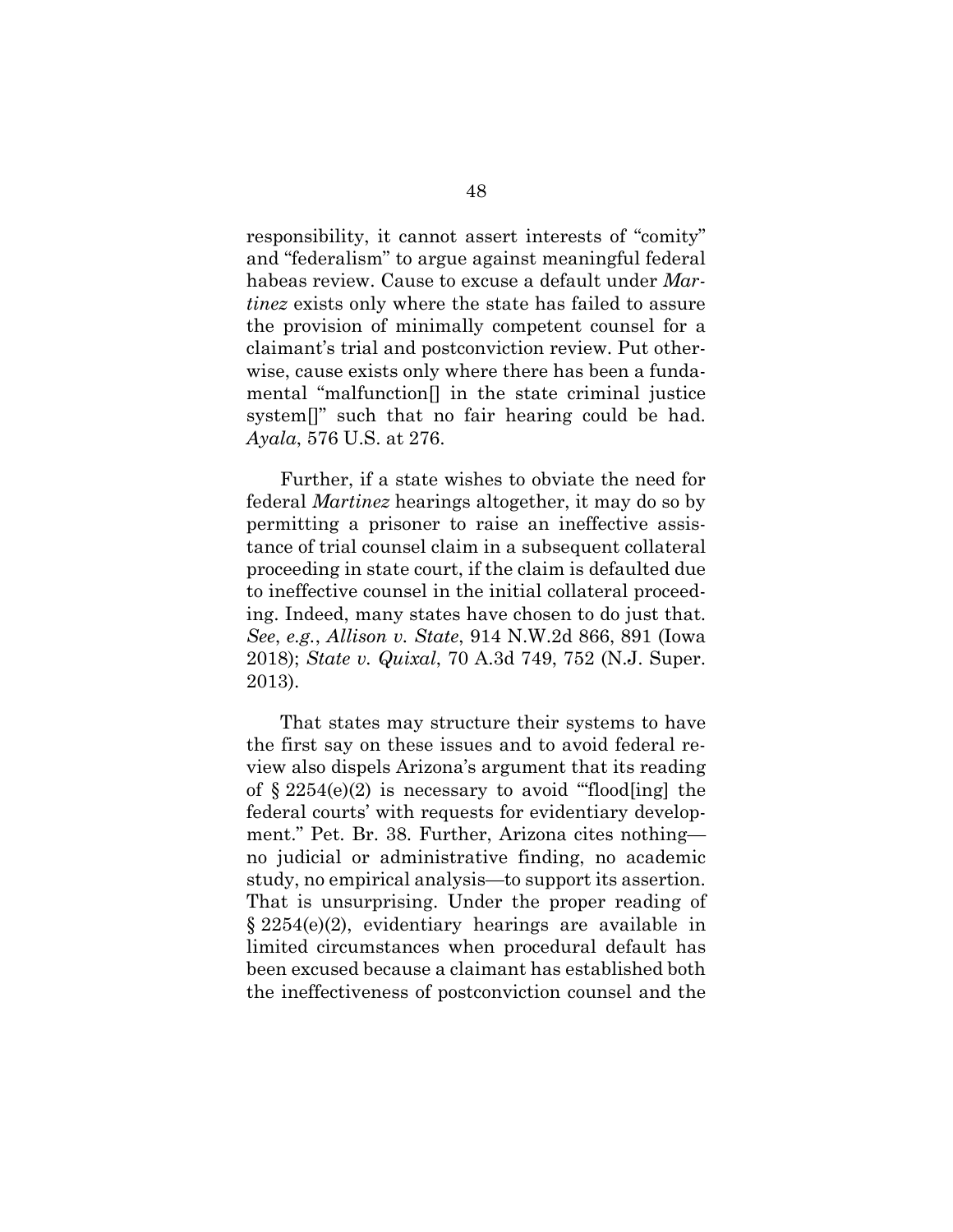substantiality of the ineffective assistance of trial counsel claim.

Similarly unfounded is Arizona's assertion that if its reading of § 2254(e)(2) is rejected, defense counsel will be "encouraged to withhold [ineffective trial counsel] claims until they reach federal court." Pet. Br. 21. As an initial matter, Arizona does not contend that the state-appointed counsel here failed to investigate or present claims as part of some scheme to get into federal court. The record shows that did not happen. More broadly, Arizona presents not one example of a lawyer deliberately abrogating ethical and professional responsibilities by strategically failing to raise potentially meritorious claims or evidence in state court. Such conduct would be unethical, violating Arizona Rule of Criminal Procedure 32.6, which requires appointed counsel to "investigate the defendant's case for any colorable claims," and other ethical rules (including the "duty not to abuse legal procedure," Ariz. Sup. Ct. R. 42, Rules of Prof. Conduct, Rule 3.1 cmt). No rational lawyer would risk a client's liberty or life, and their own law license, by intentionally failing to investigate and present the client's case, as part of a gamble to allow the client to avoid an "adjudicat[ion] on the merits" in state court, and thus the requirements of § 2254(d). In short, Arizona's made-up concerns of widespread unethical conduct by stateappointed counsel provide no basis to read § 2254(e)(2) to bar an evidentiary hearing when a court finds the underlying claim may be raised.

Instead of counteracting an illusory incentive for appointed lawyers to act unethically and irrationally, adopting Arizona's position would only serve to deny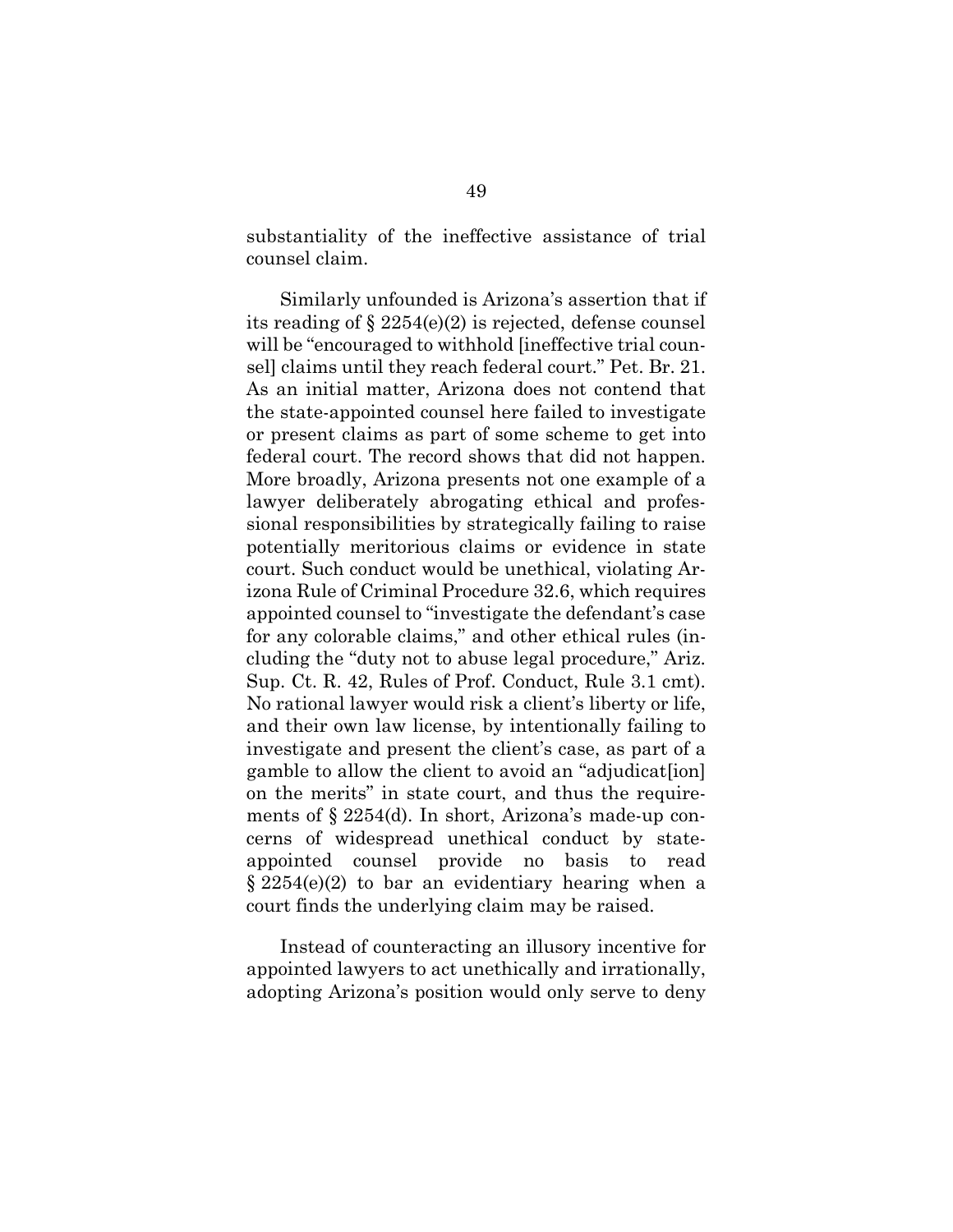meaningful hearings to persons with substantial ineffective trial counsel claims. Doing so would undermine the federal courts' role as a backstop in enforcing the constitutional right to counsel and remove an important incentive for states to appoint competent trial and postconviction counsel.8

### **E. These cases highlight the wrongness and recklessness of Arizona's position.**

The individual cases here underscore the rashness of Arizona's misreading of § 2254(e)(2) and show that *Martinez* has been working in the narrow and targeted way that the Court envisioned nine years ago.

As to Mr. Jones, both the district court judge and unanimous court of appeals panel have determined that Arizona appointed trial counsel whose performance was constitutionally ineffective, and then appointed ineffective postconviction counsel who failed to raise an ineffective assistance of trial counsel claim. And those two federal courts have ordered Mr. Jones released or retried, after determining that trial "counsel's deficient investigation pervaded the entire evidentiary picture presented at trial, resulting in a 'breakdown in the adversary process.'" JA264.

<sup>8</sup> The vital need for an effective federal check to protect the right to counsel is no abstract matter: Arizona's appointment system has been criticized for decades for failing to establish standards and mechanisms to assure the provision of competent trial and postconviction counsel. *See* Comments of the American Bar Association, https://tinyurl.com/3dtn27nc.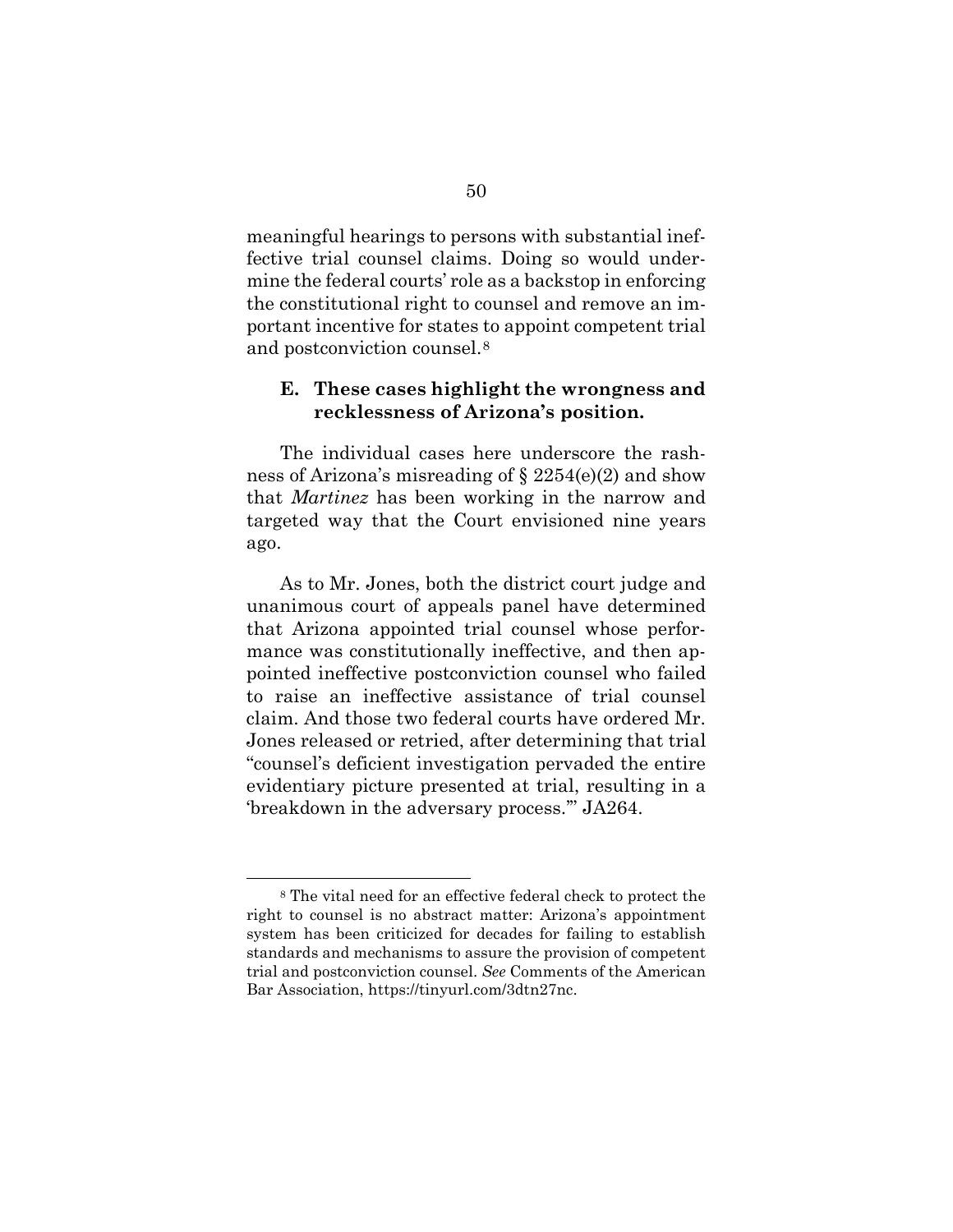That is precisely the narrow circumstance that *Martinez* intended to address. *Supra* 34-35.

As to Mr. Ramirez, Arizona's position would impute fault to a person with intellectual disability and limited functioning, regarding the failures of ineffective counsel whom the State appointed to safeguard his rights. And it would do so even though his trial counsel "had no capital experience," "had not even observed a capital trial or sentencing," and "admitted she was unprepared to represent 'someone as mentally disturbed' as David Ramirez." JA511-12. Arizona's position means that no court will hear the mitigation evidence that reasonably may have led the sentencing court to conclude a death sentence was improper. That offends the most basic notions of decency and fairness in a criminal justice system, and is not what Congress intended.

### **II. Section 2254(e)(2) Does Not Limit Consideration Of Evidence Previously Admitted To Establish Cause and Prejudice.**

Arizona's position suffers from a second fundamental misreading of  $\S 2254(e)(2)$ . By its terms, § 2254(e)(2) limits only "an evidentiary hearing on the claim." That language does not restrict the habeas court, when considering the merits of the habeas claim, from considering evidence that was already properly introduced to show cause and prejudice to excuse procedural default. The text of  $\S 2254(e)(2)$  does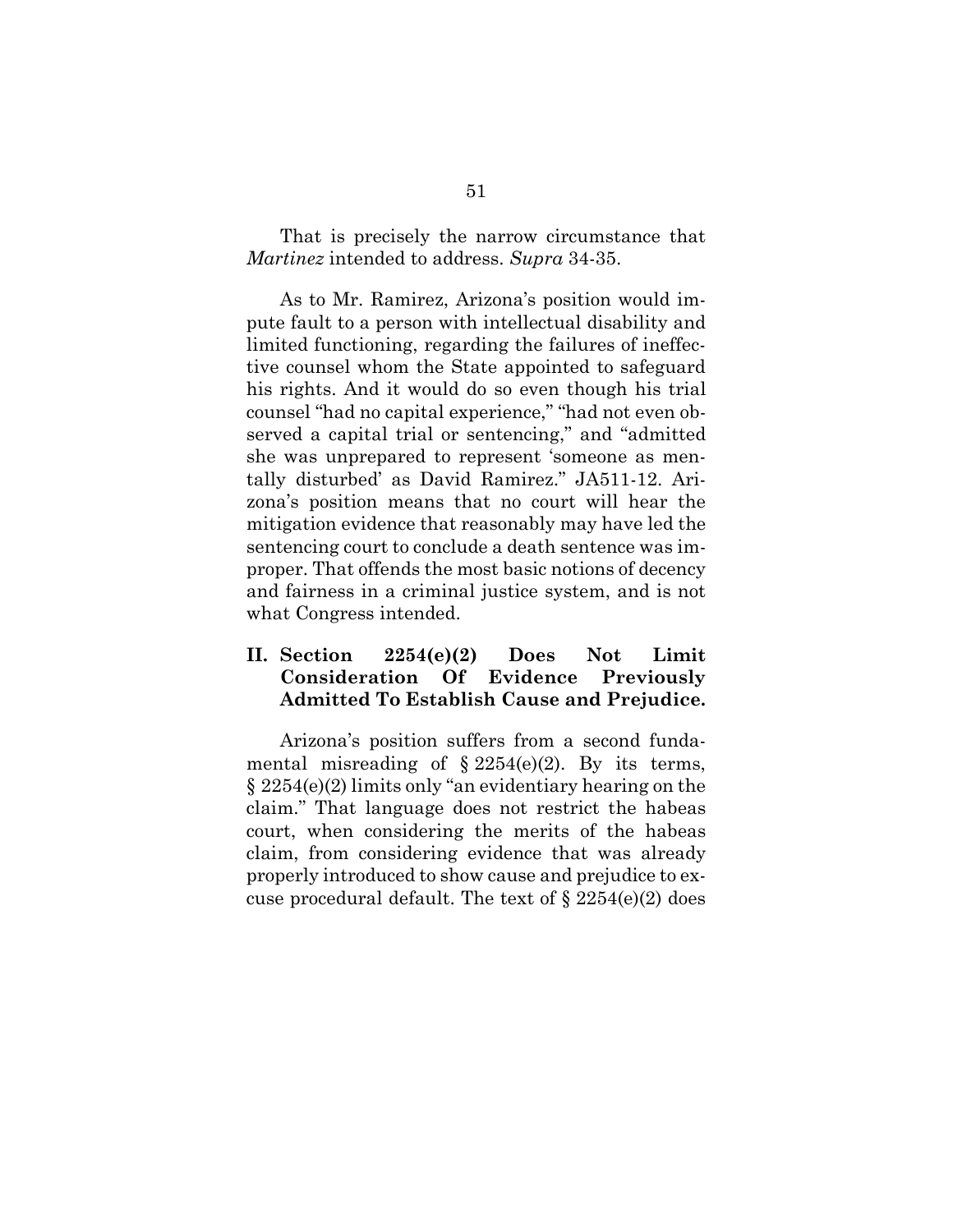not require a habeas court to turn a blind eye to evidence properly admitted in a *Martinez* hearing.9

## **A. Section 2254(e)(2) does not bar consideration of evidence admitted at a cause-and-prejudice hearing.**

Section 2254(e)(2) addresses whether a court can hold "an evidentiary hearing on the claim." It does not address, or bar a court from considering, materials submitted to demonstrate cause and prejudice to excuse the procedural default of a claim.

**1.** As it did below, JA334, Arizona appears to accept that a cause-and-prejudice hearing on the issue of procedural default is *not* an evidentiary hearing on a habeas claim. *See* Pet. Br. 31 (distinguishing between "merits review" and evidence introduced at "a *Martinez* cause-and-prejudice hearing"). Indeed, Arizona's statutory argument to this Court is based on the premise that the *Martinez* stage and merits review are two distinct, separate phases. *E.g.*, Pet. Br. 22.

Arizona is correct in recognizing that "an evidentiary hearing on the claim" does not encompass a proceeding to determine whether cause and prejudice exist to excuse a procedural default.10 Black's Law

<sup>9</sup> In lower court proceedings in *Ramirez*, Arizona agreed that the district court could consider evidence introduced to show cause and prejudice when determining the merits of Ramirez's claim. *Infra* 58-59.

<sup>10</sup> Unlike Arizona, *amicus curiae* Criminal Justice Legal Foundation (CJLF) contends that  $\S 2254(e)(2)$  also restricts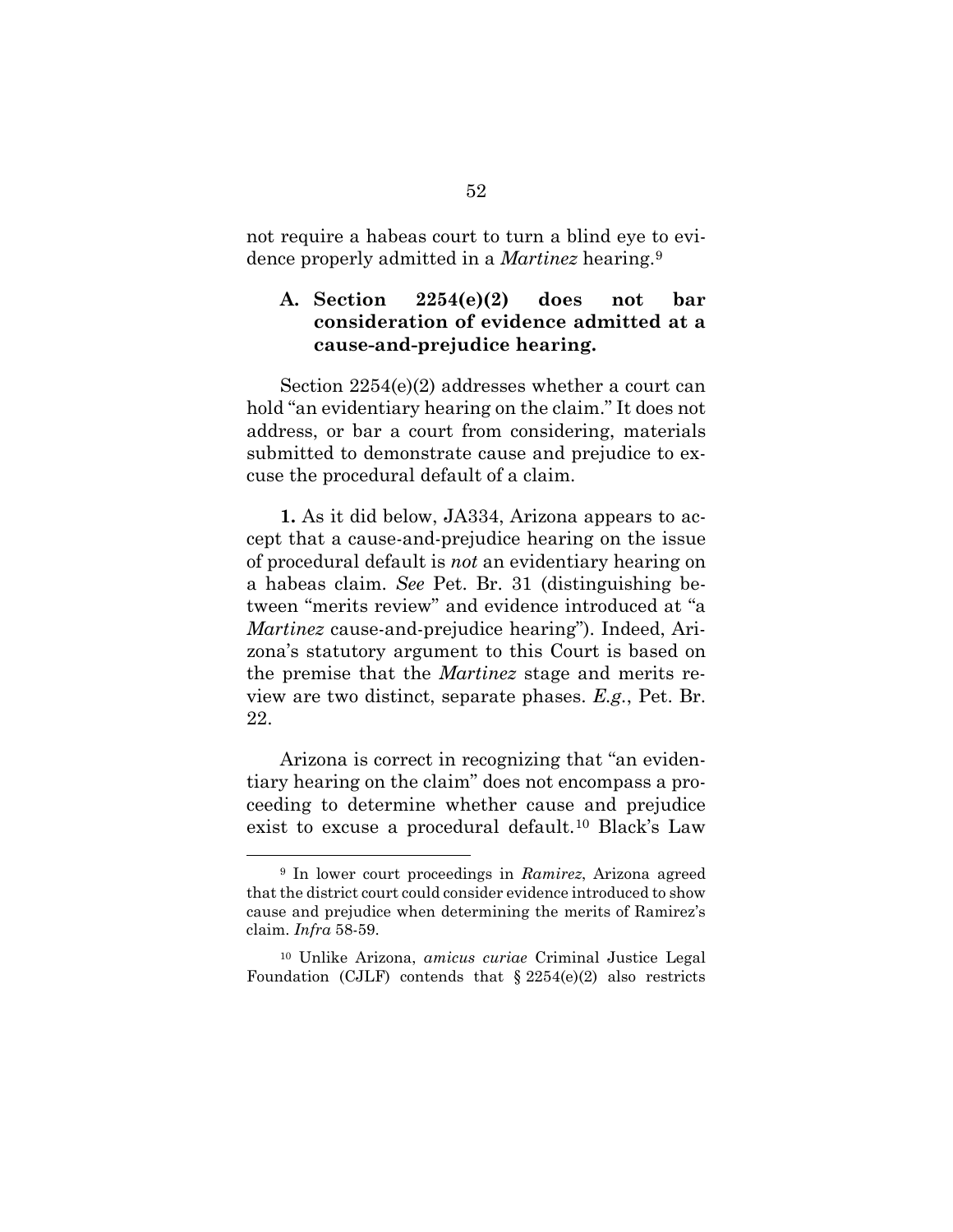Dictionary defines "claim" as a "cause of action," *i.e*., the "[m]eans by or through which [the] claimant obtains possession or enjoyment of [some] privilege or thing." BLACK'S LAW DICTIONARY 247 (6th ed. 1990). In the habeas context, the claim is the means to obtain the privilege of a writ of habeas corpus, *i.e*., a demonstration that the claimant's custody violates the Constitution or federal laws. 28 U.S.C. § 2254(a). Consistent with that ordinary understanding, AEDPA uses the word "claim" to refer to the substantive basis for habeas relief. For example, § 2254(d) speaks to when a federal habeas petition may be granted with respect to a "claim" when that "claim" was adjudicated on the merits in state court.

This Court has repeatedly recognized the distinction between a claim for habeas relief and an excuse for the claim's procedural default. *See*, *e.g.*, *Martinez*, 566 U.S. at 17 (distinguishing between "a ground for [habeas] relief," like a claim of ineffective assistance

evidentiary hearings on whether to excuse procedural default. CJLF Br. 6-9. This contention is not properly before the Court. *See* S. Ct. Rule 14.1(a); *Turner*, 564 U.S. at 455 (Thomas, J., dissenting) (the Court should not "consider new issues raised for the first and only time in an *amicus* brief," especially when "the new issue may be outside the question presented"). And it is meritless. CJLF asserts "evidentiary hearing on the claim" means "evidentiary hearing on a procedural prerequisite to the claim." CJLF Br. 9. But those are not the words Congress used. CJLF cites *Slack v. McDaniel*, 529 U.S. 473 (2000), but that decision does not support CJLF's atextual reading. *Slack*'s acknowledgment that a denial of a constitutional right may occur in a case where the district court denies a habeas petition on procedural grounds, 529 U.S. at 483-85, does not suggest that the word "claim" in  $\S 2254(e)(2)$  means anything other than a substantive claim on the merits.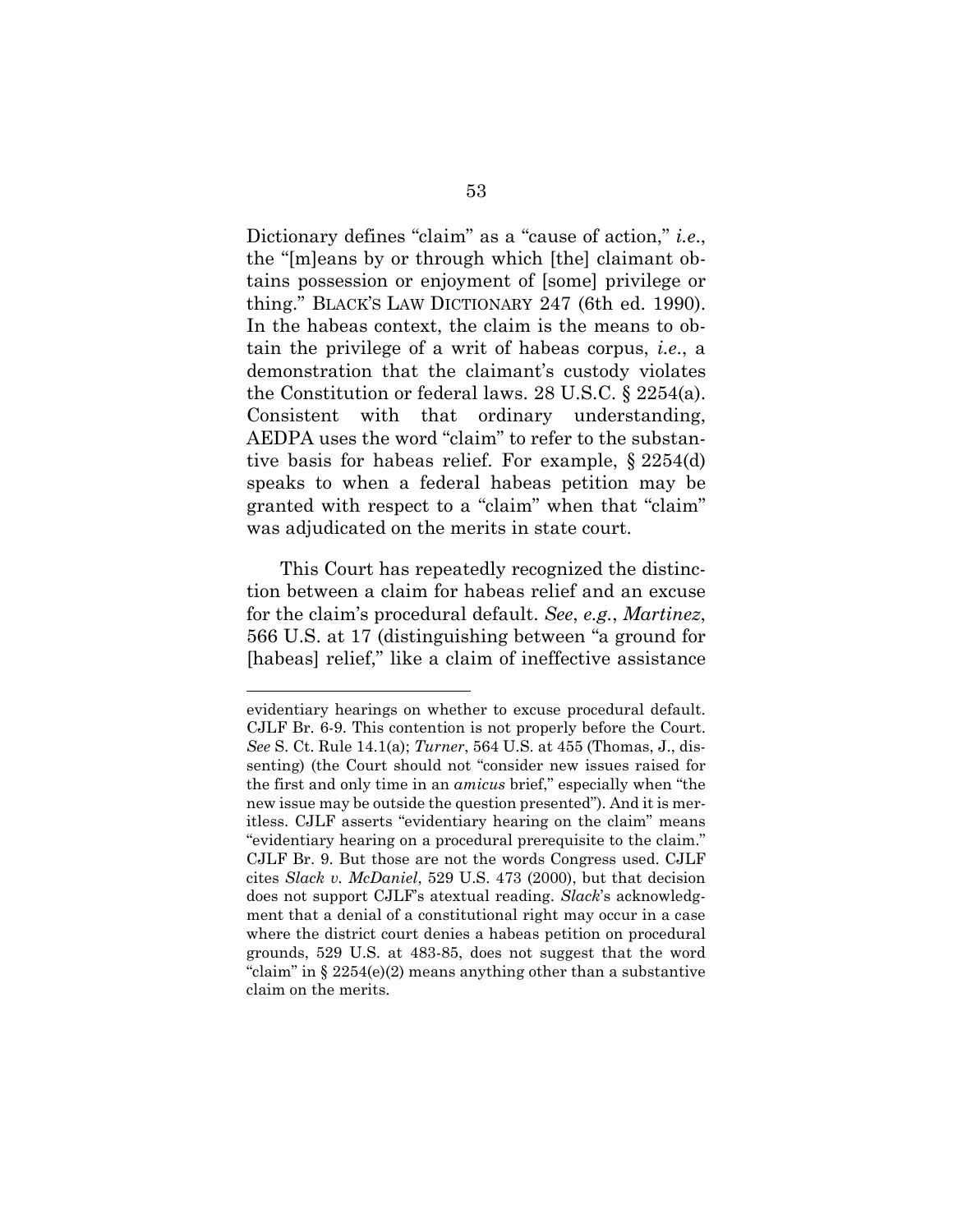of trial counsel, and "cause" for procedural default). The courts of appeals have recognized that distinction, too. *See*, *e.g.*, *Cristin v. Brennan*, 281 F.3d 404, 418 (3rd Cir. 2002) ("claim" under AEDPA means "the substantive argument entitling the petitioner to [freedom from incarceration]" and does not "encompass excuses to procedural default").11

**2.** Because an earlier cause-and-prejudice hearing is not a hearing on the merits of the claim, the court can properly consider materials submitted at that earlier stage when it considers the claim's merits. Such consideration is not "an evidentiary hearing on the claim." 28 U.S.C.  $\S$  2254(e)(2). At an evidentiary hearing, "witnesses are heard and evidence [is] presented." BLACK'S LAW DICTIONARY 721 (6th ed. 1990); *see id.* (describing the "introduction and admissibility of evidence" at a hearing).12 Consulting previously

<sup>11</sup> *Accord Henry v. Warden*, 750 F.3d 1226, 1231-32 (11th Cir. 2014); *Dickens v. Ryan*, 740 F.3d 1302, 1321 (9th Cir. 2014) (en banc); *Teleguz v. Pearson*, 689 F.3d 322, 330-31 & n.6 (4th Cir. 2012); *Vineyard v. Dretke*, 125 F. App'x 551, 553-54 (5th Cir. 2005) (per curiam).

<sup>12</sup> *Compare* Rules Governing Section 2254 Cases Rule 7 (authorizing a district court to require parties to "expand the record" by submitting materials including "documents, exhibits, and … [a]ffidavits"), *with* Rule 8 (instructing district court to "review … materials submitted under Rule 7 to determine whether an evidentiary hearing is warranted"); *see also Landrigan*, 550 U.S. at 468-69 (distinguishing between "expanding the record to include additional evidence" and holding an "evidentiary hearing"); *cf. Mathews v. Eldridge*, 424 U.S. 319, 325 n.4 (1976) (using "evidentiary hearing" to refer to a hearing that includes, inter alia, an opportunity to confront adverse witnesses and present evidence); 18 U.S.C. § 4247(d) (evidentiary hearing to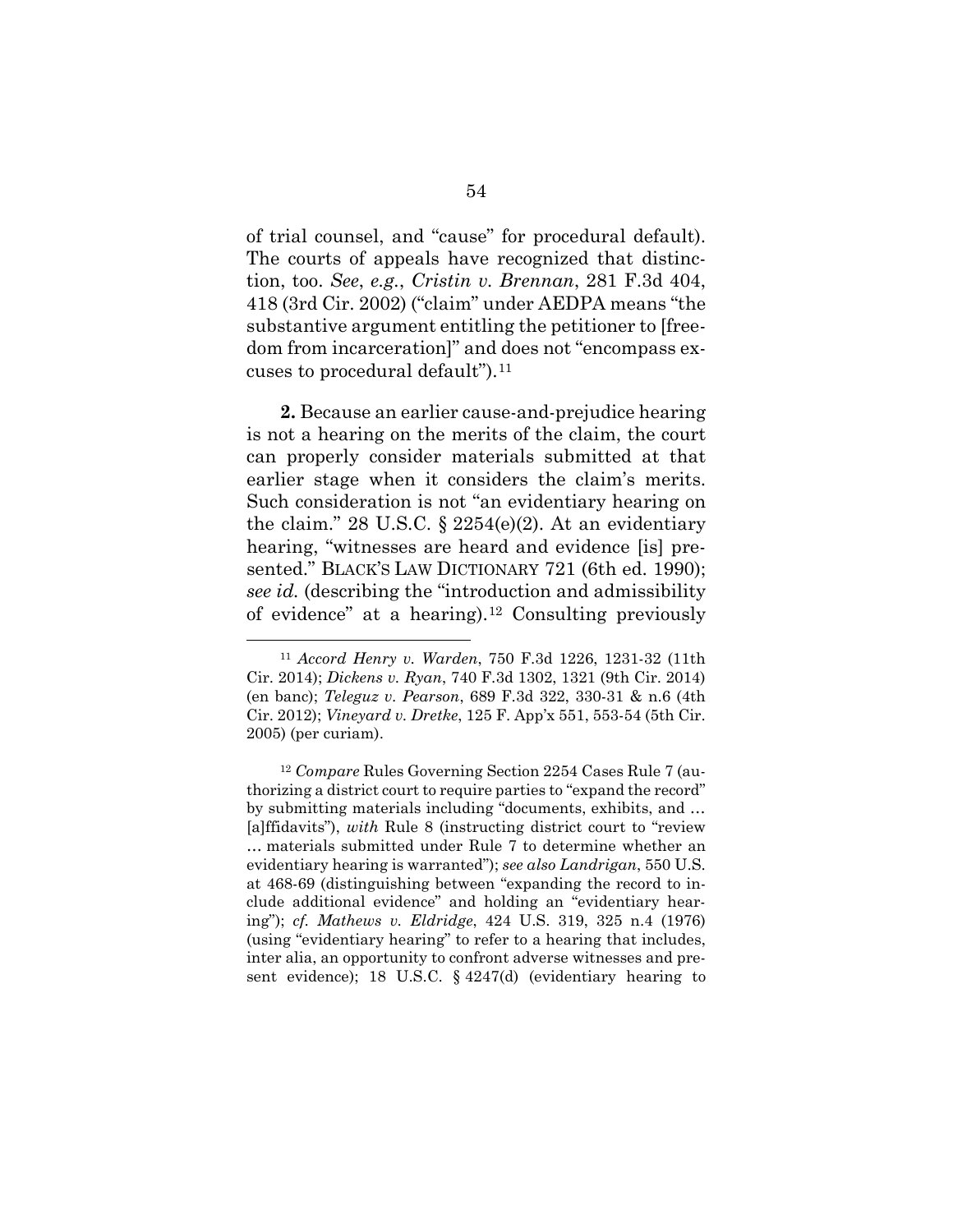and properly admitted evidence does not meet that definition. *See Brumfield v. Cain*, 576 U.S. 305, 310 (2015) (state court did not hold "an evidentiary hearing" when it examined the briefing and record).

In *Holland v. Jackson*, this Court interpreted  $\S 2254(e)(2)$  to restrict the introduction of new evidence on a claim in addition to restricting an "evidentiary hearing" on the claim. 542 U.S. 649, 652-53 (2004) (per curiam). The Court did not, however, consider whether the habeas court could consider previously submitted evidence, such as evidence properly admitted at a prior cause-and-prejudice hearing. That issue was not before the Court in its summary adjudication.13 And no court of appeals applying *Holland*

determine mental competency requires "opportunity to testify, to present evidence, to subpoena witnesses…, and to confront and cross-examine witnesses").

<sup>&</sup>lt;sup>13</sup> In *Holland*, the habeas claimant sought to introduce new evidence in federal court for a claim that had been adjudicated on the merits in state court. 542 U.S. at 650-53. The claimant's filings focused on  $\S 2254(d)$ , not on how to analyze the application of  $\S 2254(e)(2)$ 's limits on "hold[ing] an evidentiary hearing on the claim" to evidence properly admitted in a procedural default hearing, which was never raised by the claimant or considered. Similarly, the cases that *Holland* cited addressed whether to permit expansion of the record at the merits stage, not whether to permit consideration of evidence already presented in federal court at a prior phase of proceedings. 542 U.S. at 652- 53 (citing *Cargle v. Mullin*, 317 F.3d 1196, 1209 (10th Cir. 2003), "and cases cited [therein]"); *Cargle*, 317 F.3d at 1208-09; *cf. Boyko v. Parke*, 259 F.3d 781, 792 (7th Cir. 2001) (district court may allow claimant to expand the record to determine whether he "failed to develop" claim in state court).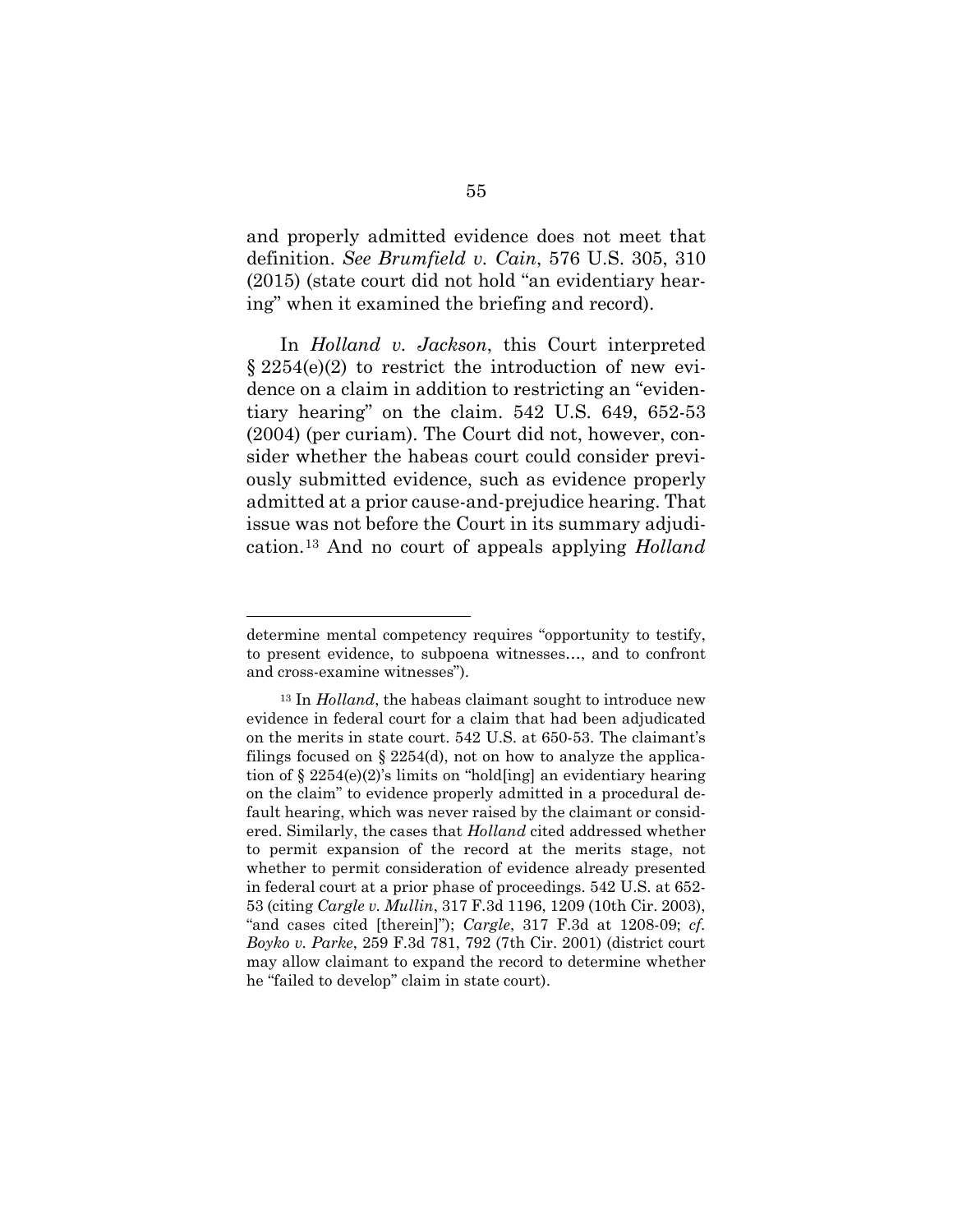has read it to bar consideration of evidence admitted at a hearing on procedural default.

Thus, the plain text of  $\S 2254(e)(2)$  does not require a federal court to turn a blind eye to evidence that was properly adduced at an earlier and distinct stage of the federal court proceedings.

### **B. Arizona's atextual reading would wrongly bar consideration of properly admitted evidence of unlawful convictions and death sentences.**

Arizona's atextual reading of "evidentiary hearing on the claim" to restrict the habeas court's ability to consider evidence previously introduced at the *Martinez* stage would place the federal district court in the untenable position of having to ignore properly admitted evidence that undermines the claimant's culpability. At his *Martinez* hearing, Mr. Jones properly presented evidence that his trial counsel failed to investigate his case, and that had his counsel done so, he would have found substantial holes in the State's theory. *See supra* 12-14. As the district court stated, based on that properly admitted evidence, had Mr. Jones's counsel impeached the State's witnesses by calling his own experts, or "adequately investigated and presented medical and other expert testimony to rebut the State's theory" about when R.G. sustained her fatal injury, there is a reasonable probability that Mr. Jones would not have been convicted. JA270; *see also* JA284. Indeed, the State's own lead investigator said that she did not consider other suspects because of the timeline she presumed was correct; had she understood the timeline's flaws, she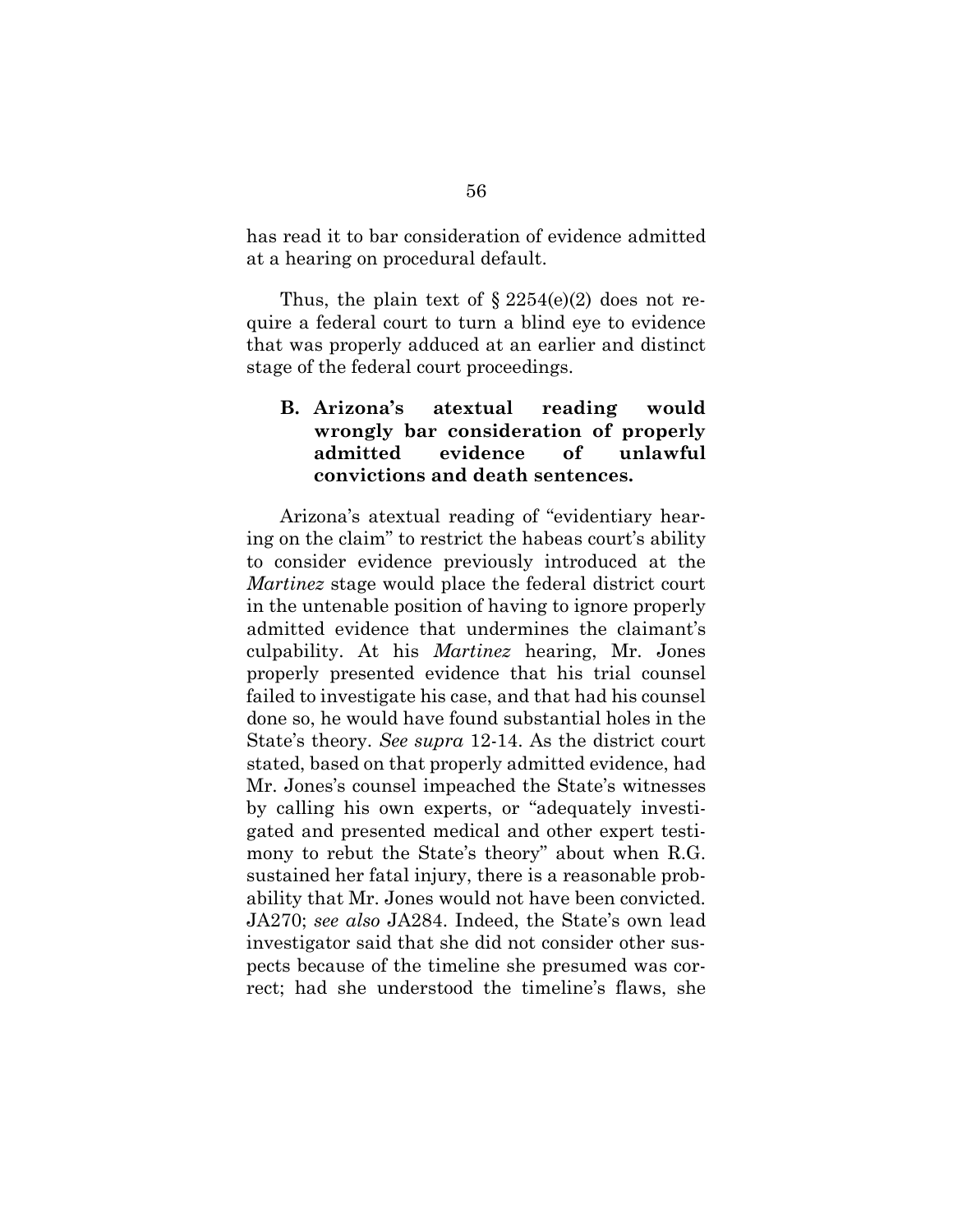would have broadened the investigation. *Supra* 13. Based on the substantial holes in the State's case and other evidence properly admitted in the *Martinez* hearing, the district court and court of appeals determined that Mr. Jones must be released or retried. JA284-85, 322-23, 368.

Requiring a federal court at the merits stage to disregard this evidence, after the evidence is properly considered by the same federal court in a *Martinez* hearing, makes no sense. And to affirm the conviction and death sentence of Mr. Jones in this context undermines the credibility of our criminal justice system and its fundamental promise of one fair hearing before someone is put to death.

The Court should accordingly affirm the judgment of the court of appeals as to Mr. Jones, which was based on evidence adduced at the cause-and-prejudice hearing. And because the Ninth Circuit did not decide whether Mr. Ramirez's ineffective assistance of trial counsel claim would succeed based on the record as it existed after Mr. Ramirez submitted his supplemental *Martinez* briefing, *supra* 21; JA521, the Court should, at a minimum, remand in *Ramirez* for the court of appeals to make that determination.

### **III. Arizona Has Waived Its Argument In Mr. Ramirez's Case.**

Even if this Court were to accept Arizona's flawed reading of the statute, an evidentiary hearing regarding Mr. Ramirez's habeas claim should be allowed. In his case, Arizona waived the argument that § 2254(e)(2) bars consideration of additional evidence.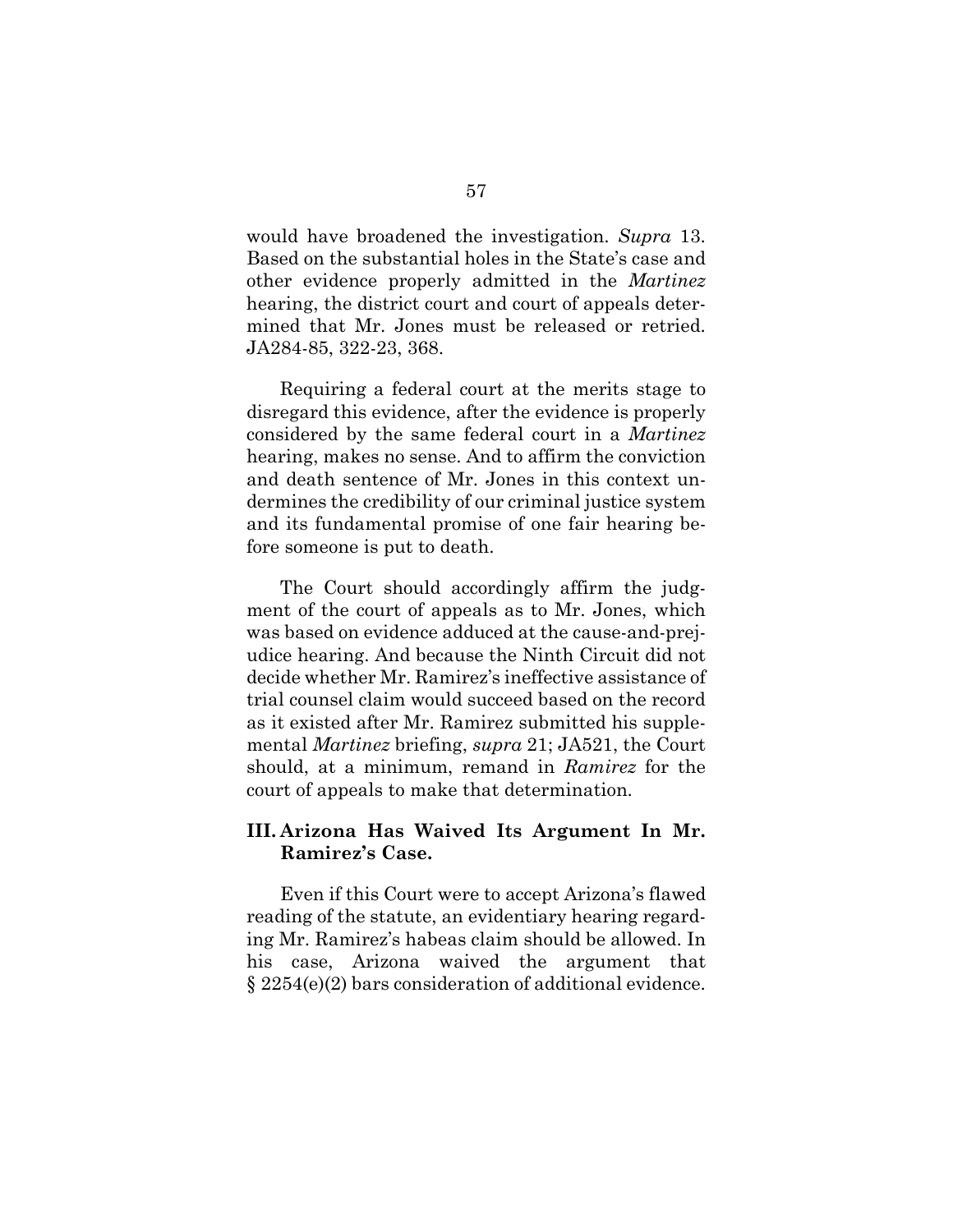#### **A. Arizona waived its § 2254(e)(2) argument.**

In district court, Mr. Ramirez introduced new evidence to demonstrate that he was entitled to proceed with his ineffective assistance of trial counsel claim under *Martinez*. *See* JA483, 499-500. That included evidence of his low intellectual functioning and brain damage, declarations from family members that "reveal[ed] the extent of abuse, poverty, and neglect that Ramirez suffered as a child," and an expert report on the ineffectiveness of trial and state postconviction counsel. JA499-502; Pet. Supp. Br., *Ramirez v. Ryan*, No. 2:97-CV-01331 (D. Ariz. May 4, 2015), Doc.256, Ex. S.

Although Mr. Ramirez submitted that evidence to demonstrate cause and prejudice to excuse the procedural default under *Martinez*, Arizona urged the district court to proceed to the merits and, taking into account the enlarged record, reject the ineffective assistance of trial counsel claim on its merits. JA461, 483; Opp. to Supp. Br., *Ramirez*, No. 2:97-CV-01331 (D. Ariz. July 6, 2015), Doc.257, at 1-2, 44-46, 49-52; *see also* Oral Arg. at 43:37, *Ramirez*, No. 10-99023, 2019 WL 1405619 (9th Cir. 2019) (state attorney affirming that Arizona had "urged the district court to simply decide the issue"). As Arizona requested, the district court skipped the *Martinez* inquiry, considered the additional materials, and ruled that Mr. Ramirez's ineffective trial counsel claim lacked merit. JA483-84.

Appealing that decision, Mr. Ramirez explained that he should have been allowed additional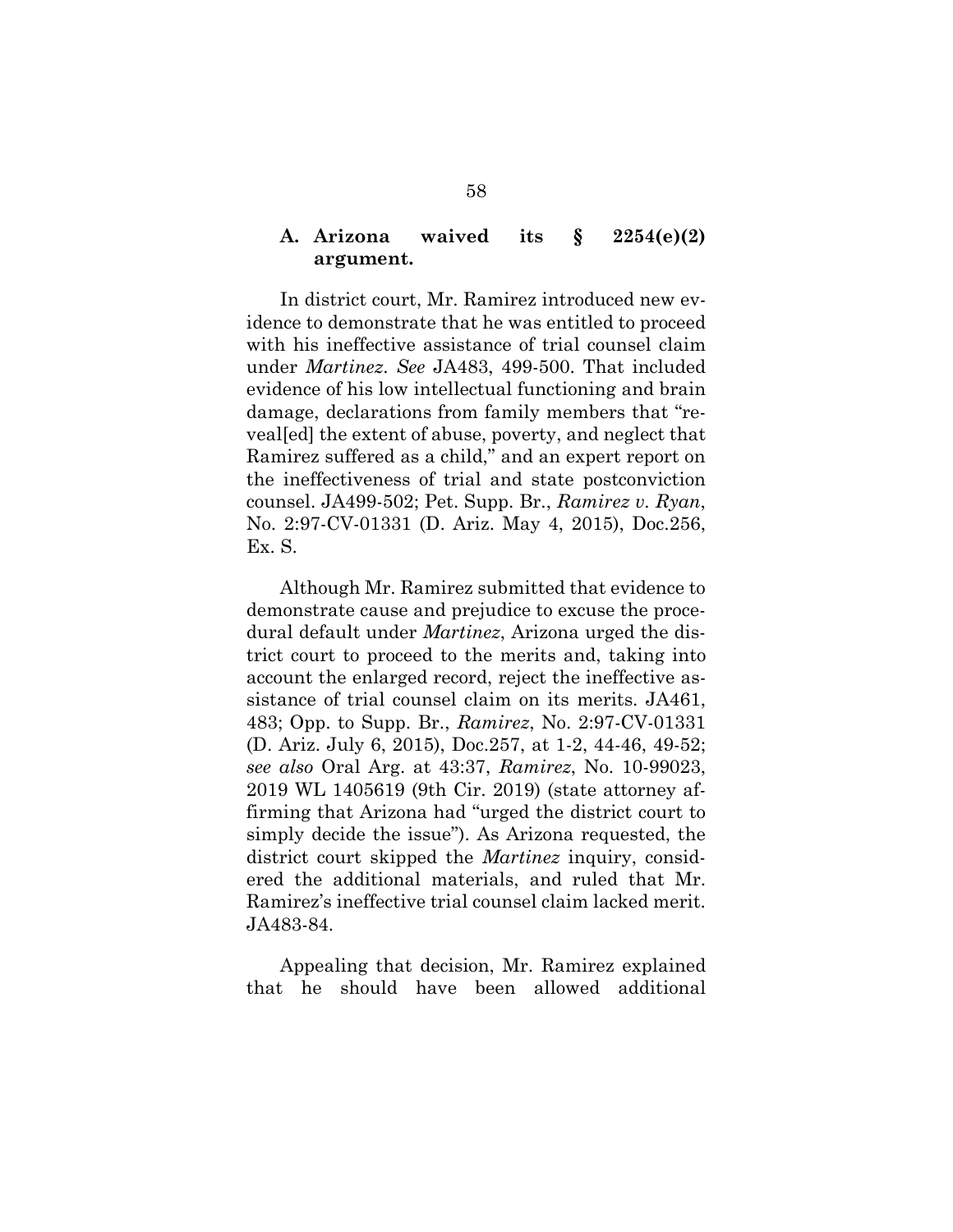evidentiary development before the district court decided the merits. Opening Br., *Ramirez*, No. 10-99023 (9th Cir. Nov. 9, 2017), Doc.30, at 46-48. He asked the Ninth Circuit to remand so he could "present the evidence [of trial counsel's ineffectiveness] that should have been presented years ago but was not, due to [postconviction] counsel's failures." *Id*. at 47-48, 117. And he observed that such development was appropriate under § 2254(e)(2). *Id*. at 47.

In response, Arizona chose not to argue that § 2254(e)(2) precluded further evidentiary development. *See* Answering Br., *Ramirez*, *supra*, at 58. To the contrary, Arizona accepted that evidentiary development may take place "where appropriate" and endorsed the proposition that "a district court *may take evidence to the extent necessary*" after a *Martinez* remand. *Id*. at 58 (emphasis in original). Rather than arguing that further "evidentiary development" was barred, Arizona contended that such development was "not warranted" in Mr. Ramirez's case because further development would not, in its view, assist the court in adjudicating the merits of the ineffective assistance claim. *Id*. Arizona did not raise any argument in its appellate briefing to the panel, or in its oral argument, that additional evidentiary development was inconsistent with  $\S 2254(e)(2)$ .<sup>14</sup> Nor did

<sup>14</sup> In the "standard of review" section of its opening brief, Arizona noted that "[h]abeas petitioners may introduce new evidence in federal court only for claims that are outside the constraints of § 2254(d) and reviewed *de novo*, unless inhibited by § 2254(e)(2)'s requirements." Answering Br., *Ramirez*, *supra*, at 40. Arizona, however, never argued in its brief that those requirements "inhibited" evidentiary development in Mr. Ramirez's case.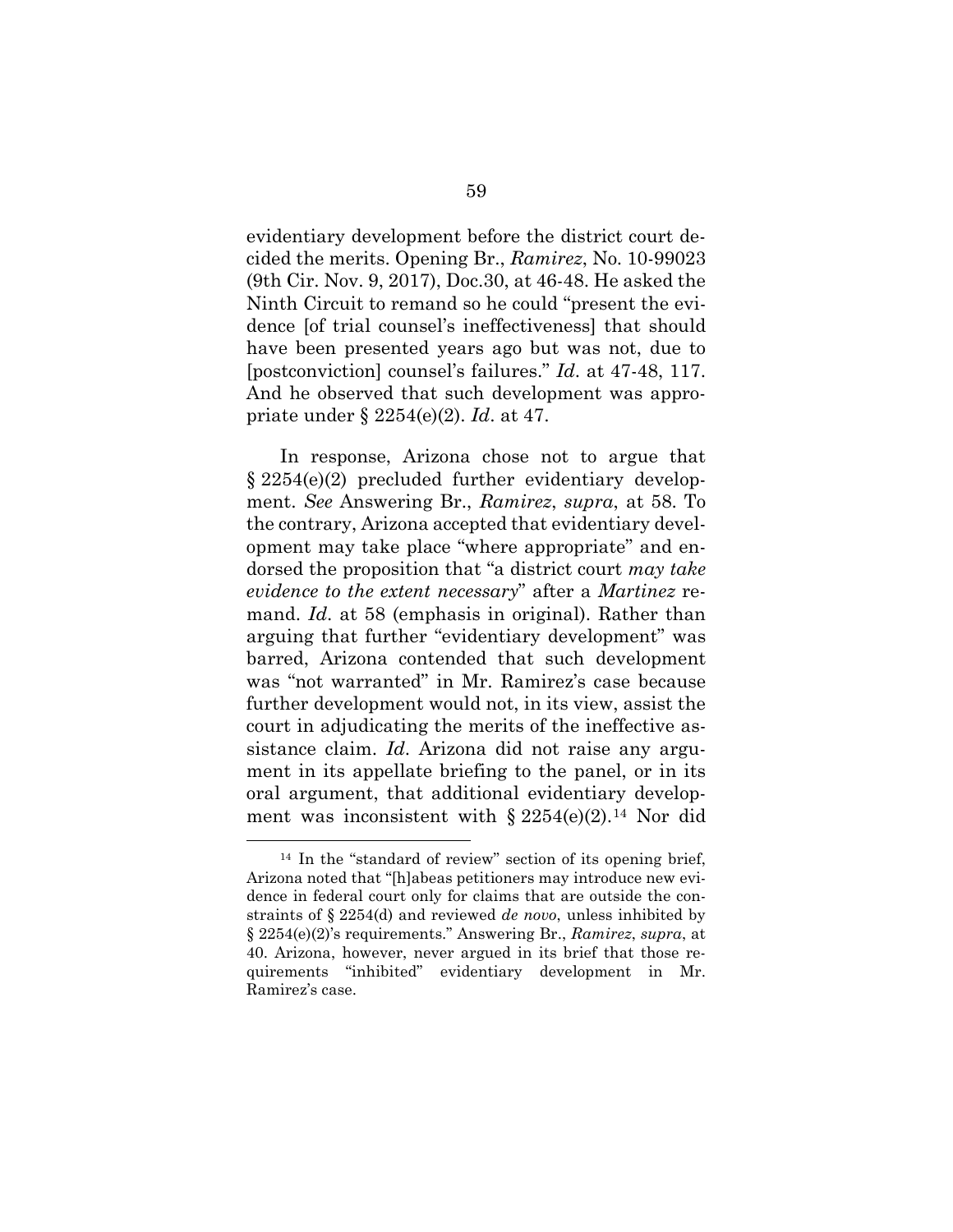Arizona oppose the additional materials Mr. Ramirez had already submitted. In fact, at oral argument, Arizona confirmed that it "was content with the state of the record," Oral Arg., 2019 WL 1405619, at 43:30, which included the additional submissions.

Because Arizona made a strategic decision not to invoke  $\S 2254(e)(2)$  to oppose evidentiary development, Arizona waived that argument. *See Puckett v. United States*, 556 U.S. 129, 134 (2009) (when a party does not invoke a claim of error "in a timely manner, his claim for relief from the error is forfeited"); *Clem v. Lomeli*, 566 F.3d 1177, 1182 (9th Cir. 2009) (failure of a state officer to present an argument in an answering brief "waive[s] the argument").

In its reply brief in support of its certiorari petition, Arizona argued that it preserved the  $\S 2254(e)(2)$ issue by raising it in its petition for rehearing. Cert. Reply Br. 8 n.4. But arguments that could have been raised before the three-judge panel are waived if, as here, they are "raised for the first time in a petition for rehearing." *Boardman v. Estelle*, 957 F.2d 1523, 1535 (9th Cir. 1992), *as supplemented on denial of reh'g* (Mar. 11, 1992). Arizona (echoing Judge Collins's dissent from the denial of rehearing en banc, JA562 n.4), contended that "the issue of *additional* record expansion did not arise until the panel opinion was issued." Cert. Reply Br. 8 n.4 (emphasis in original).15 But the permissibility of further factual

<sup>15</sup> Although Judge Collins contended that Arizona had not waived the application of  $\S 2254(e)(2)$  to additional evidentiary development at the merits stage, he agreed that Arizona may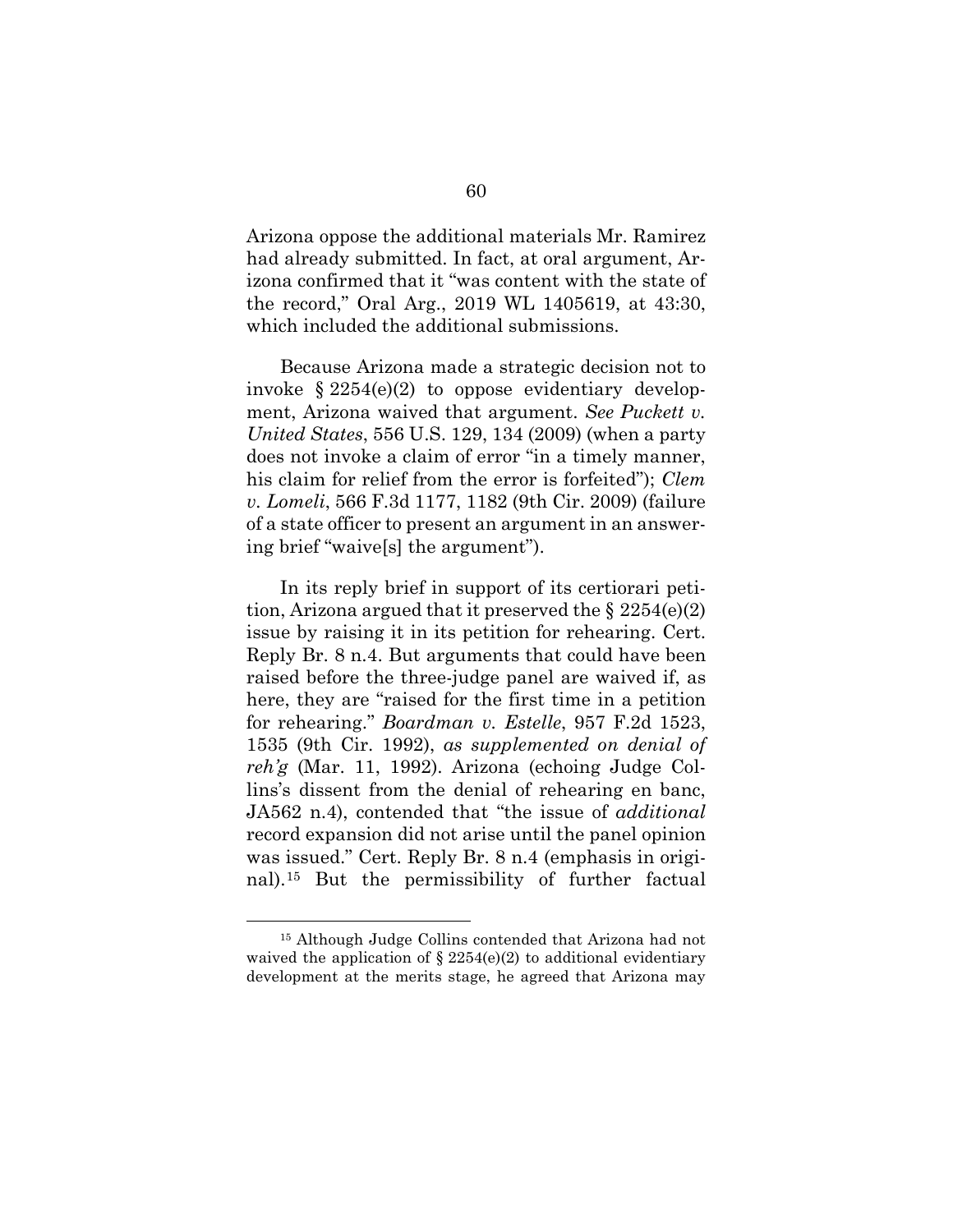development was squarely at issue in the panel briefing. Thus, Arizona's argument that the statute barred factual development was not "timely." *Puckett*, 556 U.S. at 134.

## **B. This Court must respect Arizona's decision not to raise an objection under § 2254(e)(2).**

Arizona's decision to forgo an objection under § 2254(e)(2) must be respected. This Court has recognized in discussing other parts of § 2254 that AEDPA's rules and restrictions are "akin" to "affirmative defenses" that the state may assert—or not. *Day v. McDonough*, 547 U.S. 198, 208 (2006). So long as the statute "does not speak in jurisdictional terms," AEDPA's rules should be treated as ordinary "claimprocessing rules," *Gonzalez v. Thaler*, 565 U.S. 134, 141, 143 (2012), which "may be waived or forfeited," *Hamer v. Neighborhood Hous. Servs. of Chi.*, 138 S. Ct. 13, 17-18 (2017). Under this well-established framework,  $\S 2254(e)(2)$  is a non-jurisdictional claimprocessing rule akin to an affirmative defense.16

have "waived any objection based on  $\S 2254(e)(2)$  ... [to] the use of the *same* evidence for the dual purposes of satisfying *Martinez* and addressing the merits." JA562 n.4 (emphasis in original). In other words, Arizona waived any opposition to Respondents' arguments in Section II of this brief by asserting that it was proper for the district court to consider at the merits stage evidence outside the state court record that Mr. Ramirez submitted at the *Martinez* stage.

<sup>16</sup> Nothing in the text sounds in "jurisdictional terms" or addresses the jurisdiction of the courts. *Gonzalez*, 565 U.S. at 143.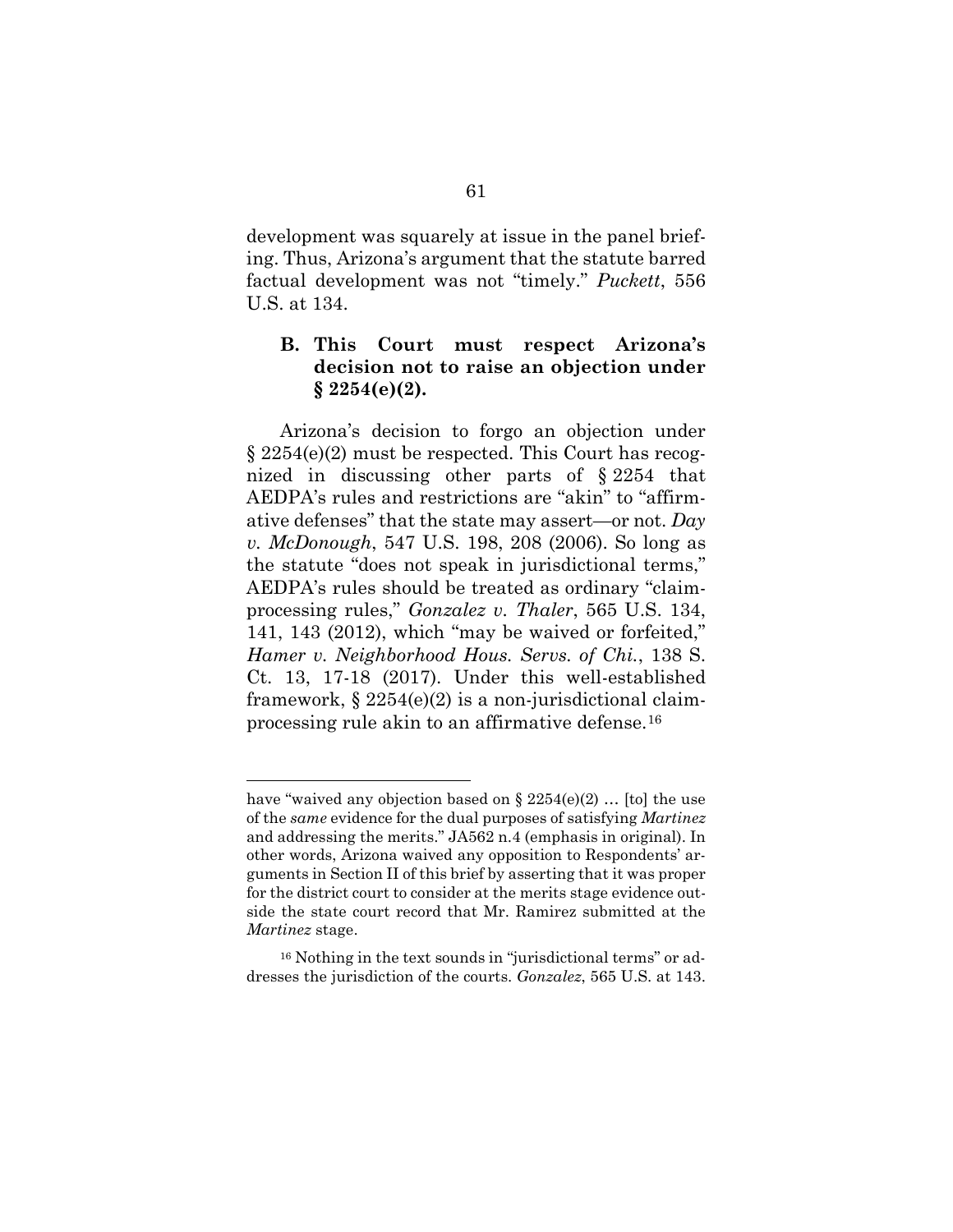Nothing in  $\S 2254(e)(2)$  prohibits a state from deciding not to oppose the consideration of new evidence. State attorneys will invoke the statute when in the state's interests to do so. In many instances, a state may prefer that courts fully evaluate the evidence a prisoner wishes to put forward, especially in a capital case. And in circumstances where state procedural rules may prevent the state's courts from considering new evidence, a state may wish that a prisoner have the opportunity to present that evidence in federal court. A state could well conclude that such a course is efficient and buttresses the accuracy and finality of its convictions and sentences.

Arizona's decision not to invoke  $\S 2254(e)(2)$  reflects a determination that its interests were better served by seeking the denial of Mr. Ramirez's habeas petition on the merits, taking into account new evidence submitted in federal court. *Supra* 21. That strategic choice not to invoke  $\S 2254(e)(2)$  must be respected and cannot properly be overridden by the courts. *Day*, 547 U.S. at 202, 210 n.11. This Court

Section 2254(e)(2) uses the word "shall," but "a statute's use of that word" does not make a directive jurisdictional. *Dolan v. United States*, 560 U.S. 605, 611 (2010). In AEDPA, as in any other statute, "shall" indicates that a court must enforce a provision "[i]f a party timely raises" it, but does not establish that the provision ranks as jurisdictional. *Gonzalez*, 565 U.S. at 146; *see Day*, 547 U.S. at 205 (§ 2254(d)(1) of AEDPA, which uses "shall," is not jurisdictional). While the Court has permitted district courts to consider some non-jurisdictional § 2254 defenses even if they were not asserted by the state, *e.g*., *Day*, 547 U.S. at 202 (timeliness), the Court has made clear that it "would count it an abuse of discretion to override a State's deliberate waiver." *Id.*